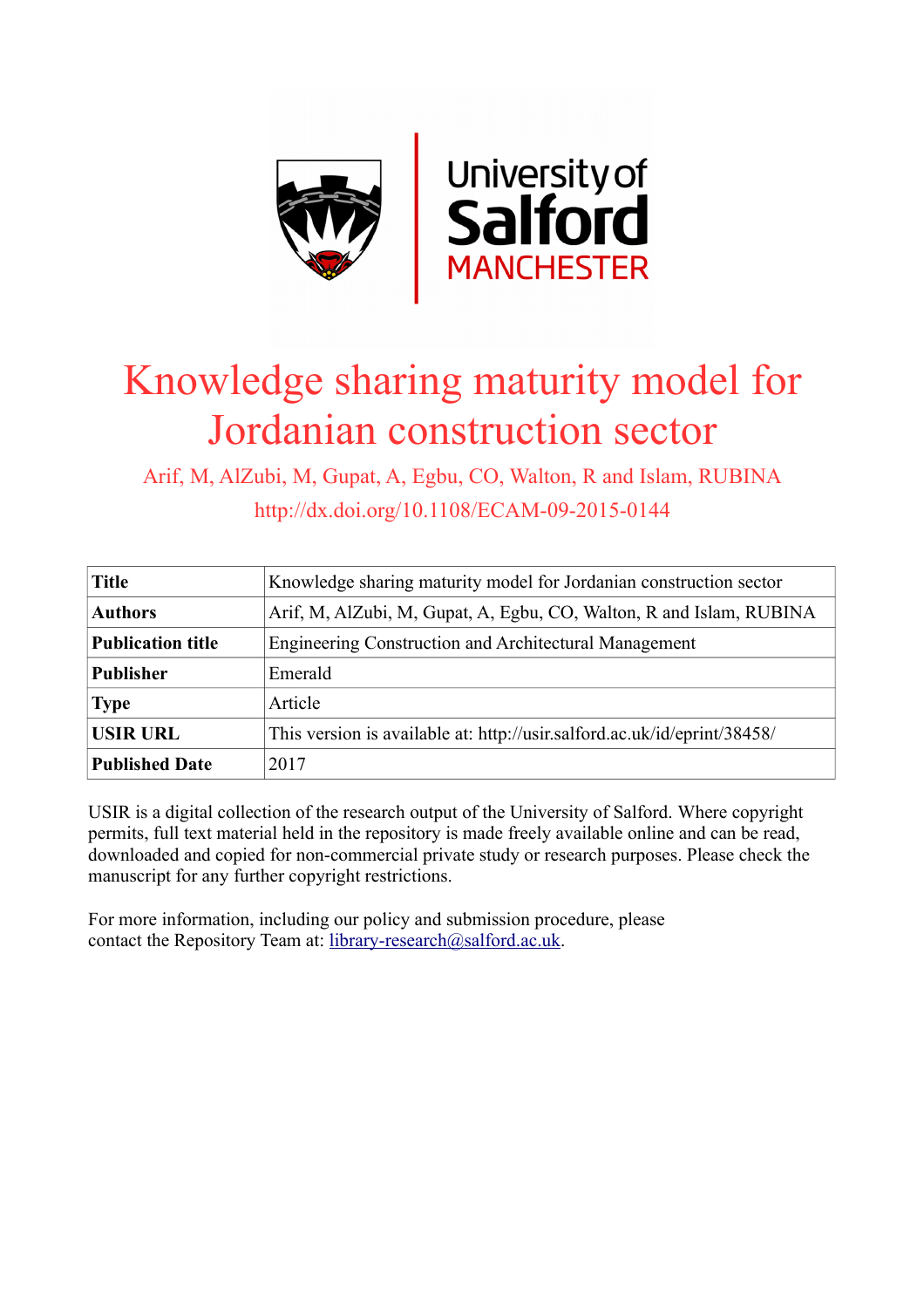**Engineering, Construction and Architectural Management**



## **Knowledge Sharing Maturity Model for Jordanian Construction Sector**

|                                     | Journal:   Engineering, Construction and Architectural Management                                                                            |
|-------------------------------------|----------------------------------------------------------------------------------------------------------------------------------------------|
|                                     | Manuscript ID   ECAM-09-2015-0144.R1                                                                                                         |
| Manuscript Type:   Original Article |                                                                                                                                              |
| Keywords:                           | Knowledge sharing, Knowledge management, knowledge transfer,<br>Construction management, knowledge management systems, Project<br>management |
| Abstract:                           |                                                                                                                                              |
|                                     |                                                                                                                                              |



**http://mc.manuscriptcentral.com/ecaam**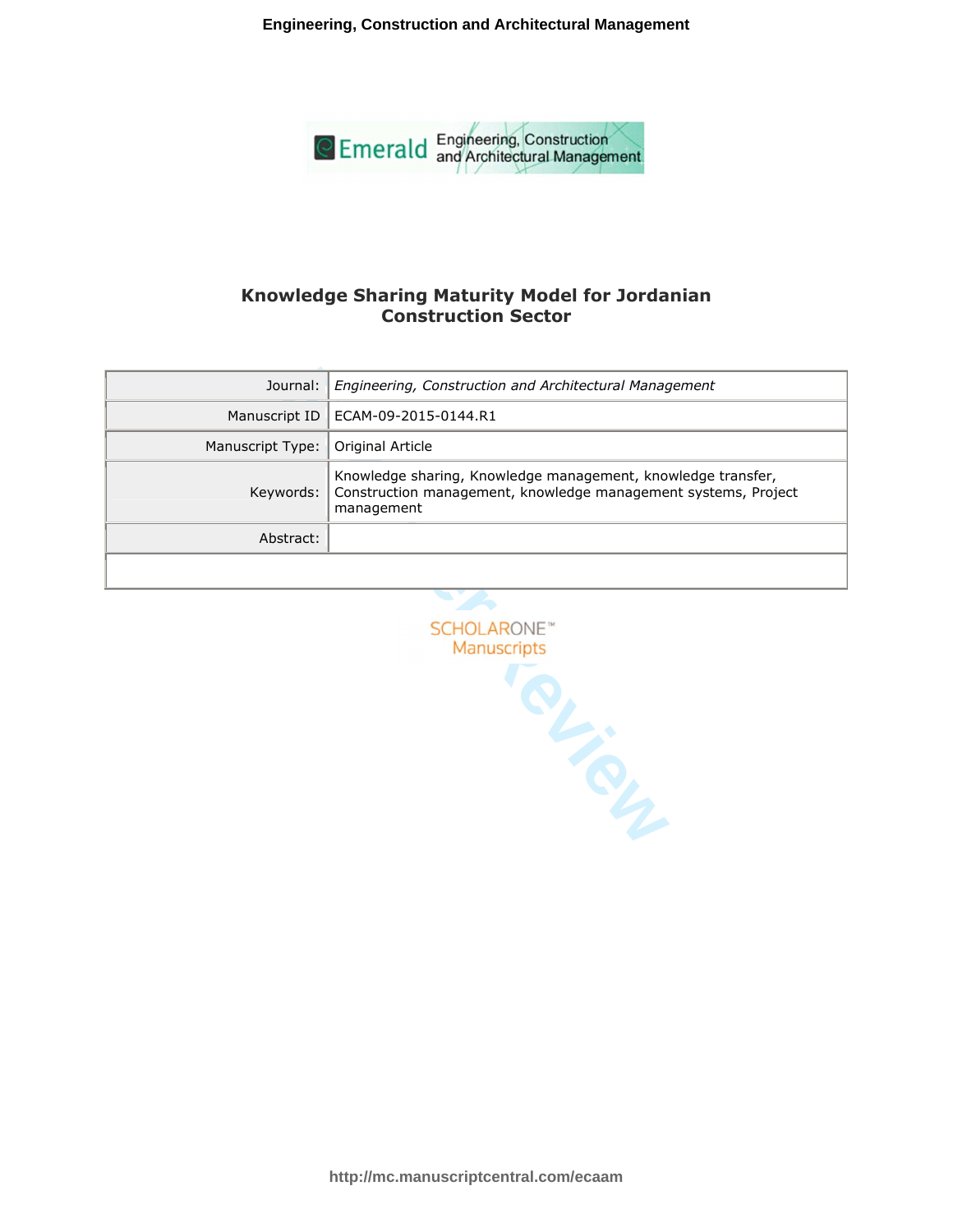## **Knowledge Sharing Maturity Model for Jordanian Construction Sector**

## **Abstract**

**Purpose -** This purpose of the paper is to present a maturity model developed to assess Knowledge Sharing (KS) for the Jordanian construction sector.

**Design/methodology/approach -** The research was conducted in three stages. The first stage consisted of the review of literature and documenting variables from the literature that highlight influence on KS in organisations. The second stage was designed for maturity model development by identifying the cultural factors that affect KS in the Jordanian construction sector through questionnaires and interviews. Factor analysis was used to find possible relationships between the cultural variables followed by semi-structured interviews. In the third stage the initial maturity model was refined through another set of semi-structured interviews.

through questionnaires and interviews. Factor analysi<br>ps between the cultural variables followed by semi-str<br>e initial maturity model was refined through another set<br>del presented in the paper includes three levels of matu **Findings –** The model presented in the paper includes three levels of maturity. The first level identifies whether the variable barely exists in company's KS practices. The second level shows the occasional techniques which the company uses to increase KS activities. The final level demonstrates the importance of the variable in affecting KS as being fundamentally ingrained in the company's vision, mission, strategy and operations.

**Originality/value -** The research has developed a model that can be used to measure the KS in an organisation. Although the model has been applied to the construction industry, it can easily be modified to fit other sectors.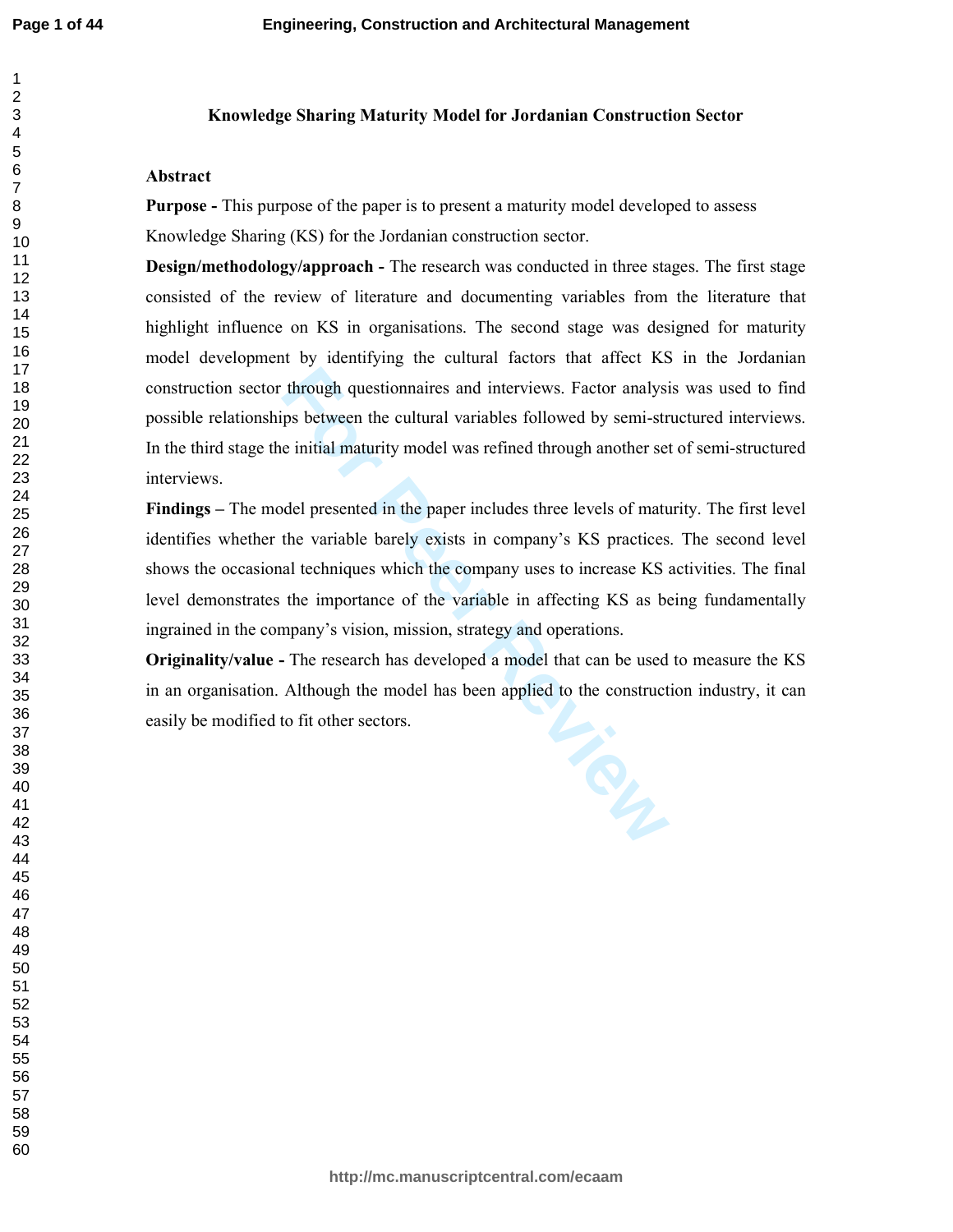#### **1. Introduction**

ean that most organizations need a more structured, coment (KM). Therefore, construction companies ne lowledge base and the way they use their existing know lige or knowledge sharing (KS) is a major challenge fo ms and the In today's business environment knowledge management (KM) is considered a key part of an organizational strategy in order to effectively use the in-house expertise and create sustainable competitive advantage. Nowadays, companies are facing an environment characterized by levels of complexity, globalization and dynamism. Furthermore, the dynamic global business market is distinguished by the rapid growth in the construction sector; globalization consequences and various world trade agreements have created a revolution in the business environment. Hari *et al.*, (2005) stated that construction organizations have been managing knowledge informally for years, but the challenges facing today's industry mean that most organizations need a more structured, coherent approach to knowledge management (KM). Therefore, construction companies need to pay greater attention to their knowledge base and the way they use their existing knowledge to compete. Sharing of knowledge or knowledge sharing (KS) is a major challenge for organizations due to variety of reasons and there is a need for understanding the main factors that have an impact on KS to be able to apply knowledge retention practices effectively. KS activities are of utmost importance for knowledge retention because when the employees leave or are let go by the organizations the knowledge and expertise goes with them (Bender and Fish, 2000). When the economy declines or for any other reason companies have to cut costs, mass layoff is the first measure (but maybe not the best) companies take to cut costs. If a KS framework is in place the knowledge which may have been lost with the exiting employees can be retained in the organisation. Several scholars have pointed out the impact of culture on KS activities (Arif *et al*., 2009; Ma and Wang, 2008; Al-adaileh, 2011; and Issa and Haddad 2008; Riega 2005; Sackmann and Friesl 2007; Siakas, *et al.*, 2010). Arif *et al.*, (2015) argued national culture (NC) as one of the major barriers to effective KS. Magnier-Watanabe and Senoo (2010) found organizational characteristics to be a stronger prescriptive factor in KM compared to NC.

 This paper is divided into six sections. The next section presents a review of relevant literature which was done to determine current KS practices in Arab countries and identify the variables that impact KS. Since literature about Jordan was limited and work culture is similar in the Arab world, inputs from Arab countries could easily be adopted for Jordan. Section 3 documents the research methodology followed for the development of maturity models. Following the methodology section, the factor analysis and semi-structured interview results of Stage one are presented. Next, the initial maturity model is presented followed by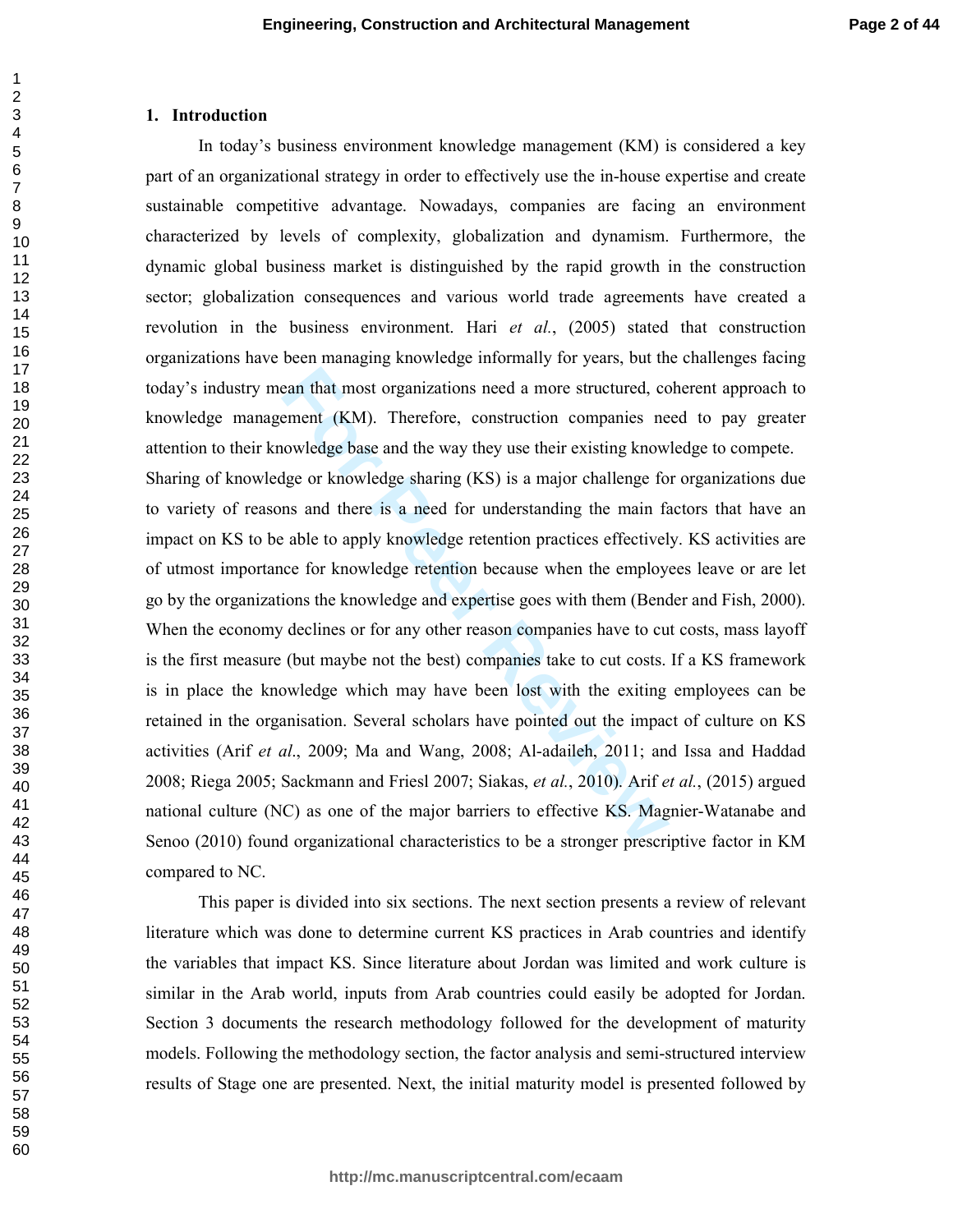maturity model refinement where the results of semi-structured interviews conducted in the second stage are presented.

The fifth section outlines the final maturity model and summarizes the research and discusses the findings. Finally key conclusions of this research are presented.

## **2. Literature review**

ture and is considered to be a symbol of identity (Sa<br>behaviors, uncertainty and risk are avoided and the loi<br>he main priorities of top managements of Jordanian on<br>word (2004) explain that culture strongly affects leade<br>ne Arab management systems are hugely influenced by the Arabic language, the extended family, tribes, history, and traditional values. Islam also remains the most important aspect of Arab culture and is considered to be a symbol of identity (Sabri, 2004; Agnala, 1998). Undesirable behaviors, uncertainty and risk are avoided and the long term survival of business is one of the main priorities of top managements of Jordanian organizations (Sabri, 2004). Lok and Crawford (2004) explain that culture strongly affects leadership style and has an impact on their outcome, organizational commitment, expectation, subordinate performance, and job satisfaction. Hofstede (2001) characterizes the Arab business culture by high power distance, high uncertainty avoidance, collectivism and masculinity. Trust in organizational terms is usually fostered on a leadership level and cascaded down. The flatter the organization, the less there will be issues around trust (Plessis, 2006). Plessis (2006) states that recognition is a very important empowerment tool that encourages people to participate in KS activities. Gopalakrishnan and Santoro (2004) argue that both organizational structure and organizational culture (OC) have been identified as necessary elements for any KM initiatives' success. The current business environments are characterized by globalization, dynamism, and increasing levels of complexity due to rapid changes in technology and its connected intricate knowledge (Siakas *et al.*, 2010). However, the construction sector has been slow to recognize the benefits of Information Technology (IT) as a major communication tool (Egbu, 2001). Tlaiss and Kauser (2011) state that understanding of social networks in the Arab world is limited with only a handful of studies that have provided evidence of how social connections can support career advancement. Family businesses can be defined as businesses where at least two family members are involved both as owners and managers (Simon and Hitt, 2003). According to Weir and Hutchings (2005), this combination may play a rather different role in Jordan and Arab business organizations for the evident reason that the business organization as such is usually structured in terms of familial structures and the discourse of the family and its internal and external relations is readily applied. Haddad and Issa (2008) highlight the importance of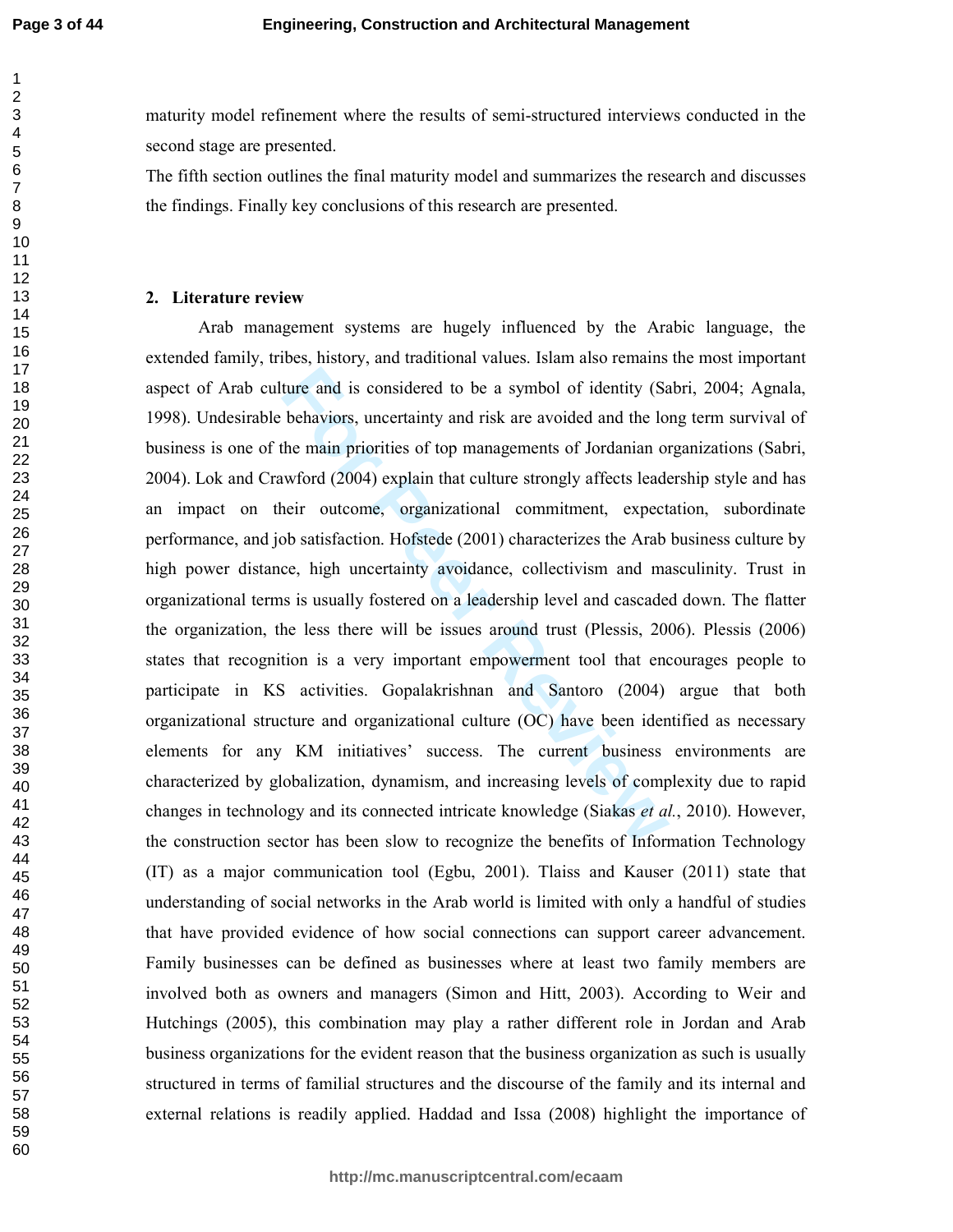**Follow 1** state degree to which members of a society feel u biguity, and they found that Arab countries have hightign and the model of the integration and modific envision knowledge creation as an intervention of ollecti management support to be included as part of the work process and mentoring in KS, and indicate that organizational support and culture have a bigger effect than IT on KS. Employee relationships are an index for examining the satisfaction, respect, confidence, justice and trust relationships between employee and employer. Knowledge Sharing creates useful relationships and project interest has to be put above personal interest (Siakas *et al.*, 2010). Power distance (PD) is the degree of acceptance or perception of normality in terms of inequality among people of a country. This dimension varies over a continuum from favoring equality (low PD) to accepting inequality (high PD) (Ribiere *et al.*, 2010) and Arab countries are considered high-PD (Klein *et al.*, 2009). Klein *et al.*, (2009) defined uncertainty avoidance (UA) as the degree to which members of a society feel uncomfortable with uncertainty and ambiguity, and they found that Arab countries have high-UA. Workers in individualist societies envision knowledge creation as an intervention of individual effort, while workers in collectivist societies think of the integration and modification of existing knowledge as a group effort (Yoo and Torrey, 2002). Autonomy from a corporation perspective is the extent to which an individual or group of individuals has the freedom, independence, and discretion to determine what actions are required and how best to execute them (Manz, 1992). In the context of knowledge, all members of an organization should be allowed to act autonomously as far as circumstances permit (Nonaka and Takeuchi, 1995). Cultures that are high in masculinity may have less knowledge transfer between organizational members if the competition is between individuals and no difference if competitiveness is between organizations (Rivera-Vazquez *et al*., 2009).

 As discussed above, a variety of cultural factors are presented in the literature that affects KS from both an organizational and national culture perspective. Hofstede (2001) presented 13 variables related to Arab culture that have an impact on KM issues with five of those variables including, power distance, uncertainty avoidance, masculinity/femininity, and autonomy having an impact on KS as supported by subsequent studies (Siakas and Georgiadou, 2010; Chen *et al.*, 2010; Liu, 2009; Megdadi, 2009; Rivera-Vazquez *et al.*, 2009). In addition to the five NC variables, eleven OC variables have been chosen from the literature including, leadership behavior, organizational structure, organizational form, reward system, recognition, communication technology, social networking, relationship between employees, trust, and management commitment.

A Maturity Model is a phased approach to improving business processes over a considerable period of time. Maturity is achieved at the advanced level when processes are not only being managed well, but staffs are involved in continuous process improvement on a daily basis (Martin *et al.*, 2005). Maturity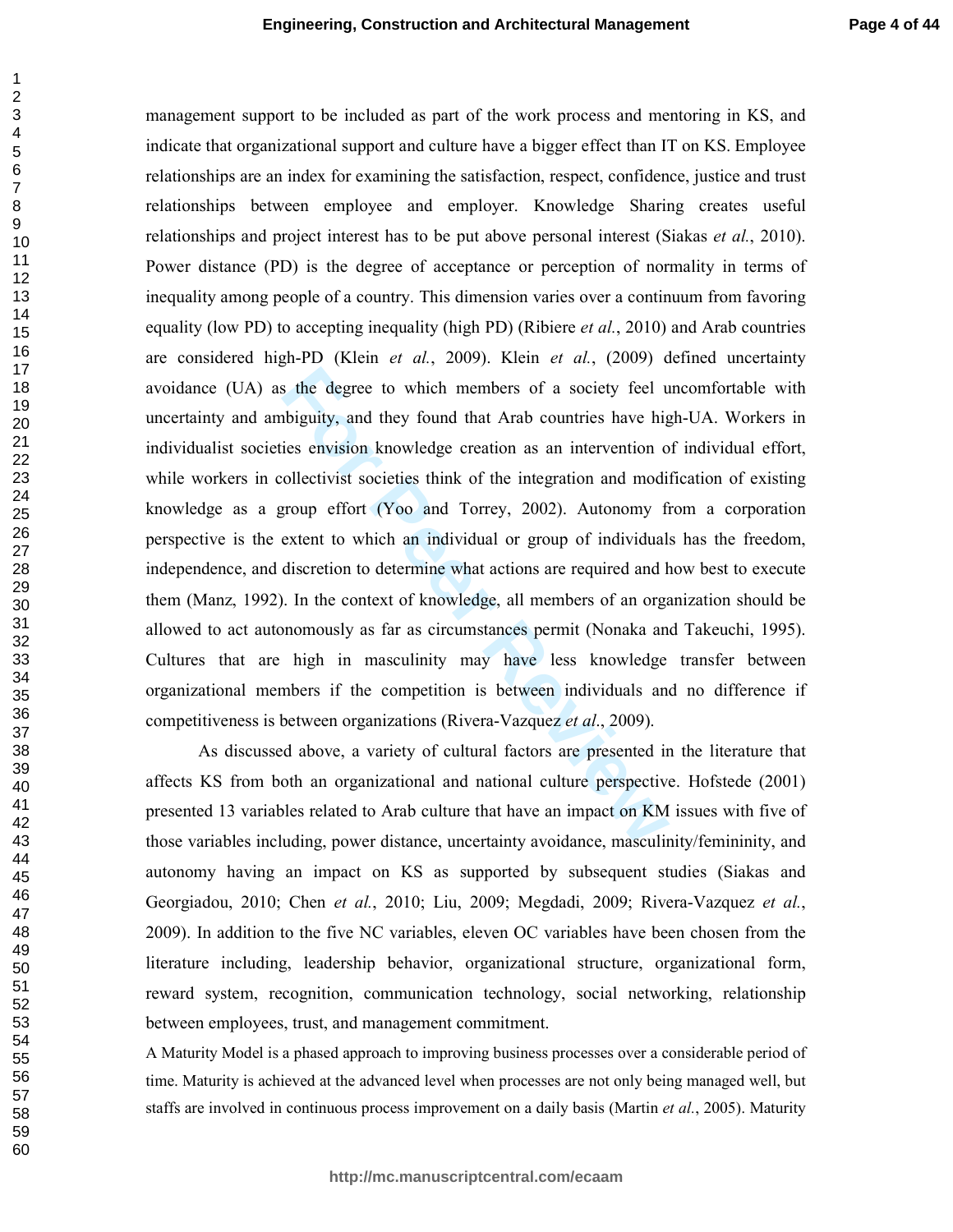$\mathbf{1}$ 

models in areas involving process and high performance delivery are proving to be useful because they allow individuals and organisations to self-assess the maturity of various aspects of their processes against benchmarks (Neuhauser, 2004). One of the earliest examples of maturity models is Maslaw's hierarchy of needs (Maslow, 1954). Kuznets (1965) developed a models to document economic growth and Nolan (1979) developed a maturity model for IT implementation in organisations. More recently, maturity models have been developed for a range of applications. Albliwi *et al.*, (2014) presented a detailed review of literature on maturity models in business process management. Based on the levels in the maturity model, patterns of organisational evolution and change can be predicted. Maturity models typically represent theories about how an organization's capabilities evolve in a stage-by-stage manner along an anticipated, desired, or logical path (Roglinger *et al.*, 2012). Some other applications of maturity models recently have been applied to hospital information system (De Carvalho *et al.*, 2016), e-government (Karokola *et al.*, 2012), process improvement (Forstner *et al.*, 2014), and enterprise network (Manzanedo *et al.*, 2012) to name a few.

a sage-by-stage manner along an anticipact, desired, of 10,<br>other applications of maturity models recently have beer<br>(De Carvalho *et al.*, 2016), e-government (Karokola *et*<br>er *et al.*, 2014), and enterprise network (Man In the area of KM, Lotti (2014) presented a maturity model using equations to calculate the probability of the company to fit in to a certain level of maturity. The model gives an organization the ability to evaluate the level of its maturity and assess ways to achieve higher levels. Serna (2012) suggested that knowledge should be managed along with the human experience of knowledge itself and that proper management of such knowledge is required. An application of a maturity model with a number of small and medium enterprises in Brazil is presented by Oliveira *et al.* (2014). One of major findings of Oliveira *et al.*, (2014) is the need to invest in knowledge documentation and better relationships with business partners. A model to manage transdisciplinary knowledge and to strengthen the social benefits of transdisciplinary research is presented by Serna (2015). Khatibian *et al.*, (2010) presented an amalgamated model by combining three different published maturity models as an assessment instrument for evaluating knowledge management maturity level of the organizations. Using the ideas of quality management and process engineering, Paulzen *et al.*, (2002) developed a new model called Knowledge Process Quality Model to assess and improve KM structures and better control knowledge processes.. Hendriks (1999) presented a model to study the impact of information and communication technology (ICT) on motivational factors of KS. Hendriks (1999) concludes that ICT should be related to motivation for KS, KS should be recognized as an umbrella term for different concepts, and other factors should also be considered explicitly for effective KS. Cabrera and Cabrera (2005) presented how the people management practices and socio-psychological factors positively impact KS in an organisation. Ipe (2003) presented a model for KS between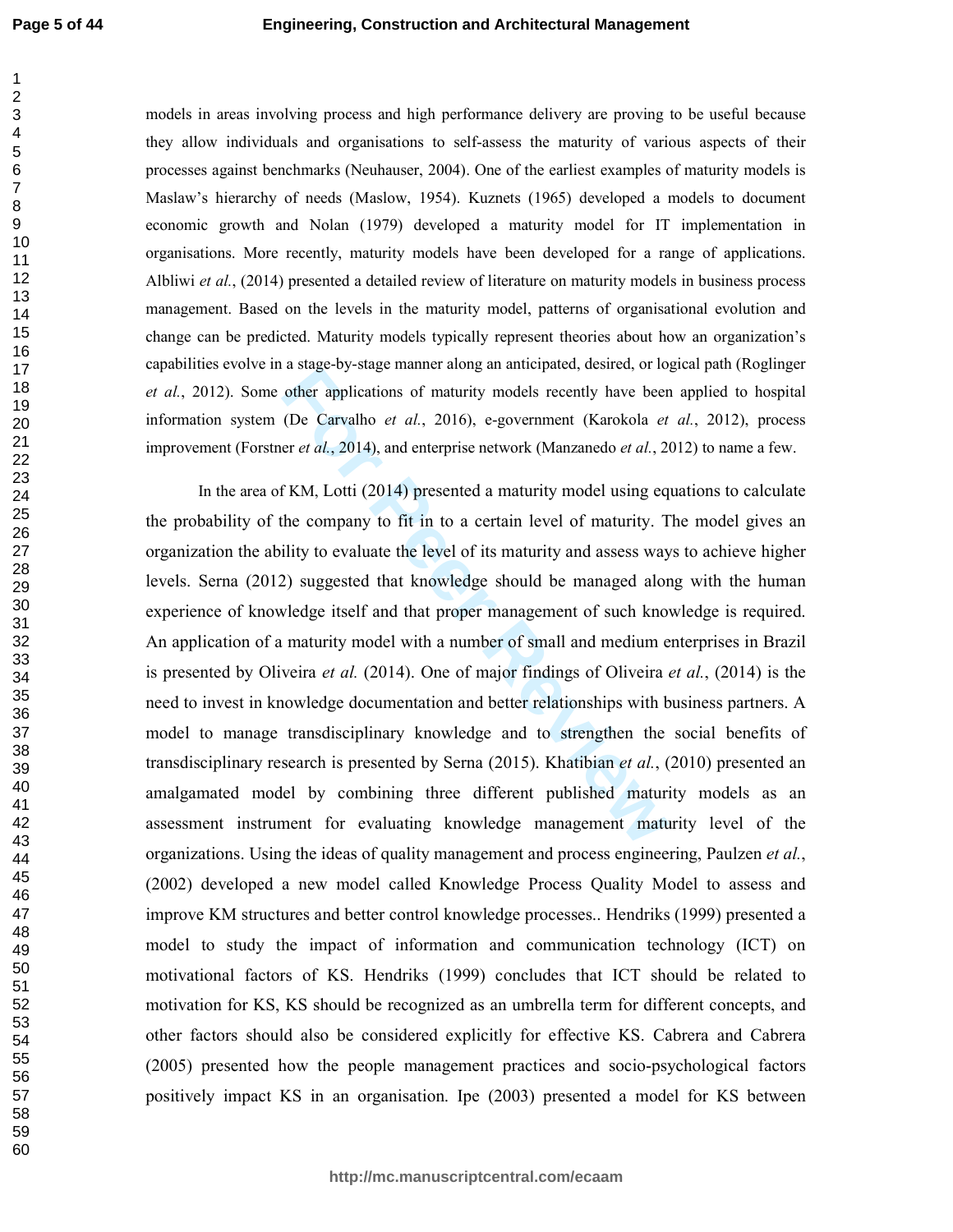individuals, factors that impact KS, and the relationships between those factors. Bartol and Srivastava (2002) studied the role of monetary rewards on encouraging KS and determined that rewards are important to KS. The Bartol and Srivastava (2002) study also provided guidelines on how to implement rewards for effective KS for four different mechanisms. Hall (2001) presented strategies to make intranet input-friendly, factors that promote intranet contributions by the employees, and information contributed by the employees to the intranet can be used/managed effectively. However, the research by Hofstede (2001) suggests that there would be a significant impact of culture on management practices and processes and KS is one of them. Therefore, it is important to incorporate the cultural aspects in a KS maturity model and incorporate culture specific evaluation parameters. Therefore, this paper presents the development of a knowledge sharing maturity model for Jordan. The key research question is what the main variables are and what their different maturity levels that should be used to assess KS in Jordanian construction organisations are.

#### **3. Methodology**

rate culture specific evaluation parameters. Therefore, the weledge sharing maturity model for Jordan. The key researe and what their different maturity levels that should be un organisations are.<br> **For Persuary Section** a This paper presents a maturity model developed to assess KS for the Jordanian construction sector. The research was conducted in three stages. The first stage consisted of the review of literature and documenting variables from the literature that highlight influence on KS in organisations. Papers that highlight some specific variables about Arab culture that have impact on KS in organisations were also reviewed for this research. This led to the development of an initial list of variables. The next step was to choose a way forward and examine relevant data collection and analysis methodologies. The two commonly used basic research methods are: the quantitative and qualitative methods. According to Bryman and Bell (2015), the quantitative method requires the collection of statistical/numerical data demonstrating a view of the relationship between theory and research. Quantitative methods are understood to be easily replicable due to use of standard mathematical formulas. On the other hand, "the qualitative method tends to be concerned with words rather than numbers" Bryman and Bell, (2015). The findings of qualitative research are focused acknowledging the qualities of phenomena rather than their mathematical measurement. The qualitative method covers the subject of study holistically. It produces a wealth of detailed data on a small sample and the data collection is not restricted to predetermined categories or themes (Hyde, 2000). For this research the establishment of correlations between variables in order to organize the knowledge sharing variables into smaller number of groups was important. This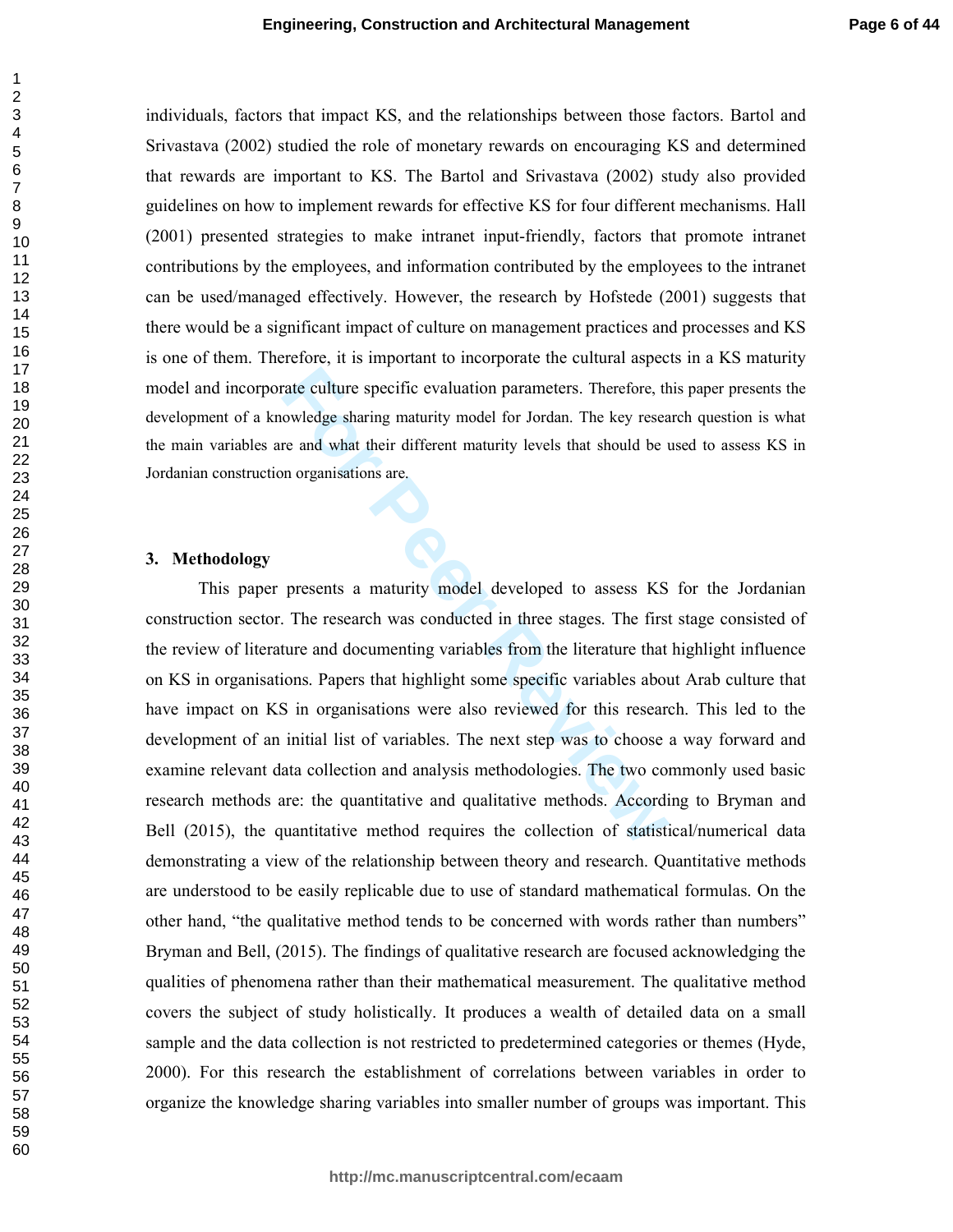**Page 7 of 44**

 $\mathbf{1}$ 

stionnaires and interviews. This also led to the develond e cultural impact through interviews. Factor analysis<br>figs between the cultural variables. In addition, semi-structive technique were conducted in stage one to veri approach required the use of a quantitative methodology specifically factor analysis. Factor analysis is a collection of methods used to examine how underlying constructs influence the responses on a number of measured variables (DeCoster, 1998). Exploratory factor analysis (EFA) attempts to discover the nature of the constructs influencing a set of responses (DeCoster, 1998). Factor Analysis was used to describe the variability among the indicators initially identified through literature review using a questionnaire survey. This enabled in the reduction of the number of indicators and the formation of three factor groups as presented in figure 1. This is stage two of the paper. This stage was designed for maturity model development by identifying the cultural factors that affect KS in the Jordanian construction sector through questionnaires and interviews. This also led to the development of maturity levels to assess the cultural impact through interviews. Factor analysis was used to find possible relationships between the cultural variables. In addition, semi-structured interviews which are a qualitative technique were conducted in stage one to verify the questionnaires data and to understand how cultural factors affect KS. Semi-structured interviews allow much more flexibility of response, with a conversational style between the interviewer and the interviewee (Fergusson and Langford, 2006). The interviews also helped to develop maturity levels able to assess that impact. The initial maturity model was developed in stage two. In the third stage the initial maturity model was refined through another set of semi-structured interviews. Since both quantitative and qualitative methods were used, the overall approach for this paper could be classified as mixed methods approach.

## **4. Factor Analysis and Semi-Structured Interviews**

 A survey was conducted at the 2010 Jordanian Builders Conference. Participants were chosen from five of the biggest construction companies in Jordan. To obtain appropriate data, middle and high level managers that were familiar with KS activities were chosen. The respondents had to rank each variable in terms of the effect on KS by using a five point Likert scale with response options ranging from "strongly agree" to "strongly disagree." A total of 153 responses were received, of which 103 participants were male and 50 were female. The social research software SPSS was used to statistically analyze the data. An Exploratory Factor Analysis (EFA) was conducted to develop mutual exclusive categories of variables. Table 1 shows the rotated component matrix with the factor loading for each variable. The five main factors and the variables included in each factor are as follows: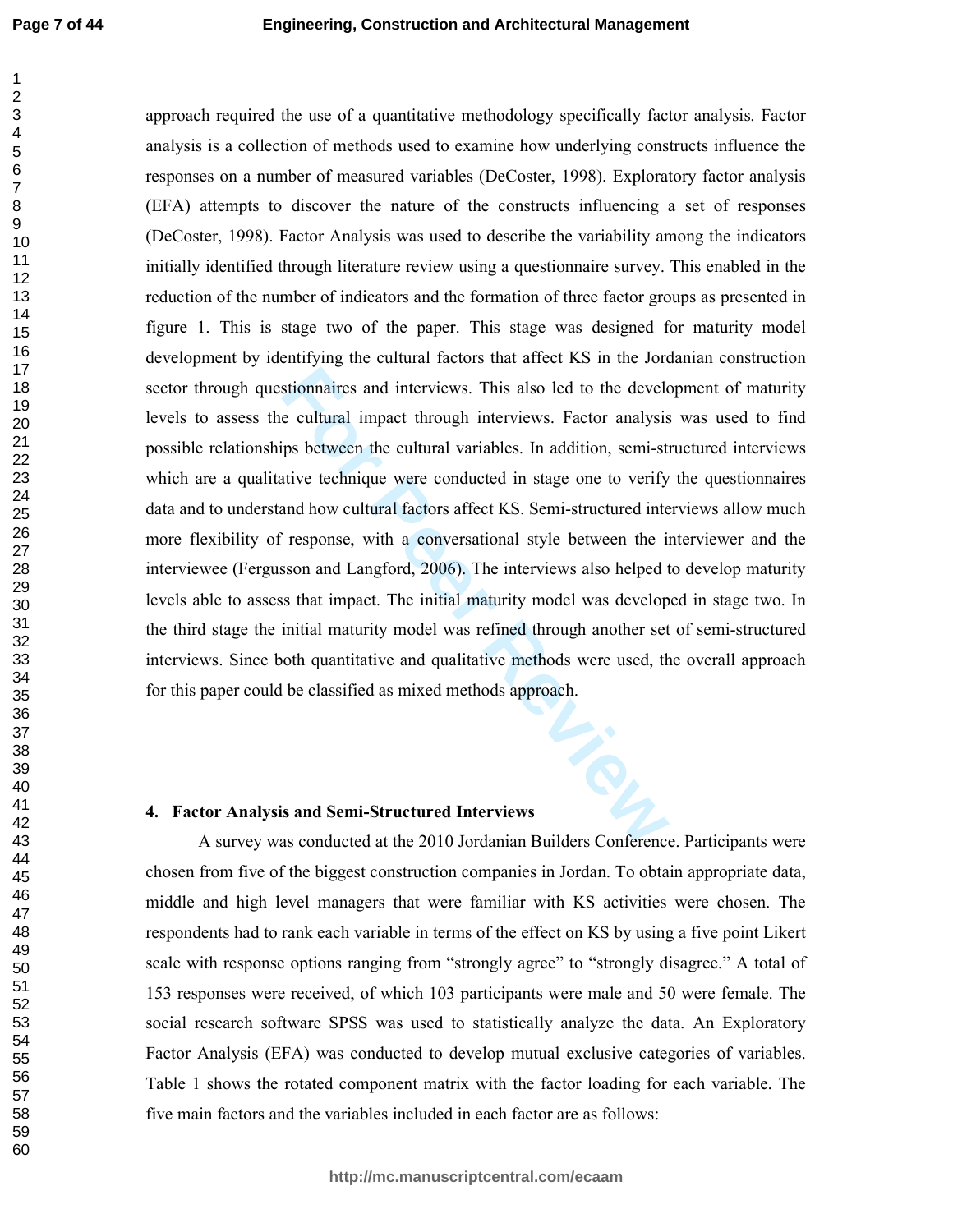Factor 1: Management Commitment, Teamwork, Power Distance, Reward System, Recognition from Management, Organizational Structure, and Uncertainty Avoidance Factor 2: Gender Differences, Leadership Behavior Style, and Collective Achievements

Factor 3: Social Networking and Autonomy

Factor 4: Relationships between Employees and Communication Technology

Factor 5: Mutual Trust between Employees and Organizational Form

| Variable                                                 | Component |                |         |                |         |
|----------------------------------------------------------|-----------|----------------|---------|----------------|---------|
|                                                          | 1         | $\overline{2}$ | 3       | $\overline{4}$ | 5       |
| Management commitment                                    | .820      | .097           | $-.097$ | .111           | .208    |
| Teamwork                                                 | .786      | .131           | .375    | .023           | .134    |
| Power distance                                           | .780      | .044           | .173    | .067           | .030    |
| Reward system                                            | .760      | .034           | .232    | .098           | .229    |
| Recognition from management                              | .741      | .251           | .001    | $-.136$        | .158    |
| Organizational structure in terms of<br>information flow | .718      | $-.146$        | .070    | $-.109$        | $-.249$ |
| Uncertainty avoidance                                    | .492      | .414           | $-214$  | .471           | .150    |
| Gender differences                                       | .204      | .768           | .070    | .267           | $-.190$ |
| Leadership behaviour style                               | $-.010$   | .763           | .212    | $-.014$        | .215    |
| Collective achievements                                  | .087      | .641           | .192    | $-.226$        | .238    |
| Social networking                                        | .133      | .167           | .785    | .166           | .097    |
| Autonomy                                                 | .175      | .175           | .776    | $-.002$        | $-.013$ |
| Relationships between employees                          | $-.063$   | .042           | .082    | .819           | $-.240$ |
| Communication technology                                 | .119      | $-.075$        | .209    | .653           | .447    |
| Mutual Trust between employees                           | .120      | .140           | $-.021$ | .015           | .752    |
| Organizational form                                      | .465      | .209           | .291    | $-275$         | .610    |

**Table 1: Rotated Component Matrix** 

After completing factor analysis, interviews were arranged with four senior managers in construction companies. This was done to understand how the organizational and national culture variables affect KS in the construction sector in Jordan and to support the data that was collected from the questionnaires. Semi-structured interviews were organized and questions were designed to understand the impact of the variables on KS. Open ended questions on how each variable impact KS and how these variables are dealt with were asked. Respondents were given three different solutions to choose from including, good, medium or bad. The intent was to identify maturity levels for each variable which helped in designing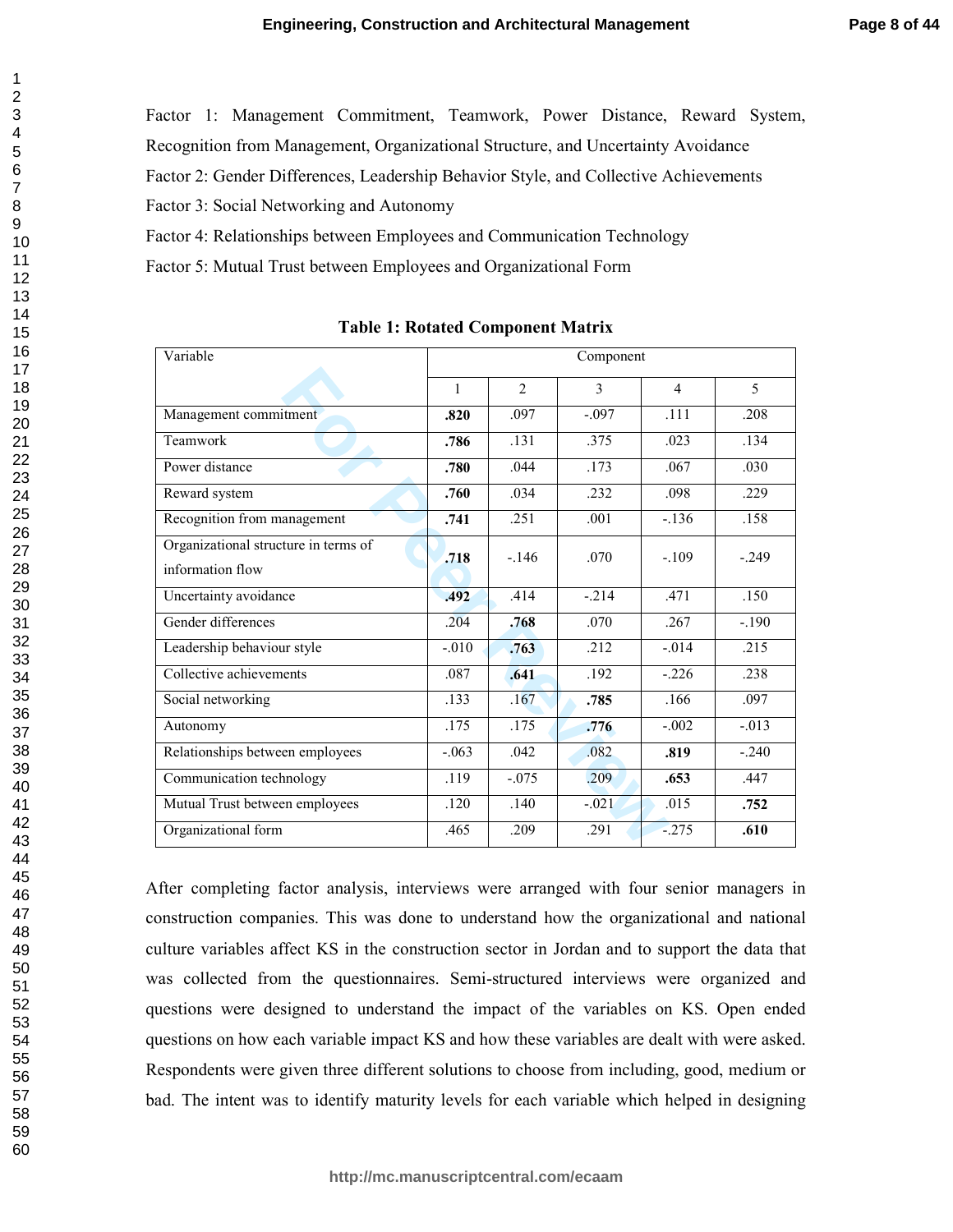the proposed maturity model. All participants agreed that all the variables in the questionnaire affect KS practices. The feedback from the participants is discussed next.

*Leadership behavior*: The participants agreed that a leader can create a friendly environment between employees or suitable work environment to share knowledge smoothly and give employees the chance and time to talk through their ideas about certain issues. On the other hand, if he/she could not manage the bonding relations among employees, this would unfortunately create sensitive relations among employees and between employees and their leaders.

*nd recognition*: Due to the relationship between the red combining these two variables onto one as a m is (2006) rewards go hand in hand with recognition. Envarded for the contribution of intellectual capital that e of th *Reward system and recognition*: Due to the relationship between these variables, the participants suggested combining these two variables onto one as a motivation variable. According to Plessis (2006) rewards go hand in hand with recognition. Employees want to be recognized and rewarded for the contribution of intellectual capital that they make towards the knowledge base of the organization, and also for the way they assist in improving the innovativeness of the organization through new and creative solution building. The participants agreed that motivation affects KS as employees may feel unwilling to share information when they are not recognized or rewarded for their achievements. The participants thought that a reward system should be inclusive to all employees in the company and that there should be proof that there is a reward/recognition for sharing knowledge.

*Collectivism and teamwork*: The participants suggested combining collectivism and teamwork. According to the participants' experience, they recommended that all employees should work as one team in the company, and there should be a team organizer to make sure that all employees work as a team and support communication between teams to increase information exchange.

*Gender differences*: Three participants suggested that there are no differences between employees in the work place which can affect KS. However, one participant (female) suggested that different genders affect KS. From her point of view, she was not willing to share knowledge with her male colleagues if she felt that they were anti-feminist which has an effect on relationships between employees and their trust in each other. To overcome this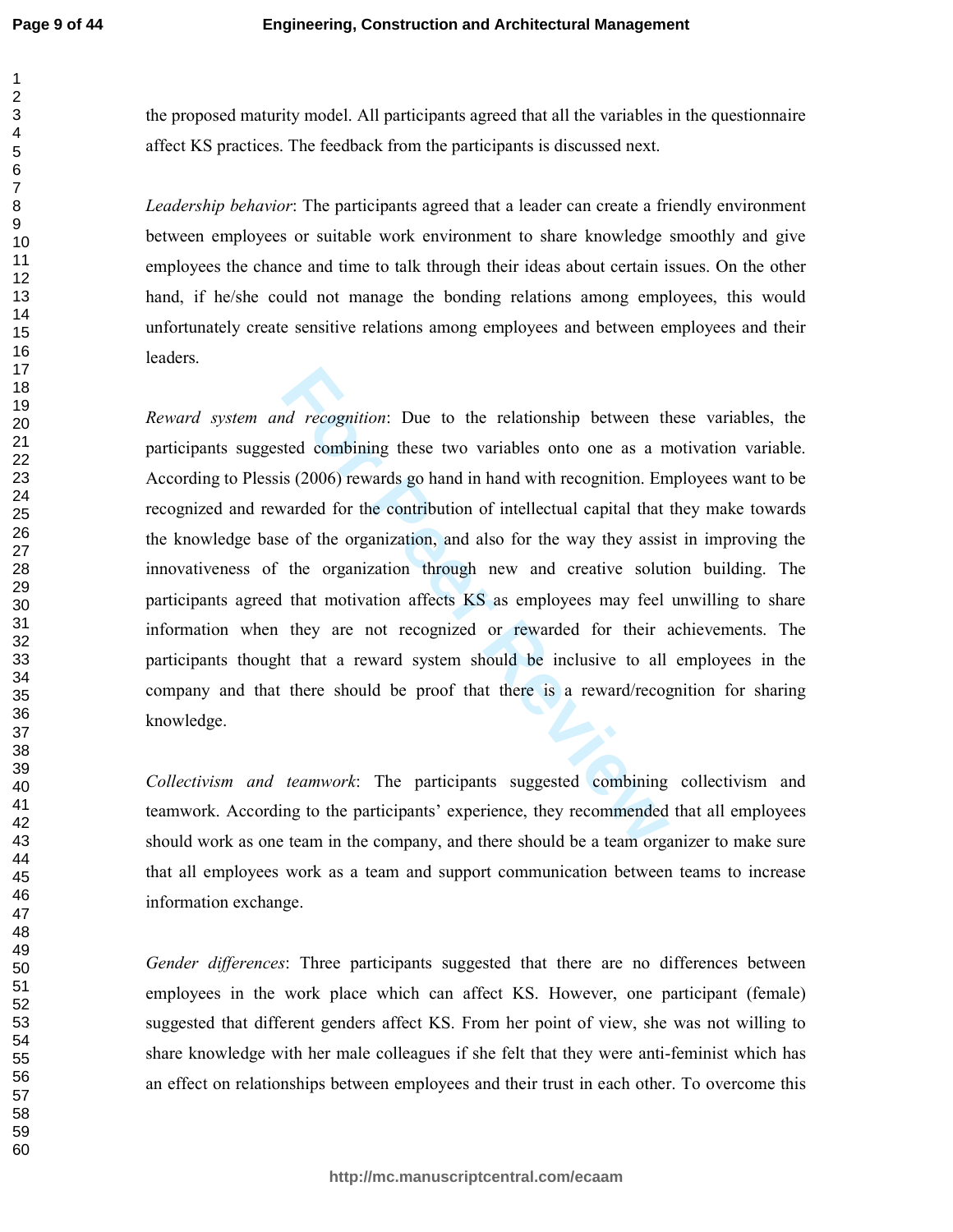problem, the company should strengthen the equal rights for both female and male employees through training sessions on how to get along with both genders.

*Organizational structure*: Two participants agreed that for efficient information exchange, it is important to ask the right person and recommend a hierarchical structure for information flow in a construction company. However, another two participants pointed out that hierarchical procedure can slow the information flow and sometimes knowledge has to be shared as quickly as possible. It can be argued that none of the structures completely support KS practices. A combination of the two structures with the following traits is proposed:

- The structure should support information flow by creating communication channels between departments.
- The structure should be suitable for employees at different levels to send and receive information easily.

should support information flow by creating comm<br>ments.<br> **For All and All and All and All and All and All and All and All and We more power and better incentives than others, even<br>
review more power and better incentives t** *Organizational form*: Since most of the construction companies in Jordan are family owned, family members have more power and better incentives than others, even if they are in lower positions. The participants recommended that the owner should hire people based on their abilities and not based on personal relationships and all employees should be treated equally. Also, if the owner receives information from a relative, the owner should verify the information by listening to the other party.

*Mutual Trust*: The participants suggested that a company should strive to create a trustful environment in the workplace to increase KS practices between the management and the workforce which can be done through meetings and seminars to solve trust issues. All participants agreed that this variable is very important for KS and has a relation to other variables such as organizational form, leadership behavior and gender. However, sometimes it is not important for all employees to know certain information. Such information might be confidential or too important to be shared which can negatively affect company performance, goals and vision.

*Communication Technology*: Based on the survey we found that the companies provide employees with basic communication technology such as telephones, internet, PC/laptops and mobile phones, but they are not available for all employees especially at project sites.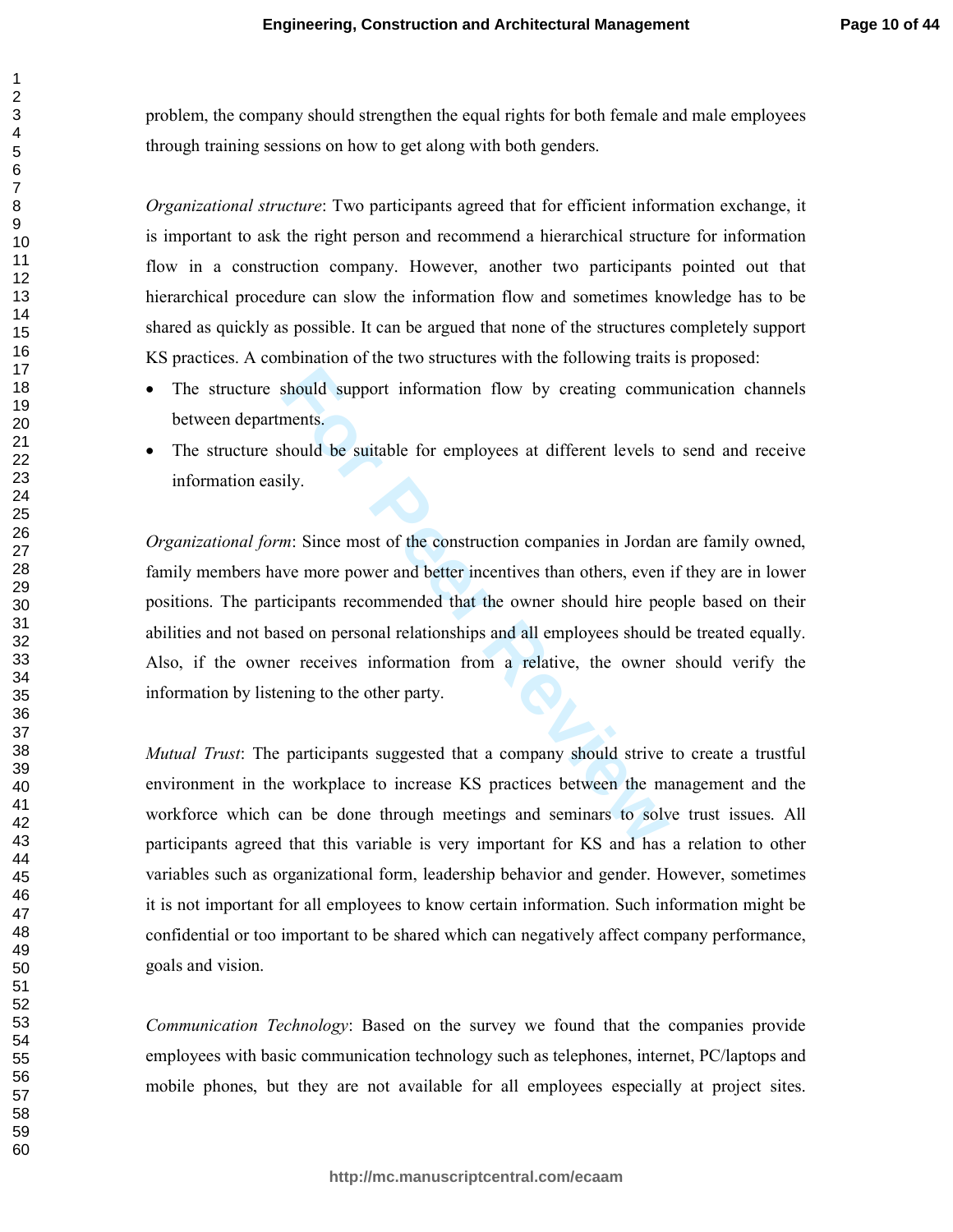According to the participants, this affects KS in terms of cost, time, and effort. If there is a direct connection between project sites and the head office through an internet server available to all employees, then this helps in increasing KS.

*Social networking*: Participants use social networking for personal life but were not aware of use of social networking for KS. It can be argued that the use of social networking in the Jordanian construction sector is limited and some companies are not aware of the benefits of social networking in terms of KS.

*Power distance*: Jordanian society accepts inequality of power distributions (high power distance) with more powers to family members which adversely impacts KS. The participants suggested that the company's policy should emphasize employing the right person for the right position, regardless of relationship with the owner.

ordanian society accepts inequality of power distribute powers to family members which adversely impacts K company's policy should emphasize employing the r rdless of relationship with the owner.<br> *Ince*: According to the *Uncertainty avoidance*: According to the participants, when employees avoid issues they are not familiar with or they do not have enough information about them, that can affect KS negatively. Sometimes employees do not have the required information to complete their tasks and on the other hand, the participants argued that it is not necessary to keep all employees updated with what is going on in the company. The company can solve this problem by training sessions, job manuals, and through daily meetings and memos.

*Relationships between employees (outside the company)*: Relationship between employees is the key for trust, and when there is trust between employees there is increased KS. Good relationships create a trustful and friendly work environment. However, female employees do not like outside relationships with male employees because of the conservative nature of Jordanian society. Companies may encourage better relationships among employees by organizing activities outside the company such as a party or dinner hosted by the management.

*Autonomy*: According to the participants, autonomy can affect KS practices in terms of the degree of freedom that employees perceive in decision making. It can be argued that the leadership behavior determines the level of autonomy within organizations. However, the participants pointed out that the employees do not have always the freedom to share their ideas with the management, which indicates low empowerment. The Jordanian construction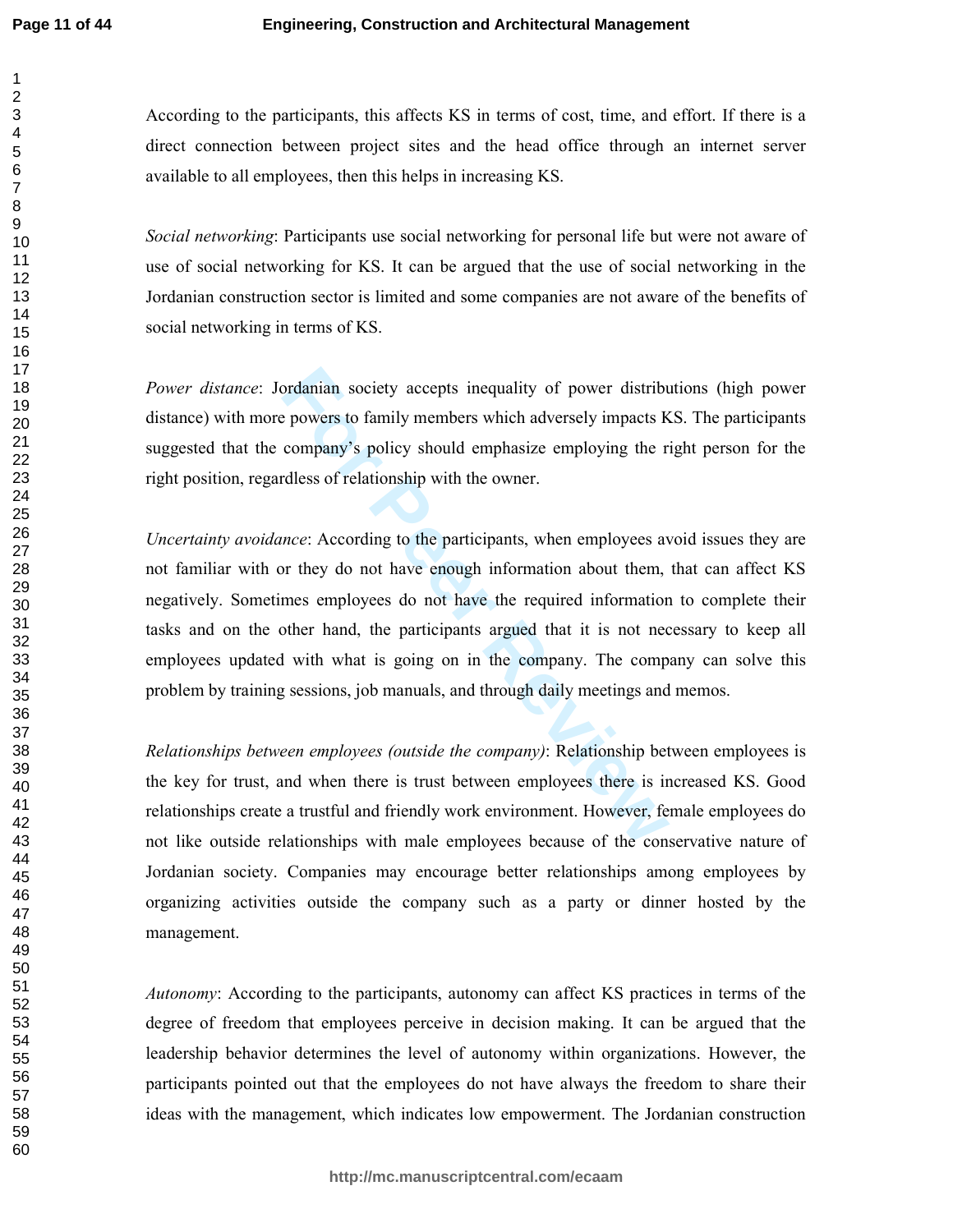sector can be categorized as high autonomy, and that affects empowerment among employees to share their knowledge. The participants suggested that the company should increase empowerment for all employees despite their position.

*Management commitment*: According to the participants, the management has to support and encourage employees to share knowledge. Management supports certain positions which depend on the employee experience and the value of knowledge. Top management support is not inclusive. For example, civil engineers or designers with years of experience are seen as a company assets and may be treated differently. All the participants suggested daily meetings, seminars, memos and supportive technology that the management should to adopt to increase KS.

and supportive technology that the management should to<br>is in the construction industry in Jordan. Most response of KS and the variables discussed and they suggettention to those variables and KS practices. Relations disco Based on the interviews, we concluded that all variables included in the questionnaire affect KS practices in the construction industry in Jordan. Most respondents were familiar with the importance of KS and the variables discussed and they suggest that companies should give more attention to those variables and KS practices. Relationships between some variables were also discovered after discussions with the participants. Since recognition and reward systems shared the same goal, which is motivating employees in sharing knowledge; the two variables were combined as a motivation variable affecting KS. Also, team work can be affected by collectivism in terms of KS; therefore, we combined both variables as collective achievements. Thus, the cultural variables were reduced from 16 to 14.

 The factor analysis output categorized the 16 variables into five groups but based on the mergers explained above and rearrangement of some of the variables the groups where reduced to three. Factor analysis results showed that the first group included management commitment, teamwork, power distance, reward system, recognition, organizational structure, and uncertainty avoidance relate to management variables. Hence we categorized the seven variables as the management variables group. The second, third and fourth groups also contained seven variables including gender differences, leadership behavior, collective achievements, social networking, autonomy, relationship between employees, and communication technology. All these variables relate to communication and hence we categorized the seven variables as the communication variables group. The last group contained two variables including mutual trust and organizational form. However, since the first group deals with management variables, leadership behavior was moved into the first group. As discussed above, reward system and recognition were merged and renamed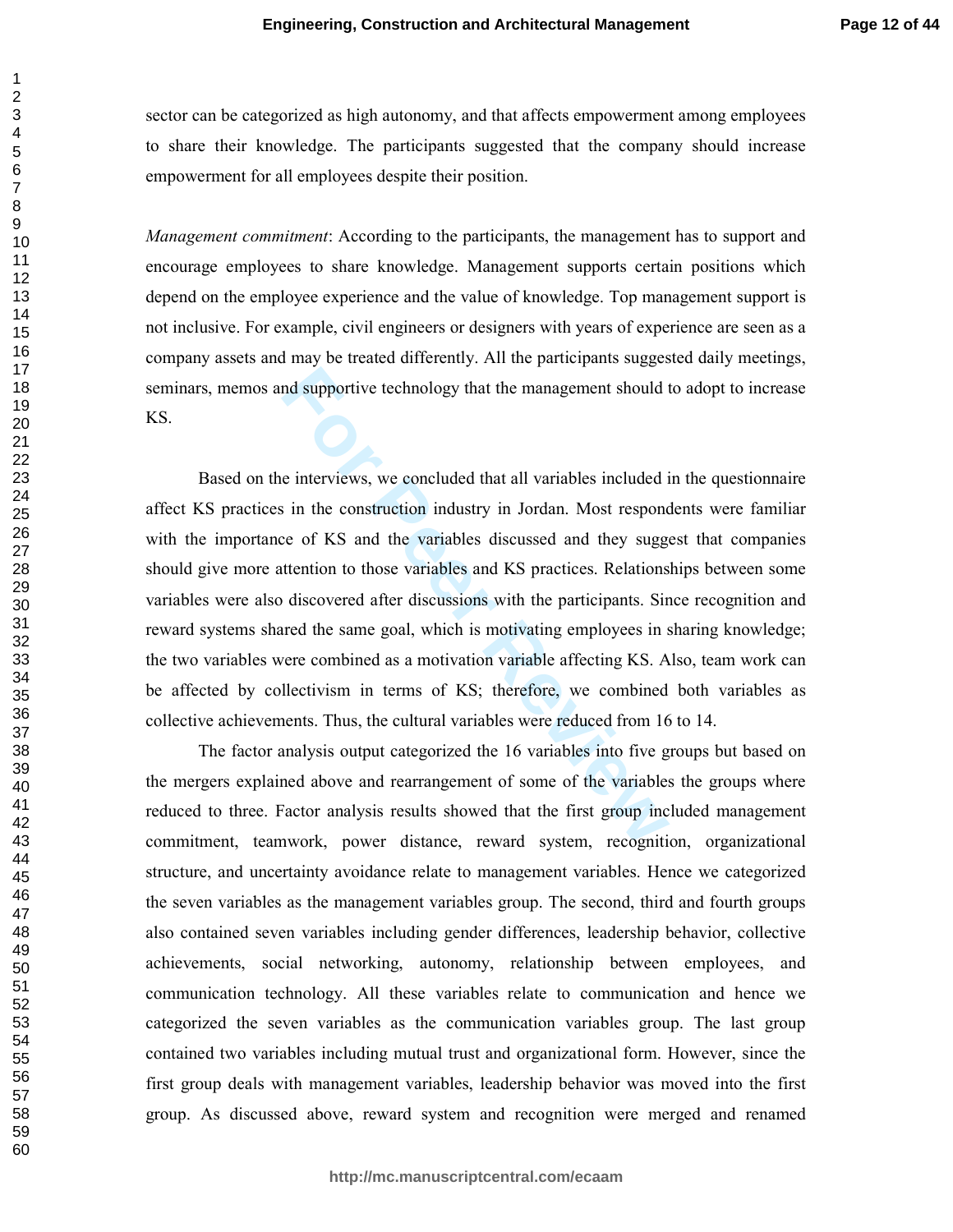motivation. Teamwork from the first group is merged with collectivism as collective achievements. The three groups are shown in figure 1.



# **5. Model development**

 For developing the model relationships and the interactions between the cultural variables were considered. The impact of variables on KS was incorporated with the three maturity levels. For example, the third level of organizational form variable shows the interaction between this variable and power distance. Arab countries are high power distance which means the people accept unequal power distribution in the society. Since most construction companies in Jordan are family businesses managerial positions are granted to family members and relatives, even if they are not suited for those jobs. Family members have more power even if they are at lower positions in hierarchy. To avoid this problem a third level was designed to ensure equal rights for all employees even for relatives or family members as part of the company's values and strategy. The interview questions were designed to assess the cultural impact by giving three solutions to participants on how to avoid an impact. The participants had to rate three suggested solutions for each variable as good, medium or bad. The reason for choosing three levels was to make it easier for participants to distinguish between the levels. The more levels one has, the more difficult it becomes to distinguish characteristics at each level and it becomes more difficult to see the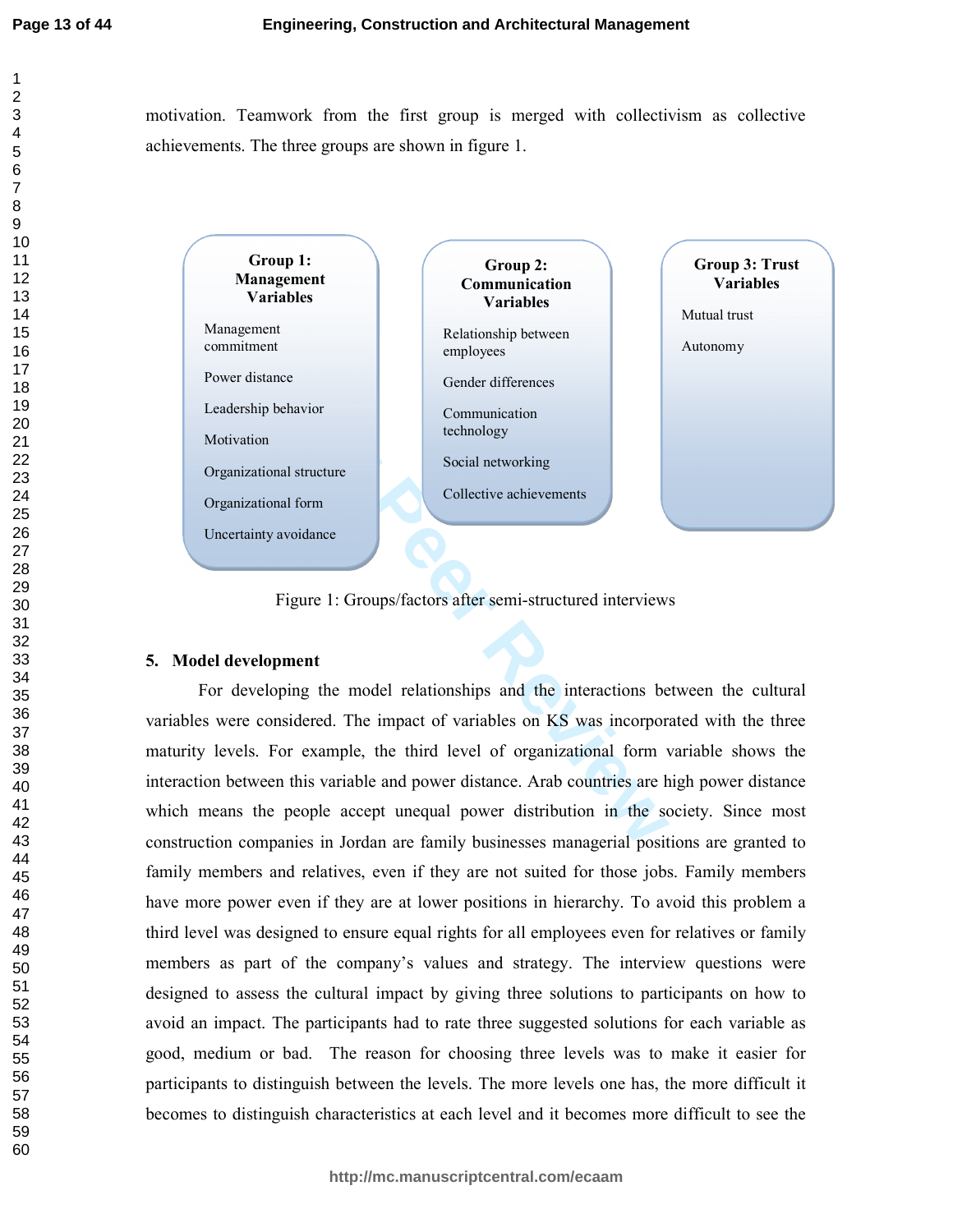difference. The first level identifies whether the variable barely exists in company's KS practices. The second level shows the occasional techniques which the company uses to increase KS activities. The final level demonstrates the importance of the variable in affecting KS as being fundamentally ingrained in the company's vision, mission, strategy and operations.

 The model required further refinement to make it practical for the Jordanian construction sector. So the next step was to refine the proposed model through more interviews. Six middle and high level managers were interviewed after reviewing their position, responsibilities, decision making power and awareness of KS principles to collect significant information to support the research findings. All of the participants worked as project managers, held at least a Bachelor's degree in civil engineering with more than 10 years of work experience, and acknowledged KS practices. The interviews took approximately forty minutes each to complete. In addition, the proposed framework was introduced to participants and questions asked relating to the contents of maturity levels for each variable and their relevance to the participants.

<sup>1</sup><br>**Formulation** to support the research findings. All of the part<br>held at least a Bachelor's degree in civil engineering<br>experience, and acknowledged KS practices. The<br>y minutes each to complete. In addition, the propos-The first question in the interview focused on the variable groups to validate variable assignment to groups. Four participants agreed that each variable was in the right place but two participants were not sure whether some variables belonged to their group. One belief was that the organizational form is related to the management variables category. Another belief was that relationship between employees variable is more closely related to the trust variables group. Thus, relationship between employees variable was moved from the communication to the trust variables group and organizational form variable moved into the management variables group.

The second question was on the clarity of the definitions for variables. The participants recommended improving the definitions of power distance and uncertainty avoidance. The participants were then asked about the contents of three maturity levels for each variable. In terms of the motivation variable, the participants found level 2 was not clear enough, thus more explanation was needed. Some other variable definitions including, leadership behavior style (level 2), power distance (level 1), and autonomy (level 1, 2 and 3) were also suggested to be improved. The uncertainty avoidance variable was not clear to participants in terms of maturity levels. They believed that sometimes employees should not know everything in the company since some items are sensitive and could negatively affect the company's goals. Also, there was a suggestion from participants that training sessions should be added in level 2 of the management commitment variable. The final comment about maturity levels was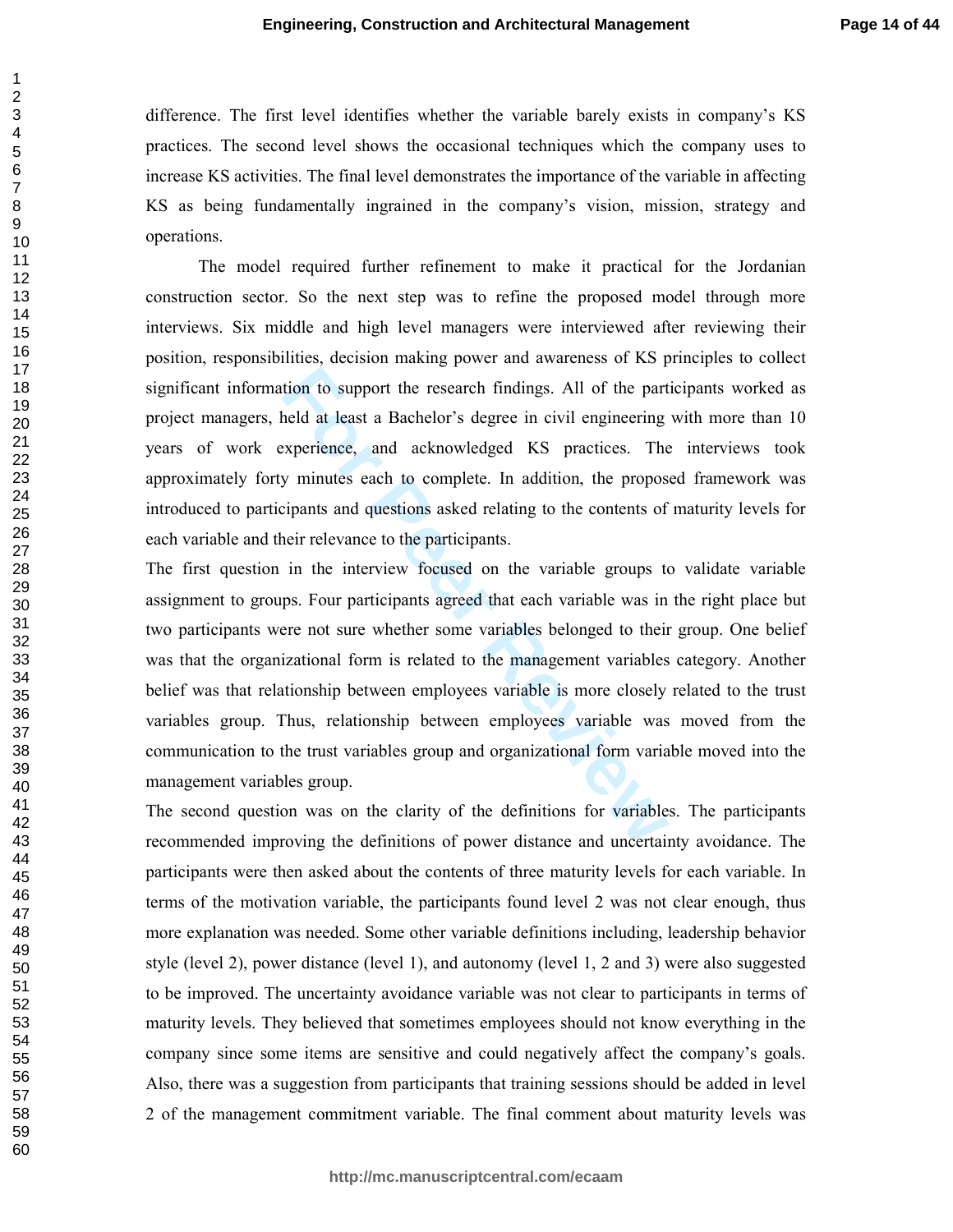about the collective achievements variable. According to participants, there were no links between levels 2 and 3 and they believed that both levels asked the same question or concentrated on the same activity.

 The participants were also asked if the three maturity levels were enough to assess the impact of cultural variables on KS. Additional KS practices where recommended to participants that could be added in the framework to find suitable practices or enough maturity. But the participants agreed that the three maturity levels were enough to assess that impact in their companies. The final question was whether they had further comments on the framework. Two participants suggested that personality and monitoring variables should be included in the framework. One participant argued that all variables in the framework affect KS and they can be controlled only in a suitable environment without personality issues. It can be seen from both answers that focusing on the personality variable is difficult to assess. Based on the feedback from the participants the initial framework was modified to give more clarity and to make it more appropriate for the Jordanian construction sector. Table 2 shows the refined framework, and highlights the changes that were made according to the participants' recommendations. If for any variable, the answer at level 1 is a "no", then that means that it is at a level 0 and it needs to establish a system to incorporate that variable within the organization.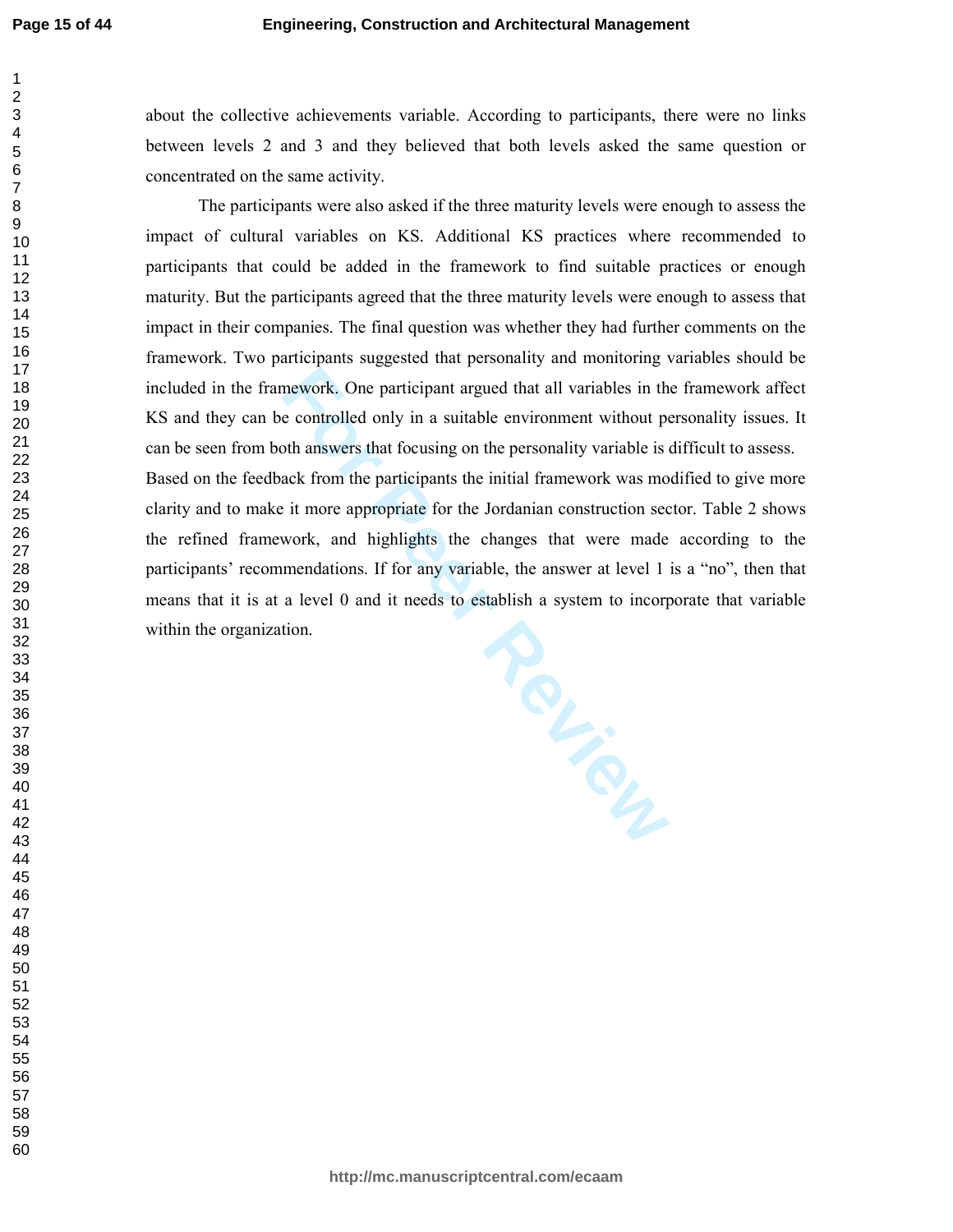# **Table 2: The Refined Framework**

| <b>Variables</b>                                   | Level 1                     | Level 2                          | Level 3                                         |
|----------------------------------------------------|-----------------------------|----------------------------------|-------------------------------------------------|
|                                                    | <b>Barely exist but not</b> | Occasional use by the            | <b>Fundamentally ingrained in the company</b>   |
|                                                    | implemented                 | company                          | vision, mission, strategy, and operations       |
| <b>Management Variables:</b>                       |                             |                                  |                                                 |
| Motivation: How does the company motivate          | Is there a reward for KS?   | Before Refinement: Is it all     | Is the reward system just participatory or      |
| employees to share knowledge?                      |                             | inclusive?                       | based on the value of KS?                       |
|                                                    |                             | After Refinement: Is it          |                                                 |
|                                                    |                             | inclusive for all employees?     |                                                 |
| Management commitment: How do top                  | Does it support KS? Is it   | Before Refinement: Do they       | Is it part of the vision, mission, and strategy |
| managers support knowledge sharing practices to    | one of the management       | emphasize KS through regular     | of the company?                                 |
| provide a suitable environment for KS practices in | properties?                 | memos/meeting?                   |                                                 |
| the workplace?                                     |                             | After Refinement: Do they        |                                                 |
|                                                    |                             | emphasise KS through regular     |                                                 |
|                                                    |                             | memos/meeting or training        |                                                 |
|                                                    |                             | sessions?                        |                                                 |
| Leadership behaviour Style: How do leaders         | Are leaders task-oriented   | Before Refinement: If people-    | Do leaders enhance employees through            |
| behave to encourage and support employees to       | or people-oriented?         | oriented, do leaders involve     | sharing vision, strategy and values rather      |
| share knowledge?                                   |                             | other employees in decision      | than power and control?                         |
|                                                    |                             | making?                          |                                                 |
|                                                    |                             | After Refinement: If the firm is |                                                 |
|                                                    |                             | people-oriented, do leaders      |                                                 |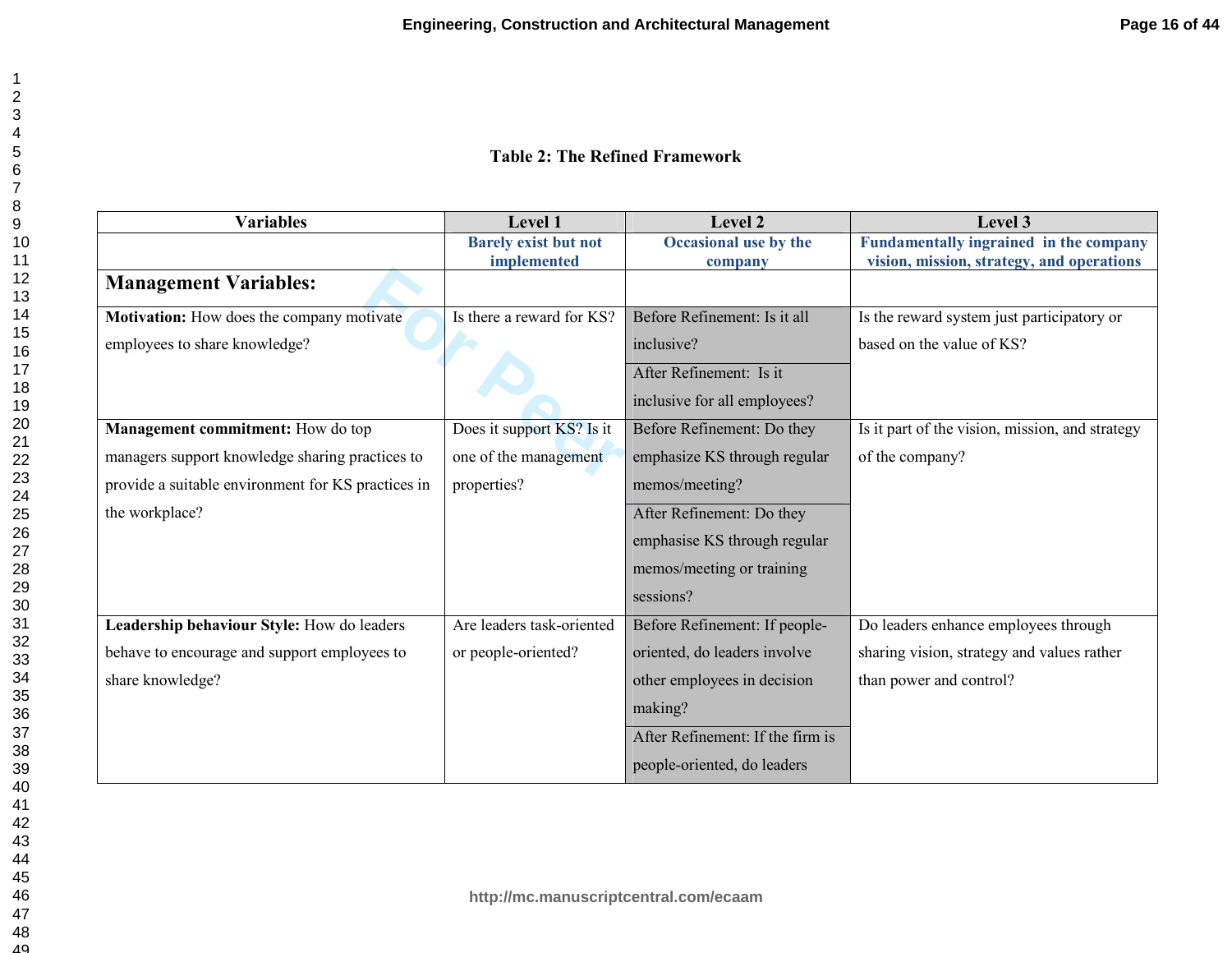12

|                                                       |                            | involve subordinates in decision  |                                               |
|-------------------------------------------------------|----------------------------|-----------------------------------|-----------------------------------------------|
|                                                       |                            | making?                           |                                               |
| <b>Power distance:</b> The extent to which members of | Before Refinement: Is      | If no, do employees accept that   | Is the company's policy emphasis on           |
| a society accept that power in institutions and       | the power distributed      | situation and share knowledge?    | employing the right person for the right      |
| organisations is and should be distributed            | equally in the company?    |                                   | position?                                     |
| unequally.                                            | After Refinement: Is the   |                                   |                                               |
|                                                       | power/decision making      |                                   |                                               |
|                                                       | distributed equally in the |                                   |                                               |
|                                                       | company?                   |                                   |                                               |
| Uncertainty Avoidance: The degree to which            | Are all employees up to    | Does the company make clear       | Does the company have a manual or job         |
| members of a society feel uncomfortable with          | date with what is going    | any uncertain issues to all       | description for each job in the company       |
| uncertainty and ambiguity, and support beliefs        | on in the company?         | employees through seminars,       | operation? And is it part of the company's    |
| promising dimensions that will affect sharing new     |                            | meetings and memos?               | strategy and procedures to share the new      |
| information among the company members (Klein,         |                            |                                   | knowledge to employees in a short time?       |
| <i>et al.</i> , 2009).                                |                            |                                   |                                               |
| <b>Organizational Structure:</b> Division of tasks    | Does it support            | Is it suitable for all employees  | Is it part of the company procedures which    |
| between individual employees, groups or               | information flow?          | from different levels to send and | supports ease of information flow with fewer  |
| departments and locations. To control the work of     |                            | receive information easily?       | boundaries between divisions?                 |
| an entity, procedural methods and measures are        |                            |                                   |                                               |
| adopted which support KS activities.                  |                            |                                   |                                               |
| <b>Refinement:</b><br>Organizational<br>Form<br>After | Are top managers related   | If yes, do they share the whole   | Does the company's vision, value and          |
| (Family business): How do family members in the       | to the company's owner?    | information with others?          | strategy stress that all employees are equal, |
| company affect knowledge sharing activities and       | If yes, this might affect  |                                   | even relatives (business is business)?        |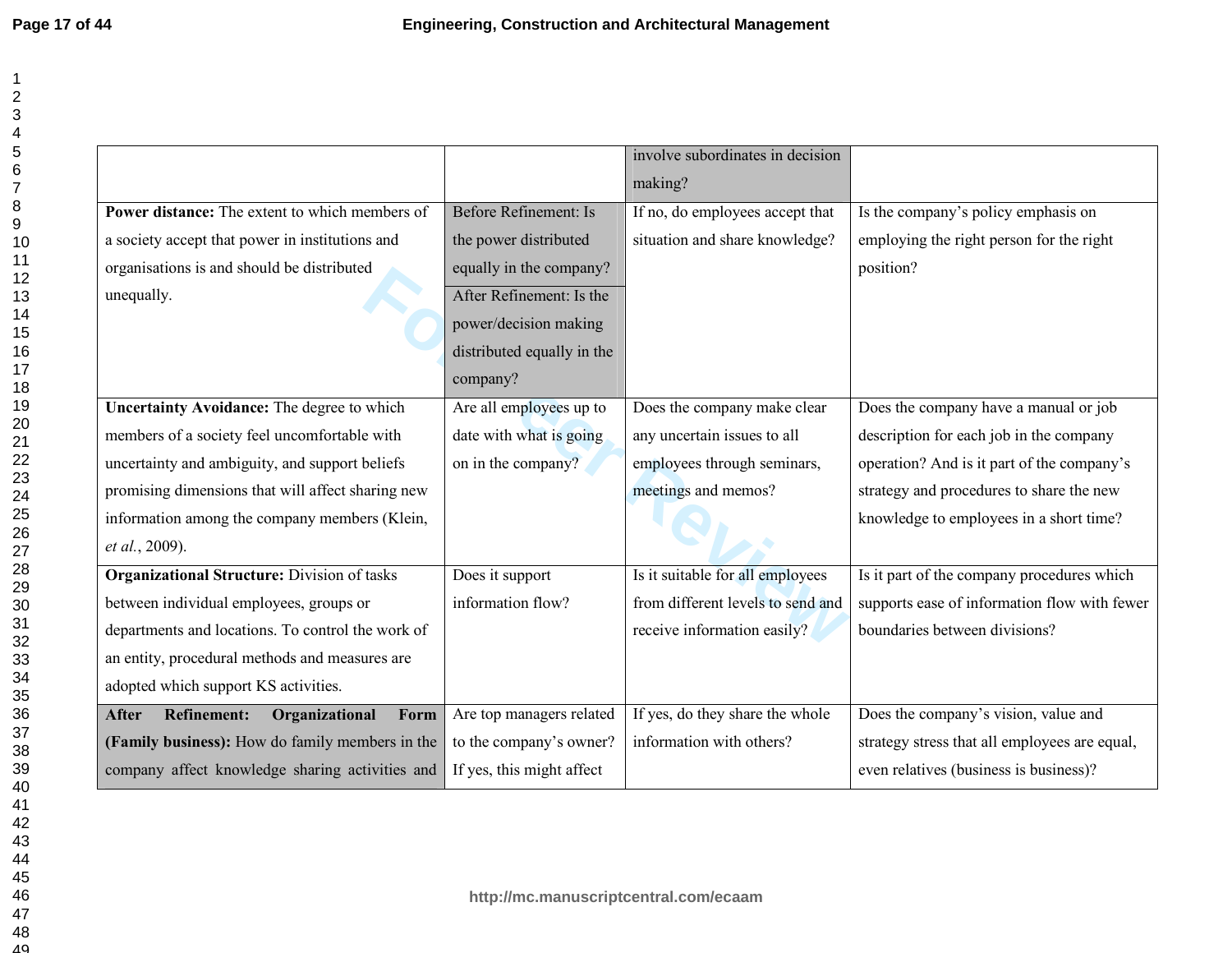| how do employees react with them in terms of       | KS, top managers might    |                                    |                                                |
|----------------------------------------------------|---------------------------|------------------------------------|------------------------------------------------|
| knowledge exchange?                                | give wrong information    |                                    |                                                |
|                                                    | to the owner to keep      |                                    |                                                |
|                                                    | his/her position.         |                                    |                                                |
| <b>Communication Variables:</b>                    |                           |                                    |                                                |
| Autonomy: The extent to which an individual or     | Before Refinement: Do     | If yes, is it for all employees of | Is it part of the company's strategy and       |
| group of individuals has the freedom,              | employees prefer to       | any level?                         | processes provide independence for             |
| independence and discretion to determine what      | manage themselves?        |                                    | individuals and groups to share knowledge?     |
| actions are required and how best to execute them, | After Refinement: Do      | If yes, is it for all employees at | Is it part of the company's strategy and       |
| and how this kind of freedom affect KS activities  | employees prefer to       | any level or just for certain      | processes to give autonomous personal          |
| within the company (Migdadi, 2009).                | manage themselves and     | positions?                         | responsibilities through participated decision |
|                                                    | take responsibilities?    |                                    | making to increase knowledge sharing?          |
|                                                    |                           | Is it at individual or group       |                                                |
|                                                    |                           | level?                             |                                                |
| <b>Before Refinement: Relationships between</b>    | Are employees doing       | Does the company do outside        | Is it part of the company's strategy to build  |
| employees (outside the company): The social        | social activities outside | activities for employees to        | strong relationships between employees to      |
| activities which employees do outside the company  | the company?              | strengthen the communication       | share knowledge?                               |
| to strengthen the connection between them to       |                           | between staff?                     |                                                |
| increase KS and the company role support these     |                           |                                    |                                                |
| activities.                                        |                           |                                    |                                                |
| <b>Communication technology:</b> The amount of     | Does the company          | Is it up to date? Are there        | Does the company have an annual budget for     |
| communication technology the company provides      | provide all employees     | training sessions for the new      | up grading communication technology?           |
| to increase KS among employees such as laptop,     | with the basic            | technology?                        |                                                |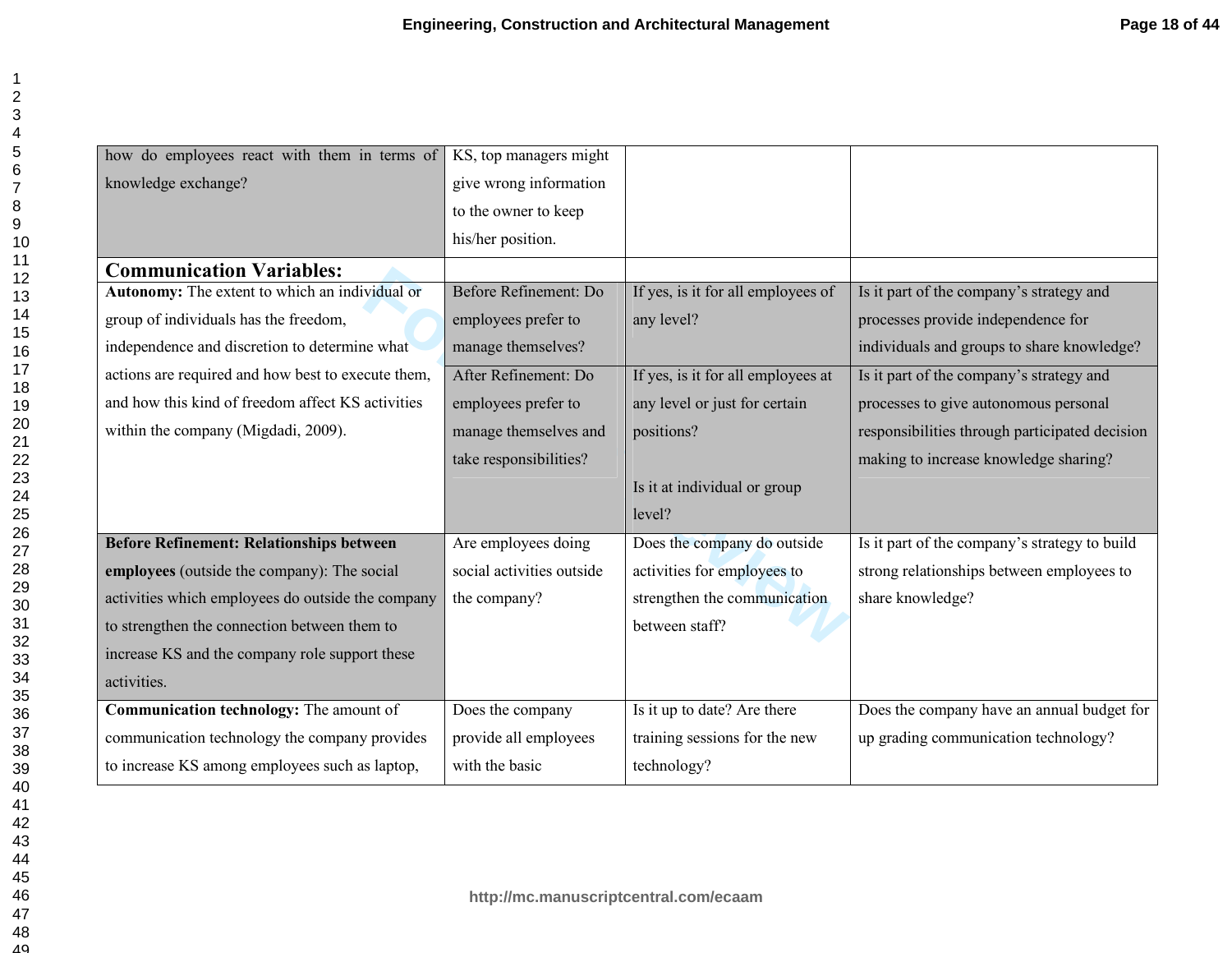12

| phone, fax, PC, and internet.                      | technology for KS?      |                               |                                                |
|----------------------------------------------------|-------------------------|-------------------------------|------------------------------------------------|
|                                                    |                         |                               |                                                |
| Social networking: The interaction between         | Is it accessible to all | Is there social networking    | Do the company's management keep up            |
| groups of people who share a common interest;      | employees for           | between outside locations and | dating social network systems in the           |
| using social contacts to network. Using internet   | knowledge exchange?     | company's headquarter office? | company to raise KS activities among           |
| network groups to network and communicate          |                         |                               | employees?                                     |
| between each other for faster and easier to access |                         |                               |                                                |
| information exchange.                              |                         |                               |                                                |
| Gender differences: Focuses on the degree the      | Are both genders equal  | If not, does the company      | Does the company's policy/regulation stress    |
| society reinforces, or does not reinforce, the     | in the work place in    | encourage sharing knowledge   | equal rights for both male and female staff to |
| traditional masculine work role model of male      | terms of KS?            | between male and female       | increase knowledge sharing?                    |
| achievement, control, and power which affects      |                         | members through training      |                                                |
| female members in sharing knowledge.               |                         | sessions in how to work with  |                                                |
|                                                    |                         | different genders?            |                                                |
| Collective achievements: Focuses on the degree     | Do employees work as a  | Before Refinement: Does the   | Before Refinement: Is it part of the           |
| the society reinforces collective achievements and | team or individually?   | company emphasise teams       | company's values, mission, procedures and      |
| interpersonal relationships.                       |                         | working together through      | strategy to make sure all employees in the     |
|                                                    |                         | working at the same task to   | company work together as one team through      |
|                                                    |                         | exchange information?         | continual meetings/memos?                      |
|                                                    |                         | After Refinement: Does the    | After Refinement: Is it part of the company's  |
|                                                    |                         | company emphasise team work   | values, mission, procedures and strategy to    |
|                                                    |                         | through seminars/meetings to  | make sure all employees or teams in the        |
|                                                    |                         | exchange information or       | company work together as one team through      |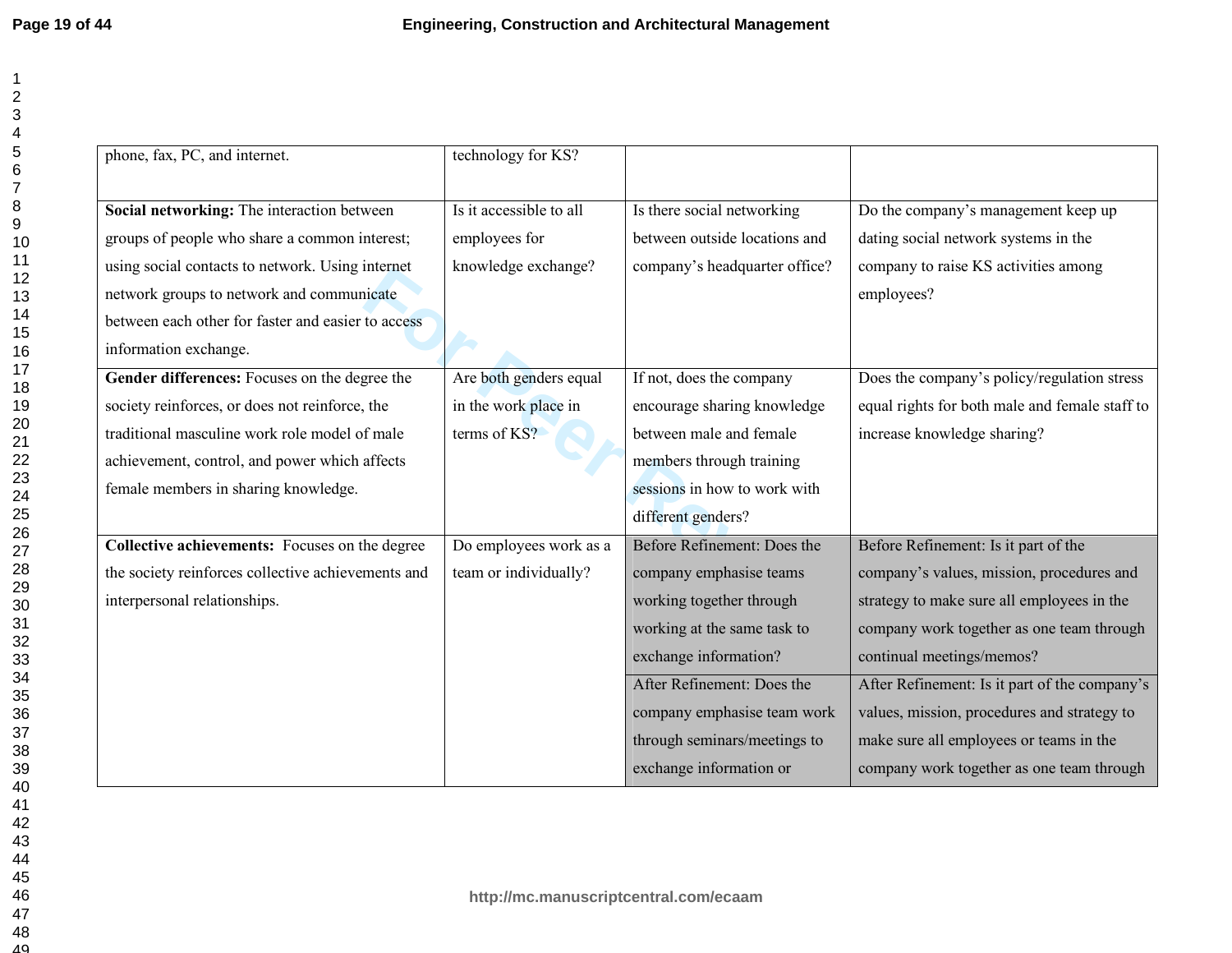|                                                               |                           | experience?                      | strengthening the communication channels      |
|---------------------------------------------------------------|---------------------------|----------------------------------|-----------------------------------------------|
|                                                               |                           |                                  | between teams and training sessions to        |
|                                                               |                           |                                  | increase knowledge sharing?                   |
| <b>Trust Variables:</b>                                       |                           |                                  |                                               |
| Mutual trust between employees                                | Are there trust issues    | Does the company set up          | Do the company's policies create a trusting   |
|                                                               | between employees         | seminars/meetings to solve trust | environment to make sure knowledge            |
|                                                               | affecting KS?             | issues to increase KS?           | sharing is perceived fair and willingly       |
|                                                               |                           |                                  | recognized among employees?                   |
|                                                               |                           | Is it at an individual or group  |                                               |
|                                                               |                           | level?                           |                                               |
| <b>After Refinement: Relationships between</b>                | Are employees doing       | Does the company do outside      | Is it part of the company's strategy to build |
| employees (outside the company): The social                   | social activities outside | activities for employees to      | strong relationships between employees to     |
| activities which employees do outside the company             | the company?              | strengthen the communication     | share knowledge?                              |
| to strengthen the connection between them to                  |                           | between staff?                   |                                               |
| increase KS and the company role support these                |                           |                                  |                                               |
| activities.                                                   |                           |                                  |                                               |
| <b>Refinement:</b><br>Organizational<br>Form<br><b>Before</b> | Are top managers related  | If yes, do they share the whole  | Does the company's vision, value and          |
| (Family business): How do family members in the               | to the company's owner?   | information with others?         | strategy stress that all employees are equal, |
| company affect knowledge sharing activities and               | If yes, this might affect |                                  | even relatives (business is business)?        |
| how do employees react with them in terms of                  | KS, top managers might    |                                  |                                               |
| knowledge exchange?                                           | give wrong information    |                                  |                                               |
|                                                               | to the owner to keep      |                                  |                                               |
|                                                               | his/her position.         |                                  |                                               |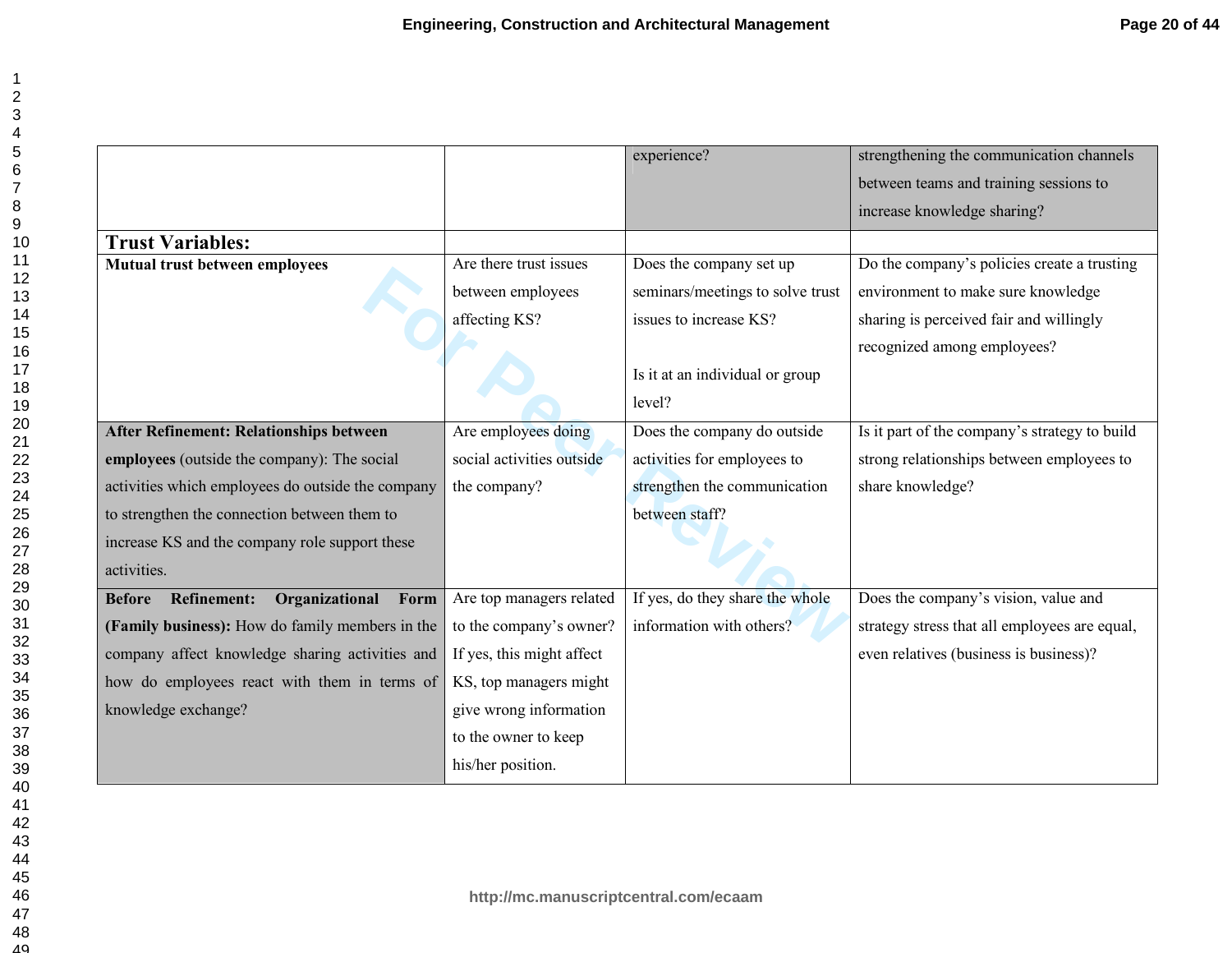**Page 21 of 44**

#### **6. Results and Discussion**

 In summary, the research was conducted through two data collection stages. The first stage included two steps for maturity model development. The first step was conducted through self-administered questionnaires, and the data was analyzed by using the computer software package SPSS. The descriptive analysis provided the research with significant results in terms of identifying the cultural variables that affect KS in the Jordanian construction sector. The results showed that the selected cultural variables do affect KS practices; however, the awareness of OC factors is higher compared to NC factors. The results of factor analysis showed that the investigated helped grouping the variables. Further investigation was required to validate factor analysis results. The second step was designed to support the results gathered from questionnaires through semi-structured interviews. The results gave a better understanding of the cultural factors in affecting KS and confirmed some relationships between variables. From the questionnaire and interview results a maturity model was developed. In the second stage modifications including, maturity levels content and factor definitions were made to the suggested framework. These considerations were therefore taken into account for the final development and refinement of the maturity model. Arif *et al.*, (2015) have presented relative importance of the three factors in KS. They concluded that the most important factor is trust, which is followed by the management factors and finally the communication factors.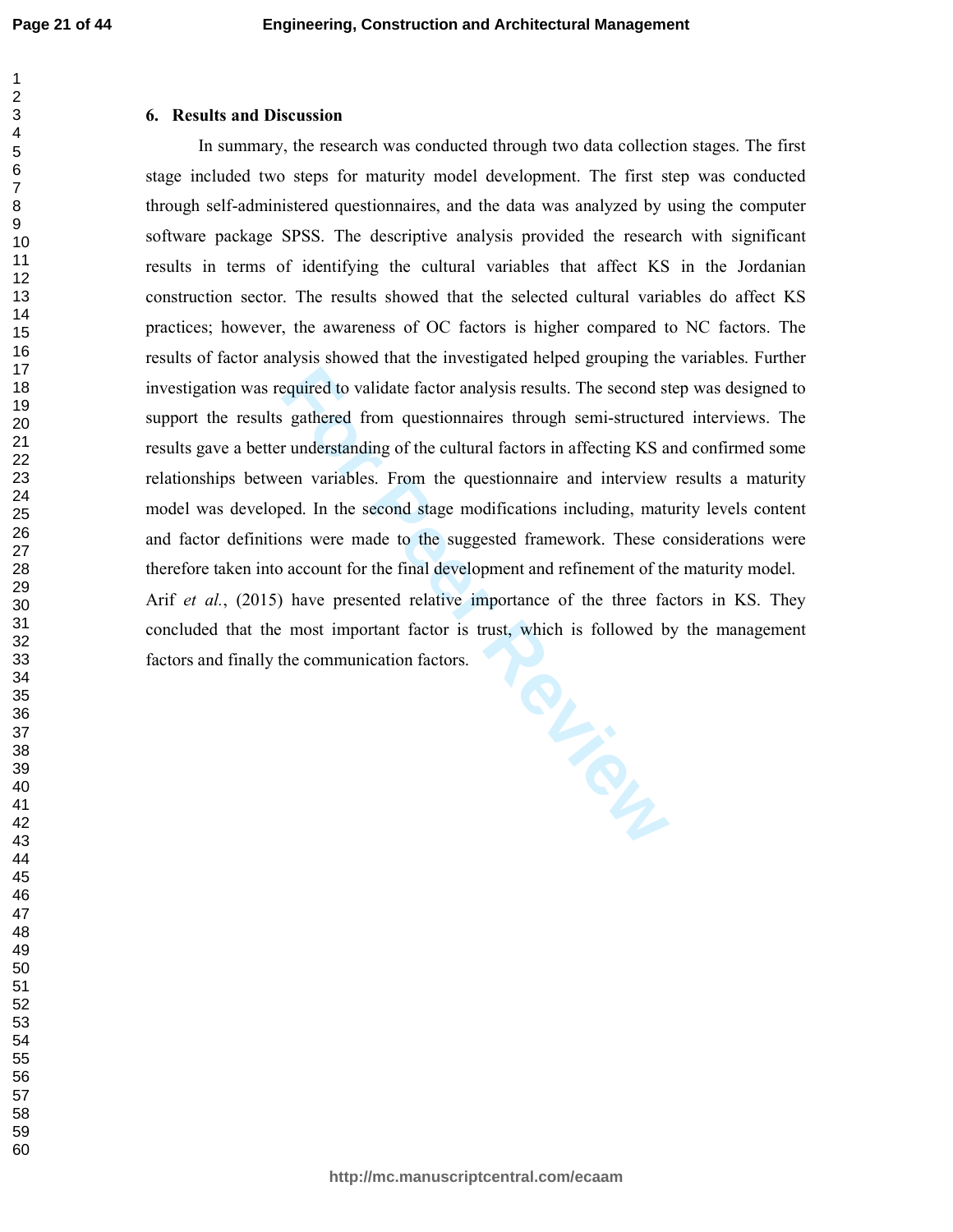

Figure 2: Schematic Description of the Maturity Model Priorities

 Figure 2 shows the three cultural factors groups that affect KS practices within construction organisations, and classifies each group in terms of its contribution or influence on KS. The management factors are focused on encouraging employees to share their knowledge, by adopting managerial strategies and techniques. Leadership behaviour and management commitment factors are responsible to enhancing KS as a cultural value among subordinates through encouragement, support and build up strong relations with them. In terms of the motivation factor, rewarding or recognising KS contribution will motivate employees to increase KS activities within organisations. The other factors including organisational form (family business), power distance, uncertainty avoidance and organisational structure allow the company to create an environment that encourages the company members to share knowledge. Organisational form (family business) describes the relationship between family members or relatives with other employees in terms of KS. Most of the powerful positions are given to family members even if they are not suitable for that job, and family members do share knowledge with people they trust the most. Therefore, this type of form should close the gap between family members and other employees, and encourage them to share their knowledge despite of their relation to the owner. In addition,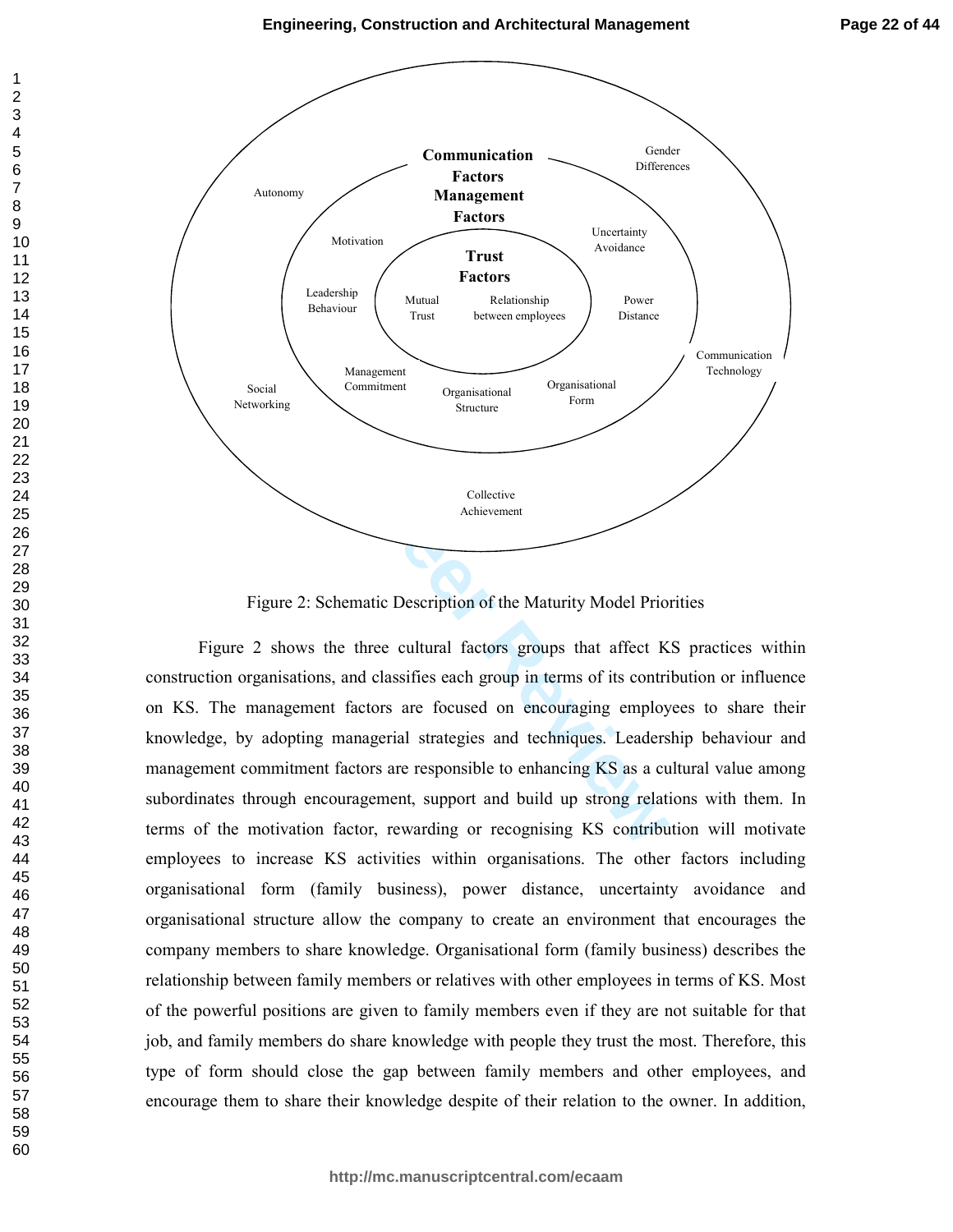$\mathbf{1}$  $\overline{2}$ 

the power within organisations has to be distributed equally among the company members which creates a trustful environment to share knowledge. On the other hand, the organisational structure type is supporting the information flow within firms in order to send and receive the knowledge at the right time, and to the right person which increases KS activities. Therefore, it is expected that when the organizational structure is less formalized, less centralized, and more integrated, social interaction among organizational members is more favourable which increases knowledge sharing activities. In terms of uncertainty avoidance, sometimes employees feel unconformable with uncertain issues that affects negatively on the company's performance and minimize KS practices. To avoid uncertainty within organisations, employees have to be continually updated with changes through memos or meetings, and provided with instructions (job manual) to gain knowledge and share it with others. It can be argued that the management factors create an encouragement environment in order to increase KS.

is, employees have to be continually updated with changeovided with instructions (job manual) to gain knowledger gued that the management factors create an encourage KS.<br> **For Peer Reviewally Exercucity:** Thand, the commun On the other hand, the communication factors facilitate KS practices and increases the communication channels inside and outside the company by adopting techniques and tools that support KS effectively. For instance, through communication technology and social networking it becomes easier for employees to send or receive knowledge in the right time, at the right place, and for the right person. Moreover, gender differences, autonomy and collective achievements reduce the gap between employees. Gender differentiation can affect negatively on KS practices such as in an Arab culture where female employees have limited rights compared to males. These differences have an influence on the relationships and trust between employees to share knowledge. Organisations with high level of autonomy, the gap between managers and subordinates are smaller compared with low autonomy organisations. High level of autonomy gives opportunity for employees to share decision making, take responsibility and build strong relationships between managers and subordinates which supports KS. In terms of collective achievements, working in teams or as one team within organisations provides a chance for employees to exchange information with colleagues and gain more experience or knowledge to complete tasks.

Trust factors is considered a core group for KS, without mutual trust and strong relationships between employees knowledge can be difficult to be shared. The relationship between employees is the key for mutual trust in terms of KS; people are not willing to share information with others that they do not trust. Mutual trust can be achieved by building strong relationships between employees through social activities that can be internal or external to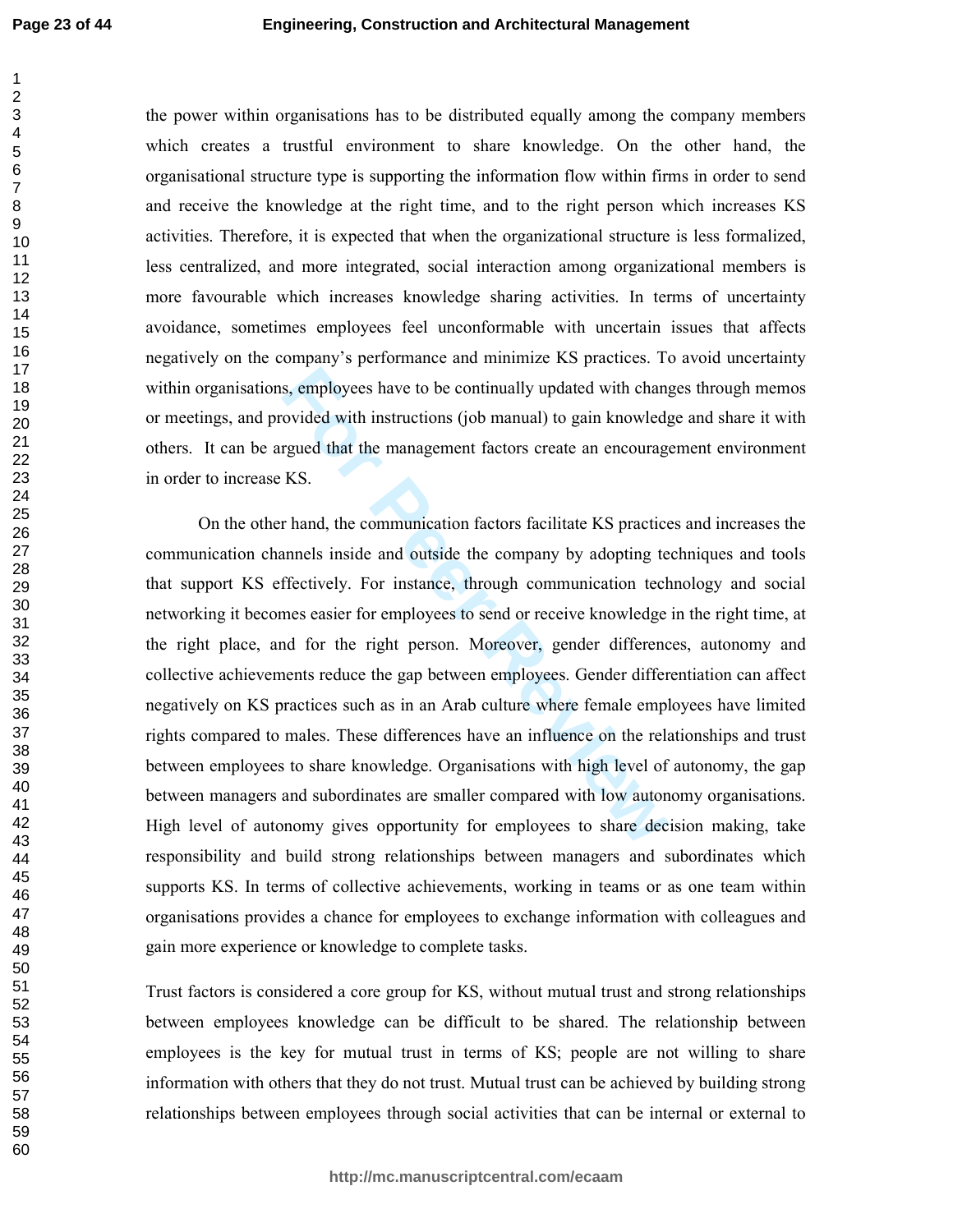about the organization. What is not going to be ach<br>about the organization. What is not going to be ach<br>azition for KS. Arif *et al.*, (2015) presented the relative<br>tive importance of the variables within a factor has not<br> the company. It can be argued that the trust factors group is essential for successful KS implementation, and the other two groups depends on the trust factors to increase KS. By covering the three groups, organisations can install KS as a culture value among employees. Through this research the key research question has been answered. The model can be used in several ways. It could possibly be used as a scoring tool with each maturity level scored at 1, 2, and 3 respectively. If an organization does not have a variable that is being assessed at all, then it could be scored a "0." The aim of this model is to provide an overall score but to assess the level and identify opportunities for improvement. Therefore an organization could be at level 2 of maturity along one variable and level 1 of another variable and that is all that can be determined about the organization. What is not going to be achieved is an overall rating of the organization for KS. Arif *et al.*, (2015) presented the relative importance of the factors but the relative importance of the variables within a factor has not been identified, so they could be either assumed to be of equal importance or the organization using this maturity model could develop an importance scale. The second implication is that this model helps identify the opportunity of improvement and the way to achieve this improvement. This could be used as a decision tool by organisations to assess what they want to improve and how. As Akre (2012) pointed out about maturity models, not every organization using a maturity model would want to achieve the highest level of maturity along all parameters. However, a maturity model gives a firm the visibility to decide what to improve and how.

 It is also important to list limitations of this research. The first limitation is that the variables within a factor have not been prioritized and it is assumed that all variable have equal impact on knowledge sharing. The second limitation of this research is that it does not present an application of the maturity model on a case study. These two areas of research should be undertaken by future researchers.

#### **7. Conclusion**

 KS is an important element for any organisation. This research has developed a maturity model for assessing the KS for the Jordanian construction sector. A range of variables were documented from literature and then were classified into three categories. The most important of these variable being trust. Initiatives and systems that lead to the improvement of trust between employees is the most important factor for KS. Activities and events both on a social level and formal events at work are quite important when it comes to developing trust among employees. The second most important factor is the management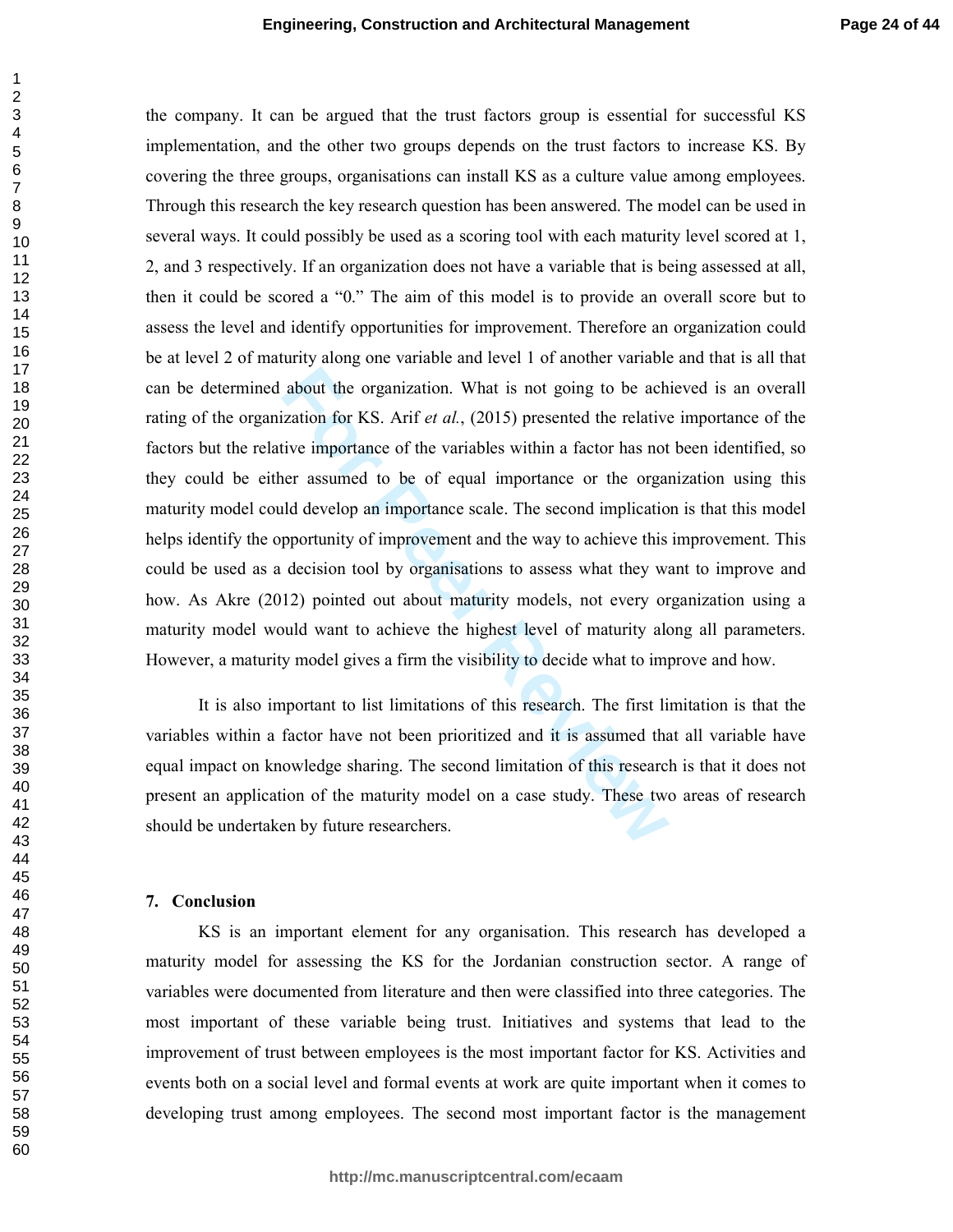For Perspectives", In Industrial Inc.<br>
1. As If the finding is that even at level 1 the answer a level 0 and should work at incorporating that v<br>
1. maturity model will help organisations in identify<br>
portunities for impro factor. Seven variables makeup the management factor and include power distance, uncertainty avoidance, motivation, leadership behavior, management commitment, organizational structure and organizational form. The third factor is the communication factor which includes variables such as autonomy, social networking, collective achievement, communication technologies and gender differences affect the communication factor in Jordanian construction section. The model presented in table 2 could be used to assess KS in any construction sector organization in Jordan. The model presented can also be used to identify opportunities for improvement. The maturity model presents three levels of maturity. If a firm is assessed as an organization at level 2 for a certain variable, it can strategize ways to advance to level 3. If the finding is that even at level 1 the answer is "no" then the organization is at a level 0 and should work at incorporating that variable within the organization. This maturity model will help organisations in identifying their level of maturity and the opportunities for improvement.

## **References**

Agnala, A.A. (1998), "Management development in the Arab world", *Education and Training*, Vol.40 No 4/5, pp. 179-180.

Akre, V. (2012), "An Evaluative Framework To Measure The Maturity Of Free/Open Source Software (F/Oss) From User Perspectives", Unpublished PhD Thesis, University of Salford.

Al-Adaileh, R.M. (2011), "The impact of organisational culture on knowledge sharing: the context of Jordan's Phosphate Mines Company", *International Research Journal of Finance and Economics*, Vol. 63.

Albliwi, S.A., Antony, J., and Arshed, N. (2014, December), "Critical literature review on maturity models for business process excellence", In Industrial Engineering and Engineering Management (IEEM) proceedings of the IEEE International Conference, 2014, pp. 79-83

Arif, M., Mohammed, A., and Gupta, A. (2015), "Understanding knowledge sharing in the Jordanian construction industry", *Construction Innovation*, Vol. 15 No. 3, pp. 333 – 354.

Arif, M., Egbu, C., Alom, O. and Khalaf, M.A. (2009), "Measuring knowledge retention: a case study of a construction consultancy in the UAE", *Engineering Construction and Architectural Management*, Vol. 16 No. 1, pp 92-108.

Bartol, K.M., and Srivastava, A. (2002), "Encouraging knowledge sharing: The role of organizational reward systems", *Journal of Leadership & Organizational Studies*, Vol. 9 No. 1, pp. 64-76.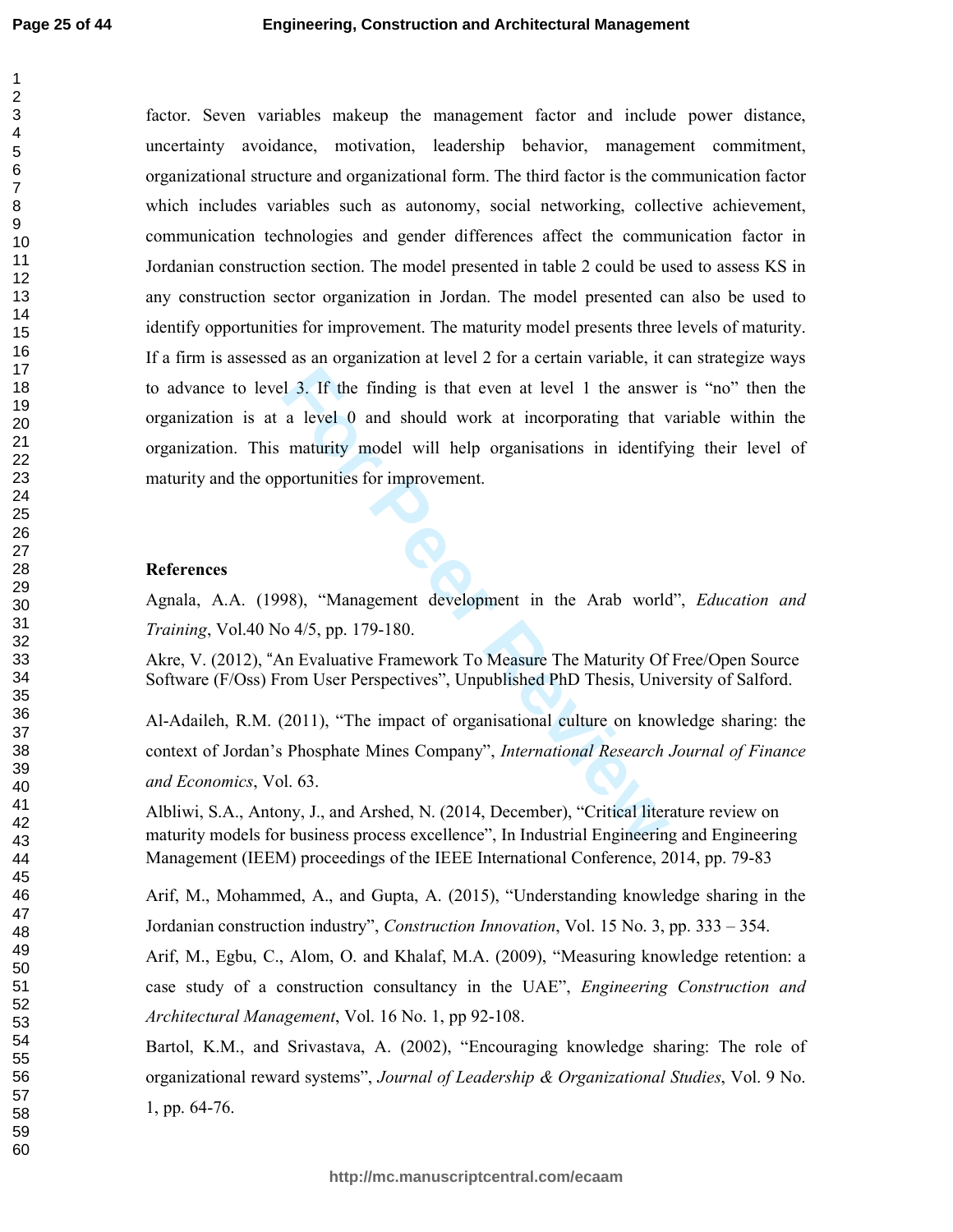Bender, S. and Fish, A. (2000), "the transfer of knowledge and the retention of expertise: the continuing need for global assignment", *Journal of Knowledge Management*, Vol. 4 No. 2, pp. 125-137.

Bryman, A., and Bell, E. (2015), "*Business research methods",* Oxford university press. Cabrera, E.F., and Cabrera, A. (2005), "Fostering knowledge sharing through people management practices", *The International Journal of Human Resource Management*, Vol. 16 No. 5, pp. 720-735.

Chen, J., Sun, P.Y.T. and McQueen, R.J. (2010), "'The impact of national cultures on structured knowledge transfer", *Journal of Knowledge Management*, Vol. 14 No. 2, pp. 228- 42.

Rocha, Á., and de Vasconcelos, J.B. (2016), "Maturity and management: Are they mature?", In *Innovation*<br>Springer International Publishing, pp. 541-552.<br>**For Peer Review of factor Analysis**" available online<br>I, last access de Carvalho, J.V., Rocha, Á., and de Vasconcelos, J.B. (2016), "Maturity models for hospital information systems management: Are they mature?", In *Innovation in Medicine and Healthcare,* 2015, Springer International Publishing, pp. 541-552.

DeCoster, J. (1998), "Overview of factor Analysis" available online at http://www.stathelp.com/notes.html, last accessed 24th October 2011

Fergusson, H., & Langford, D. (2006), "Strategies for managing environmental issues in construction organizations", *Engineering, Construction and Architectural Management,* Vol. 13 No 2, pp. 171-185.

Forstner, E., Kamprath, N., and Röglinger, M. (2014), "Capability development with process maturity models–Decision framework and economic analysis", *Journal of Decision Systems*, Vol, 23 No. 2, pp. 127-150.

Gopalakrishnan, S., and Santoro, M. D. (2004), "Distinguishing between knowledge transfer and technology transfer activities: the role of key organizational factors", *Engineering Management*, IEEE Transactions, Vol, 51 No. 1, pp. 57-69.

Haddad, J. and Issa, R.R.A. (2008), "Perceptions of the impacts of organisational culture and information technology on knowledge sharing in construction", *Construction Innovation*, Vol. 8 No. 3, pp. 182-201.

Hall, H. (2001), "Input-friendliness: motivating knowledge sharing across intranets", *Journal of Information Science*, Vol. 27 No. 3, pp. 139-146.

Hari, S., Egbu, C. and Kumar, B. (2005), "A knowledge capture awareness tool: An empirical study on small and medium enterprises in the construction industry", *Engineering, Construction and Architectural Management*, Vol. 12 No. 6, pp. 533-567.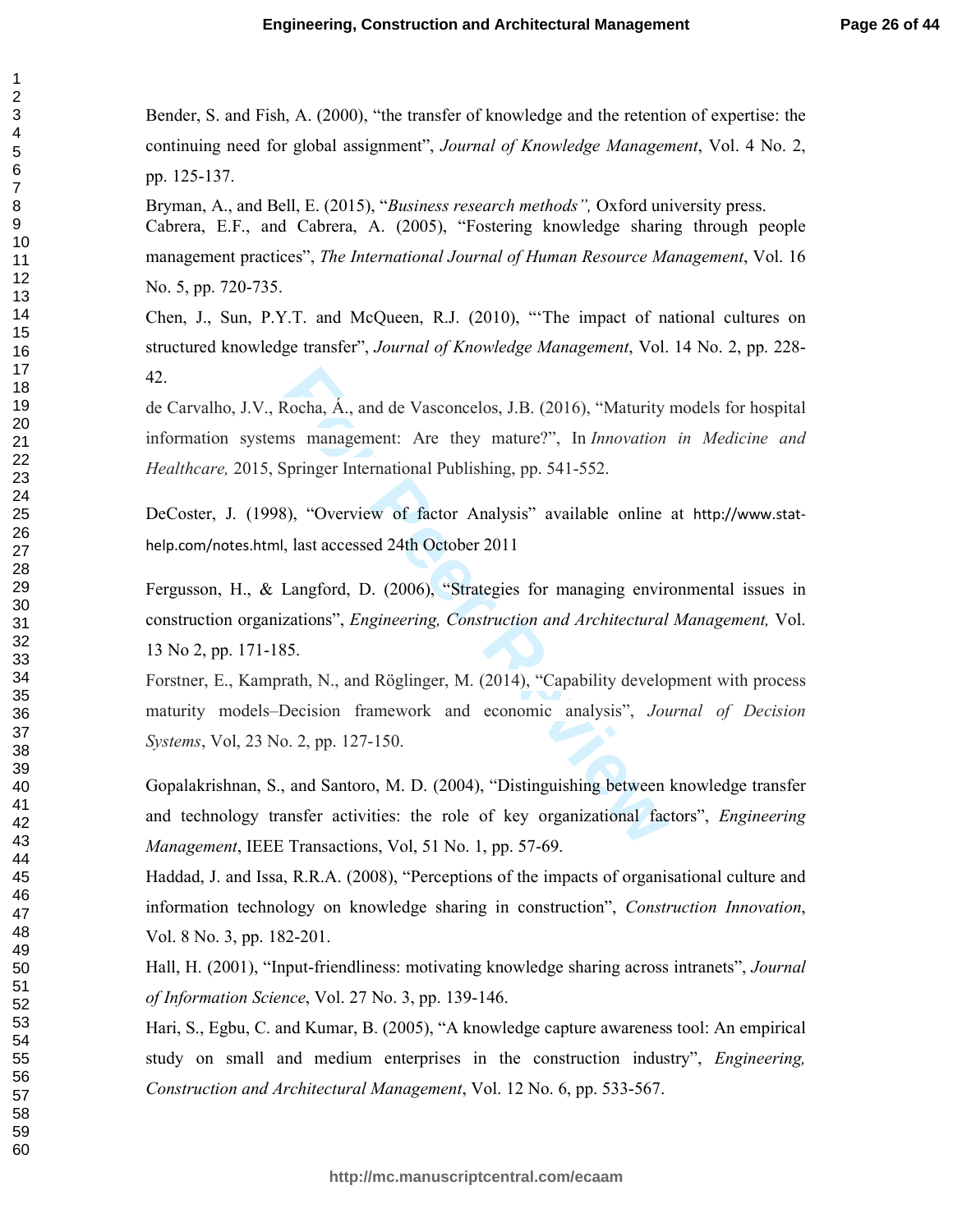**Page 27 of 44**

| 1  |  |
|----|--|
|    |  |
|    |  |
|    |  |
|    |  |
|    |  |
|    |  |
|    |  |
|    |  |
|    |  |
|    |  |
|    |  |
|    |  |
|    |  |
|    |  |
|    |  |
|    |  |
|    |  |
|    |  |
|    |  |
|    |  |
|    |  |
|    |  |
|    |  |
|    |  |
|    |  |
|    |  |
|    |  |
|    |  |
|    |  |
|    |  |
|    |  |
|    |  |
|    |  |
|    |  |
|    |  |
|    |  |
|    |  |
|    |  |
|    |  |
|    |  |
|    |  |
|    |  |
|    |  |
|    |  |
|    |  |
|    |  |
| 40 |  |
| 41 |  |
|    |  |
| 42 |  |
| 43 |  |
| 44 |  |
| 45 |  |
| 46 |  |
|    |  |
| 47 |  |
| 48 |  |
| 49 |  |
| 50 |  |
| 51 |  |
|    |  |
| 52 |  |
| 53 |  |
| 54 |  |
| 55 |  |
| 56 |  |
|    |  |
| 57 |  |
| 58 |  |
| 59 |  |
| 60 |  |

The *Heview*, Vol. 2 No. 4, pp. 337-359.<br>
Action *Review*, Vol. 2 No. 4, pp. 337-359.<br>
Addad, J. (2008), "Perceptions of the impacts of organis<br>
Hology on knowledge sharing in construction", *Consti*<br>
For Parameter Propert Hendriks, P. (1999), "Why share knowledge? The influence of ICT on the motivation for knowledge sharing", *Knowledge and process management*, Vol. 6 No. 2, pp. 91-100. Hofstede, G. (2001), "National culture and organizational practices", in Ashkanasy, N. (Ed.), *Handbook on Organizational Culture and Climate*, Sage Publications, Thousand Oaks, CA.. Hutchings, K. and Michailova, S. (2003), "Facilitating knowledge sharing in Russian and Chinese subsidiaries: The importance of groups and personal networks", *Center for Knowledge Governance Working Paper* 2003-9, Copenhagen Business School, Copenhagen. Hyde, K.F. (2000), "Recognising deductive processes in qualitative research",. *Qualitative Market Research: An International Journal, Vol. 3 No.* 2, pp. 82-90. Ipe, M. (2003), "Knowledge sharing in organizations: A conceptual framework",. *Human Resource Development Review*, Vol. 2 No. 4, pp. 337-359. Issa, R.R.A. and Haddad, J. (2008), "Perceptions of the impacts of organisational culture and information technology on knowledge sharing in construction", *Construction Innovation*, Vol. 8 No. 3, pp. 182-201. Khatibian, N., Hasan gholoi pour, T., and Abedi Jafari, H. (2010), "Measurement of knowledge management maturity level within organizations", *Business Strategy Series*, Vol. 11 No. 1, pp. 54-70. Klein, A., Waxin, M.F. and Radnell, E. (2009), "The impact of the Arab national culture on the perception of ideal organizational culture in the United Arab Emirates: an empirical study of 17 firms", *Education, Business and Society: Contemporary Middle East Issues*, Vol. 2 No. 1, pp. 44-56. Karokola, G., Yngström, L., and Kowalski, S. (2012), "Secure e-Government services: A comparative analysis of e-Government maturity models for the developing regions–The need for security services", *International Journal of Electronic Government Research (IJEGR)*, Vol. 8 No. 1, pp. 1-25. Kuznets, S. (1965), *Economic growth and structure*, Heinemann Educational Books, London, UK.. Liu, L. (2009), "Culture and knowledge transfer: Theoretical considerations", *Journal of Service Science and Management*, Vol. 3 No. 1, pp. 159-164. Lok, P. and Crawford, J. (2004), "The effect of organisational culture and leadership style on job satisfaction and organisational commitment: A cross-national comparison", *Journal of Management Development*, Vol. 23 No. 4, pp. 321-338.

Lotti Oliva, F. (2014), "Knowledge management barriers, practices and maturity model. Journal of Knowledge Management", Vol. 18 No. 6, pp. 1053-1074.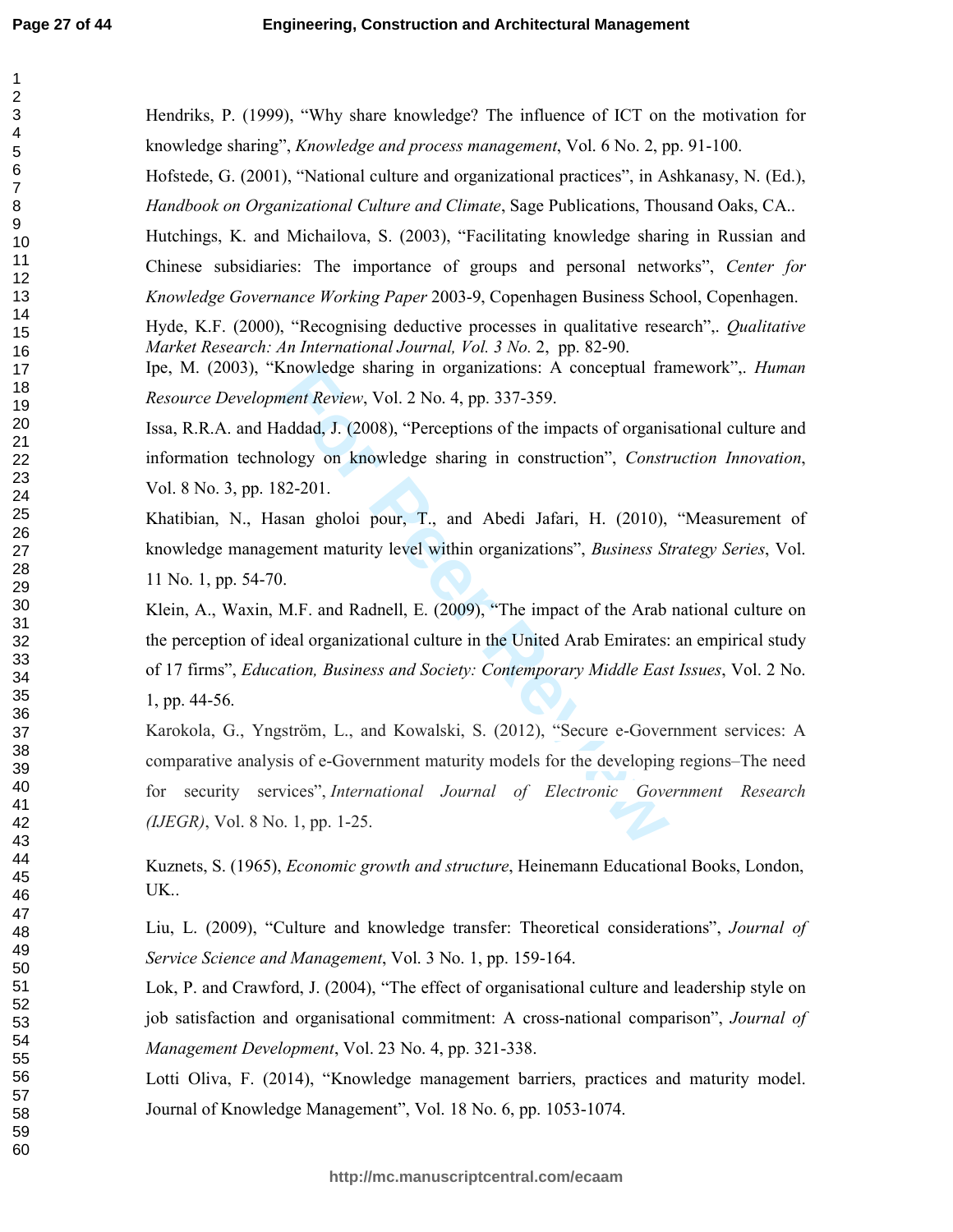Ma, Z., Qi, L. and Wang, K. (2008), "Knowledge sharing in Chinese construction project teams and its affecting factors: an empirical study", *Chinese Management Studies*, Vol. 2 No. 2, pp. 97-108.

Magnier-Watanabe, R. and Senoo, D. (2008), "Organizational characteristics as prescriptive factors of knowledge management initiatives", *Journal of Knowledge Management*, Vol. 12 No. 1, pp. 21-36.

Manz, C.C. (1992), "Self-leading work teams: moving beyond self-management myths", *Human Relations*, Vol. 45 No. 11, pp. 119-40.

ork enterprise model in the fruit-and-vegetable sectors are *set in the fruit-and-vegetable sectors are almenieria de Organización: Vigo, 18 a 20 de altis, T., Lycett, M. and Marcedie, R. (2005), "Cultivati Relationship Ma* Manzanedo, A., De la Fuente Aragón, M.V., and McDonnell, L.R. (2012), A proposed collaborative network enterprise model in the fruit-and-vegetable sector using maturity models. In *XVI Congreso de Ingeniería de Organización: Vigo, 18 a 20 de julio de 2012,* pp. 178-185.

Martin, V.A., Hatzakis, T., Lycett, M. and Marcedie, R. (2005), "Cultivating knowledge sharing through the Relationship Management Maturity Model", *The Learning Organisation*, Vol. 12 N0. 4, pp 340 – 354.

Maslow, A. (1954), *Motivation and personality*, Harper, New York..

Migdadi, M.M. (2009), "A knowledge-centered culture as an antecedent of effective knowledge management at information technology centers in the Jordanian Universities", *Journal of Systems and Information Technology*, Vol. 11 No. 2, pp. 89-116.

Neuhauser, C. (2004), "A maturity model: Does it provide a path for online course design?", *The Journal of Interactive Online Learning*, Vol. 3, Summer 2004, pp. 1-17, ISSN: 1541- 

Nolan, R. L. (1979), "Managing the crisis in data processing". *Harvard Business Review*, Vol. 57 No. 2, pp. 115-126.

Nonaka, I. (1994), "A dynamic theory of organizational creation", *Organization Science*, Vol. 5 No. 1, pp. 14-37.

Nonaka, I. and Takeuchi, H. (1995), *The Knowledge-Creation Company: How Japanese Companies Create the Dynamics of Innovation*, Butterworth-Heinemann, New York..

Oliveira, M., Pedron, C.D., Nodari, F., and Ribeiro, R. (2014, September), "Knowledge management in small and micro enterprises: Applying a maturity model:, In *European Conference on Knowledge Management,* Vol. 2 Academic Conferences International Limited, p. 757.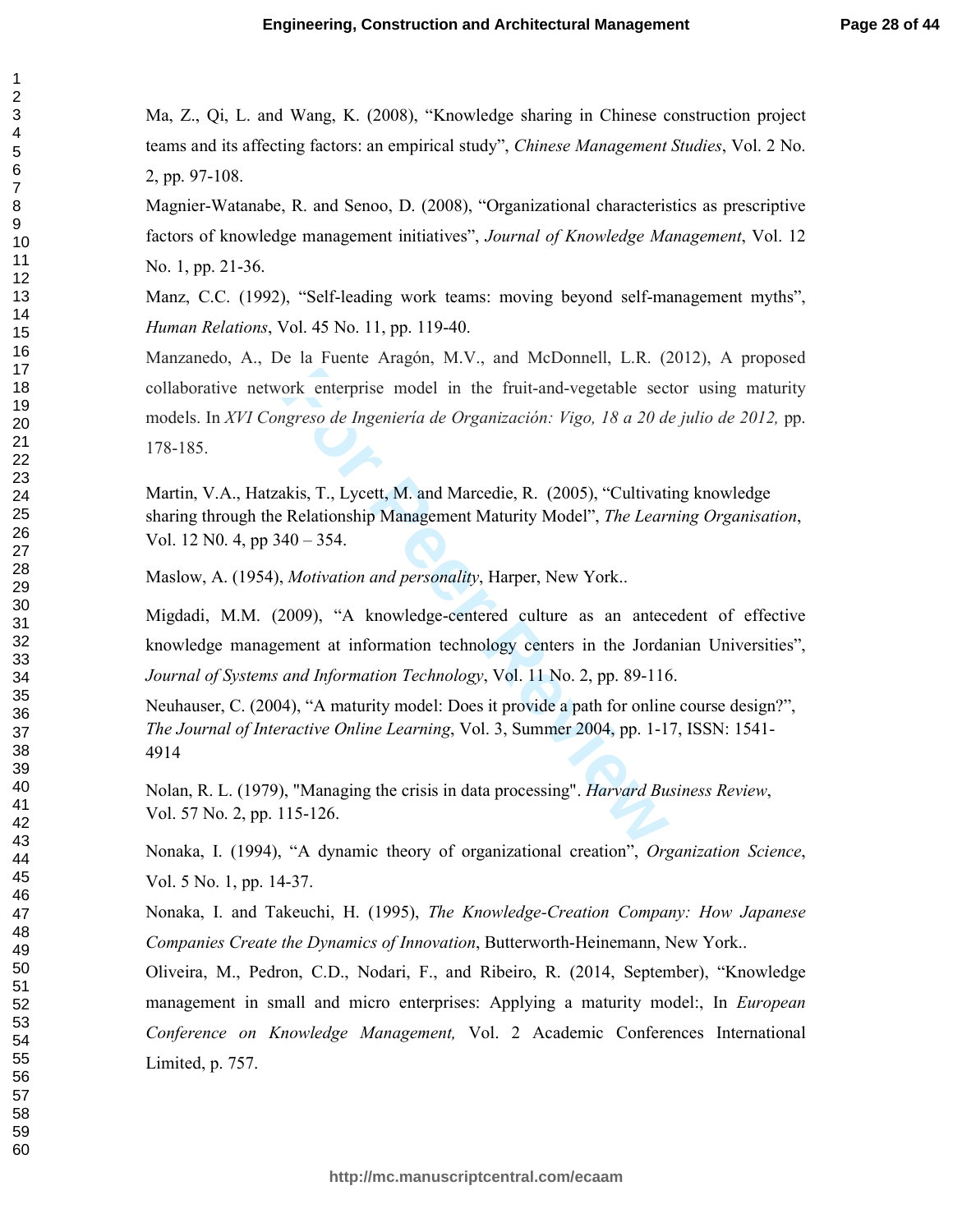| 1                            |                   |
|------------------------------|-------------------|
| $\overline{\mathbf{c}}$<br>3 | Paulzen, O., D    |
| $\overline{\mathbf{4}}$<br>5 | quality improve   |
| 6<br>$\overline{7}$          | Plessis, M. (20   |
| 8                            | Chandos Publis    |
| 9<br>10                      | Riega, A. (20     |
| 11                           | Journal of Kno    |
| 12<br>13                     | Rivera-Vazque:    |
| 14<br>15                     | barriers for inne |
| 16                           | No.5, pp. 257-2   |
| 17<br>18                     | Ribiere, V.M.,    |
| 19                           | on the Usage      |
| 20<br>21                     | Management Sy     |
| 22<br>23                     | Röglinger, M.     |
| 24                           |                   |
| 25<br>26                     | framework and     |
| 27                           | Sabri, H. (2007   |
| 28<br>29                     | Air Transport     |
| 30<br>31                     | International Jo  |
| 32                           | Sabri, H. (2004   |
| 33<br>34                     | Islam and Busir   |
| 35<br>36                     | Sackmann, S.A     |
| 37                           | behaviour in p    |
| 38<br>39                     | Management, V     |
| 40<br>41                     | Serna, E. (20     |
| 42                           | International Jo  |
| 43<br>44                     | Serna, E. (20)    |
| 45                           | perspective", In  |
| 46<br>47                     | Siakas, K.V., 0   |
| 48<br>49                     | Sharing: empir    |
| 50                           | Management Sy     |
| 51<br>52                     | Simon, D.G. a     |
| 53<br>54                     | Management, a     |
| 55                           | Vol. 27 No. 4, p  |
| 56<br>57                     |                   |
| 58                           |                   |
| 59<br>60                     |                   |

Poumi, M., Perc, P., & Cereijo-Roibas, A. (2002)' "A maturity model for ement in knowledge management:. In *ACIS 2002 Proceedings*, p. 5.

Plessis, M. (2006), *The Impact of Organisational Culture on Knowledge Management*,  $\phi$ shing (Oxford) Limited, Oxford UK...

05), "Three-dozen knowledge-sharing barriers managers must consider", *Journal of Knowledge Management*, Vol. 9 No. 3, pp. 18-35.

z, J., Ortiz-Fournier, L.V., and Flores, F.R. (2009)' "Overcoming cultural barriers and knowledge sharing", *Journal of Knowledge Management*, Vol. 13  $70.$ 

Idad, M. and Wiele, P.V. (2010), "The Impact of Nati<br>Web 2.0 Technologies", *The Journal of Informatio*<br>ms, Vol. 40 No. 3/4, pp. 334-361.<br>The *Informatio*<br>ms, Vol. 40 No. 3/4, pp. 334-361.<br>The *Sournal of Decision Systems* Haddad, M. and Wiele, P.V. (2010), "The Impact of National Culture Traits of Web 2.0 Technologies", *The Journal of Information and Knowledge Management Systems*, Vol. 40 No. 3/4, pp. 334-361.

(2014), "Capability development with process maturity models–Decision economic analysis", *Journal of Decision Systems*, Vol. 23 No. 2, pp. 127-150.

), "Jordanian manager's leadership styles in comparison with the International Association (IATA) and prospects for knowledge management in Jordan", *International Journal of Commerce and Management*, Vol. 17 No. 1, pp. 56-72.

4), "Socio-cultural values and organizational culture", in Becker, K. (Ed.), *Islam and Business*, Haworth Press, Binghamton, NY, pp. 123-45.

 $\Lambda$ . and Friesl, M. (2007), "Exploring cultural impact on knowledge sharing behaviour in project teams – results from a simulation study", *Journal of Knowledge Managemen*t, Vol. 11 No. 6, pp. 142-156.

015), "Maturity model of transdisciplinary knowledge management", *<i><u>Information Management*, Vol. 35 No. 6, pp. 647-654.</u>

12), "Maturity model of knowledge management in the interpretativist perspective", *International Journal of Information Management*, Vol. 32 No. 4, pp. 365-371.

Georgiadou, E. and Balstrup, B. (2010)' "Cultural Impacts on Knowledge rical data from EU project collaboration", *Information and Knowledge Management Systems*, Vol. 40, pp. 376-389.

and Hitt, M.A. (2003), "Managing Resources: Linking Unique Resources, management Management in Family Firms", *Entrepreneurship Theory and Practice*, pp. 339-358.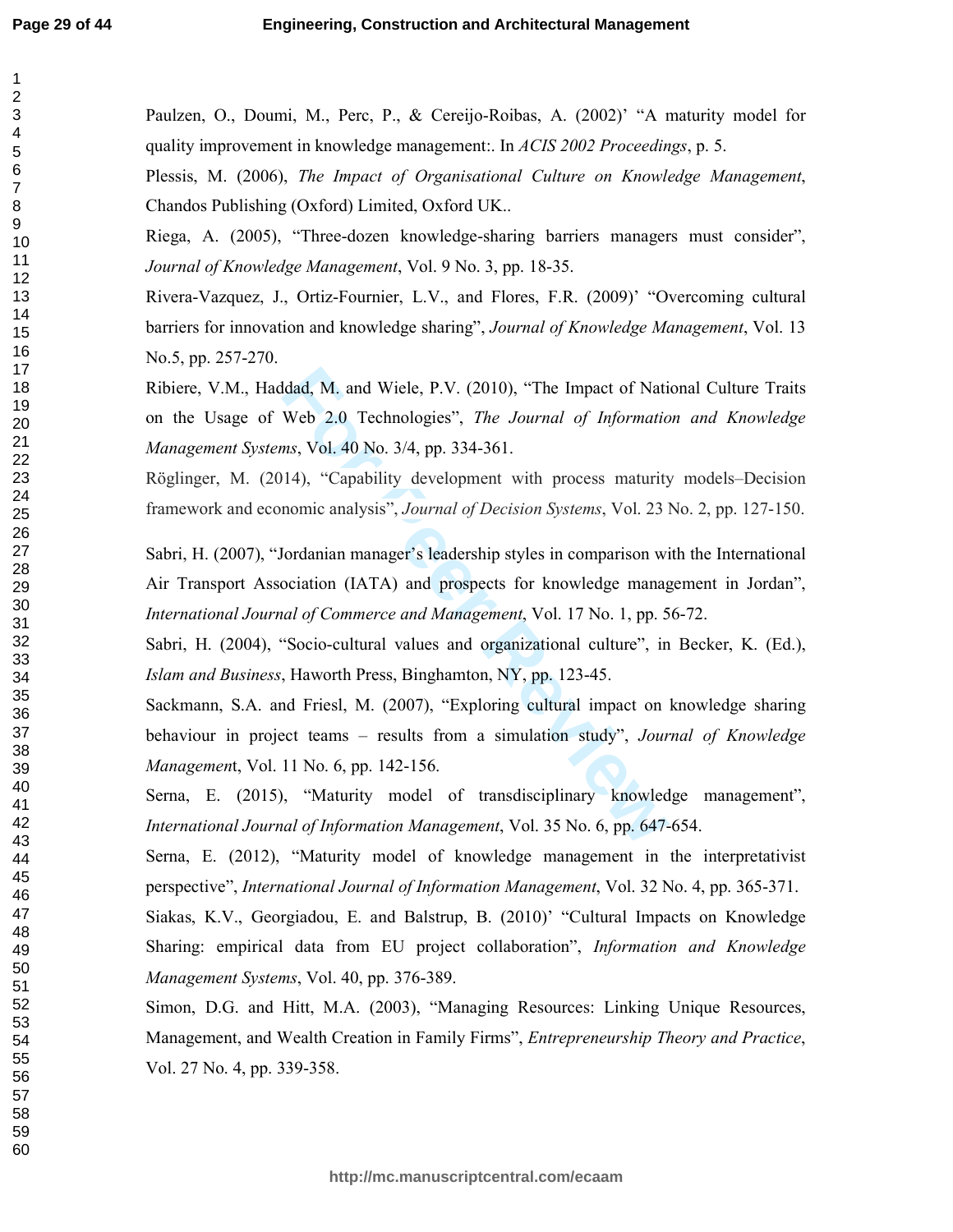Stefanescus, L. and Stefanescus A. (2008), "The Need of Knowledge Management Strategy for the Successful Implementation of Reengineering Projects", *Journal of Knowledge Management*, Vol. 6 No. 6, pp. 51-60.

Tlaiss, H., and Kauser, S. (2011), "The Importance of *wasta* in the Career Success of Middle Eastern Managers", *Journal of European Industrial Training*, Vol. 35 No. 5, pp. 467-486.

Weir, D. and Hutchings, K. (2005), "Cultural embedded ness and contextual constraints: knowledge sharing in Chinese and Arab culture"*, Knowledge and Process Management*, Vol. 12 No. 2, pp. 89-98.

Willem, A. and Buelens, M. (2009), "Knowledge sharing in inter-unit cooperative episodes: the impact of organizational structure dimensions", *International Journal of Information Management*, Vol. 29, pp. 151-60.

Yoo, Y. and Torrey, B. (2002), "National culture and knowledge management in a global learning organization", In *The Strategic Management of Intellectual Capital and Organizational Knowledge*, Choo C.W., and Bontis N., Eds), Oxford University Press, Oxford, pp 421–434.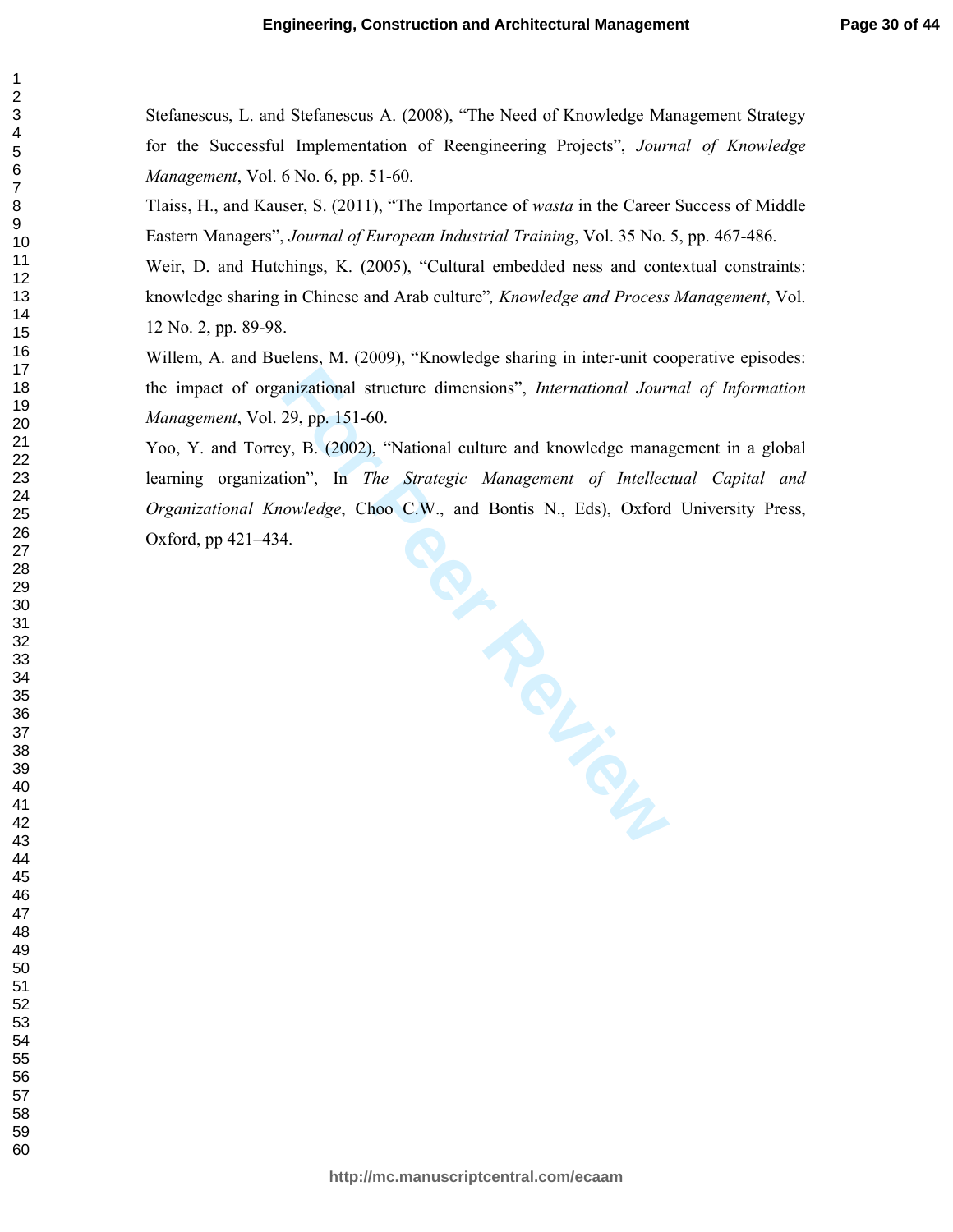| Variable                                                 | Component    |                |               |                |          |
|----------------------------------------------------------|--------------|----------------|---------------|----------------|----------|
|                                                          | $\mathbf{1}$ | $\overline{2}$ | $\mathcal{E}$ | $\overline{4}$ | 5        |
| Management commitment                                    | .820         | .097           | $-.097$       | .111           | .208     |
| Teamwork                                                 | .786         | .131           | .375          | .023           | .134     |
| Power distance                                           | .780         | .044           | .173          | .067           | .030     |
| Reward system                                            | .760         | .034           | .232          | .098           | .229     |
| Recognition from management                              | .741         | .251           | .001          | $-136$         | .158     |
| Organizational structure in terms of<br>information flow | .718         | $-146$         | .070          | $-.109$        | $-249$   |
| Uncertainty avoidance                                    | .492         | .414           | $-214$        | .471           | .150     |
| Gender differences                                       | .204         | .768           | .070          | .267           | $-.190$  |
| Leadership behaviour style                               | $-0.010$     | .763           | .212          | $-.014$        | .215     |
| Collective achievements                                  | .087         | .641           | .192          | $-.226$        | .238     |
| Social networking                                        | .133         | .167           | .785          | .166           | .097     |
| Autonomy                                                 | .175         | .175           | .776          | $-.002$        | $-0.013$ |
| Relationships between employees                          | $-.063$      | .042           | .082          | .819           | $-.240$  |
| Communication technology                                 | .119         | $-.075$        | .209          | .653           | .447     |
| Mutual Trust between employees                           | .120         | .140           | $-.021$       | .015           | .752     |
| Organizational form                                      | .465         | .209           | .291          | $-.275$        | .610     |

## **Table 1: Rotated Component Matrix**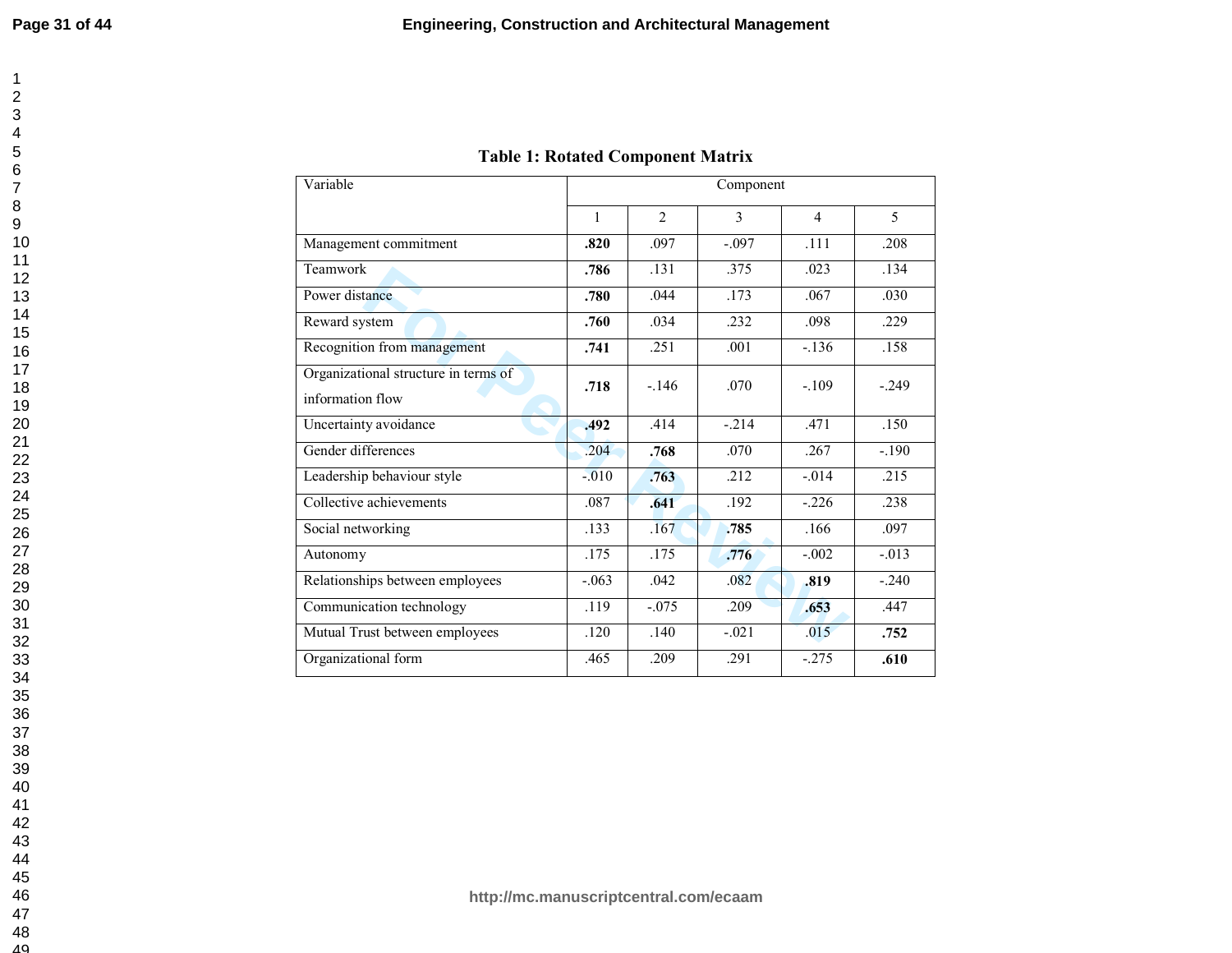# **Table 2: The Refined Framework**

| <b>Variables</b>                                   | Level 1                     | Level 2                               | Level 3                                         |
|----------------------------------------------------|-----------------------------|---------------------------------------|-------------------------------------------------|
|                                                    | <b>Barely exist but not</b> | Occasional use if the company         | Fundamentally ingrained in the company          |
|                                                    | implemented                 | use it                                | vision, mission, strategy, and operations       |
| <b>Management Variables:</b>                       |                             |                                       |                                                 |
| Motivation: How does the company motivate          | Is there a reward for KS?   | <b>Before Refinement:</b> Is it all   | Is the reward system just participatory or      |
| employees to share knowledge?                      |                             | inclusive?                            | based on the value of KS?                       |
|                                                    |                             | After Refinement: Is it               |                                                 |
|                                                    |                             | inclusive for all employees?          |                                                 |
| Management commitment: How do top                  | Does it support KS? Is it   | <b>Before Refinement:</b> Do they     | Is it part of the vision, mission, and strategy |
| managers support knowledge sharing practices to    | one of the management       | emphasize it through regular          | of the company?                                 |
| provide a suitable environment for KS practices in | properties?                 | memos/meeting?                        |                                                 |
| the workplace?                                     |                             | <b>After Refinement:</b> Do they      |                                                 |
|                                                    |                             | emphasise it through regular          |                                                 |
|                                                    |                             | memos/meeting or training             |                                                 |
|                                                    |                             | sessions?                             |                                                 |
| Leadership behaviour Style: How do leaders         | Are leaders task-oriented   | <b>Before Refinement:</b> If people-  | Do leaders enhance employees through            |
| behave to encourage and support employees to       | or people-oriented?         | oriented, do leaders involve          | sharing vision, strategy and values rather      |
| share knowledge?                                   |                             | other employees in decision           | than power and control?                         |
|                                                    |                             | making?                               |                                                 |
|                                                    |                             | <b>After Refinement</b> : If they are |                                                 |
|                                                    |                             | people-oriented, do leaders           |                                                 |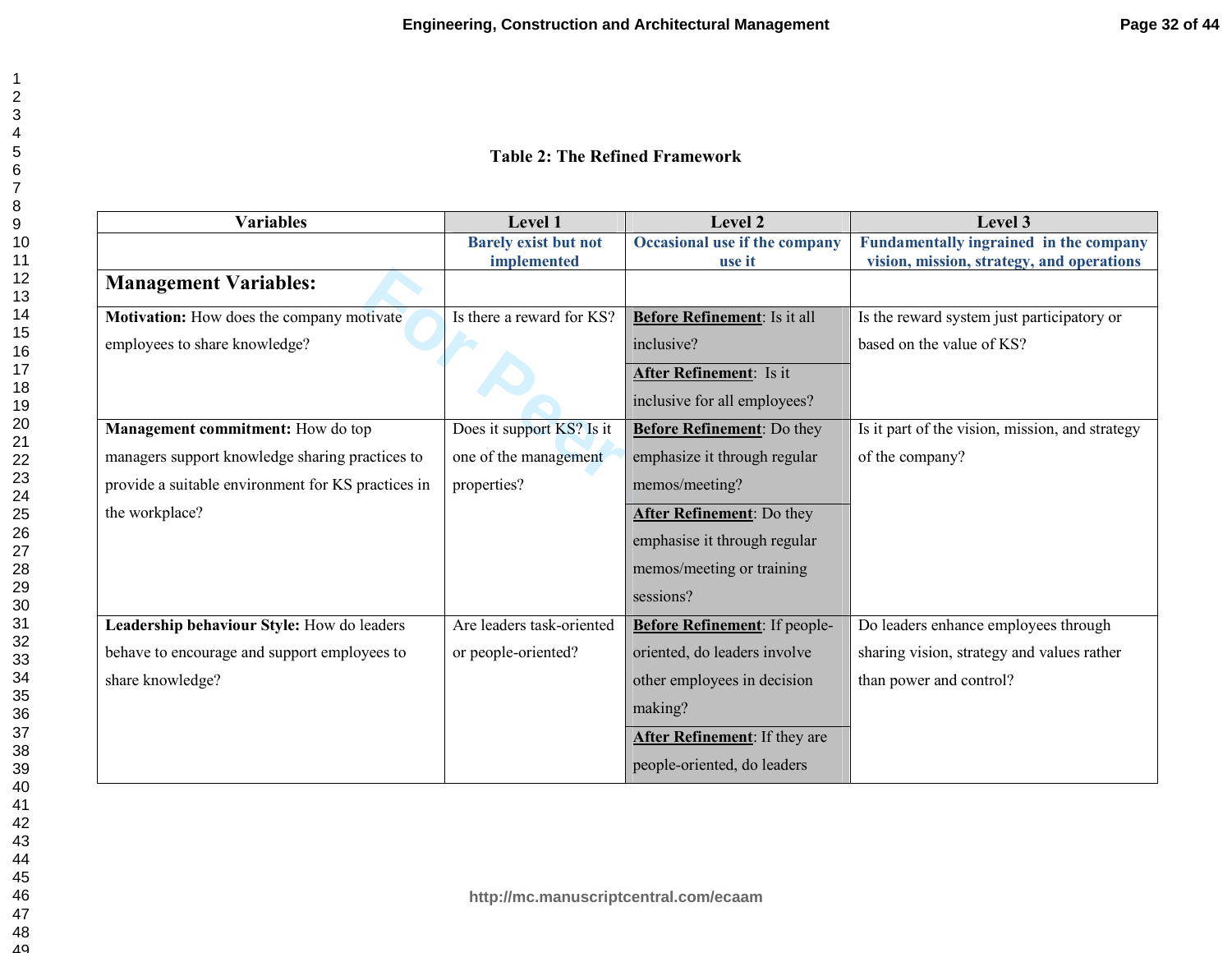12

|                                                              |                                 | involve subordinates in decision |                                               |
|--------------------------------------------------------------|---------------------------------|----------------------------------|-----------------------------------------------|
|                                                              |                                 | making?                          |                                               |
| <b>Power distance:</b> The extent to which members of        | <b>Before Refinement: Is</b>    | If no, do employees accept that  | Is the company's policy emphasis on           |
| a society accept that power in institutions and              | the power distributed           | situation and share knowledge?   | employing the right person for the right      |
| organisations is and should be distributed                   | equally in the company?         |                                  | position?                                     |
| unequally.                                                   | <b>After Refinement:</b> Is the |                                  |                                               |
|                                                              | power/decision making           |                                  |                                               |
|                                                              | distributed equally in the      |                                  |                                               |
|                                                              | company?                        |                                  |                                               |
| Uncertainty Avoidance: The degree to which                   | Are all employees up to         | Does the company make clear      | Does the company have a manual or job         |
| members of a society feel uncomfortable with                 | date with what is going         | any uncertain issues to all      | description for each job in the company       |
| uncertainty and ambiguity, and support beliefs               | on in the company?              | employees through seminars,      | operation? And is it part of the company's    |
| promising dimensions that will affect sharing new            |                                 | meetings and memos?              | strategy and procedures to share the new      |
| information among the company members (Klein,                |                                 |                                  | knowledge to employees in a short time?       |
| Waxin and Radnell 2009).                                     |                                 |                                  |                                               |
| <b>Organizational Structure: Division of tasks</b>           | Does it support                 | Is it suitable for all employees | Is it part of the company procedures which    |
| between individual employees, groups or                      | information flow?               | from different levels to send    | supports ease of information flow with fewer  |
| departments and locations. To control the work of            |                                 | and receive information easily?  | boundaries between divisions?                 |
| an entity, procedural methods and measures are               |                                 |                                  |                                               |
| adopted which support KS activities.                         |                                 |                                  |                                               |
| <b>Refinement:</b><br>Organizational<br>Form<br><b>After</b> | Are top managers related        | If yes, do they share the whole  | Does the company's vision, value and          |
| (Family business): How do family members in the              | to the company's owner?         | information with others?         | strategy stress that all employees are equal, |
| company affect knowledge sharing activities and              | If yes, this might affect       |                                  | even relatives (business is business)?        |

49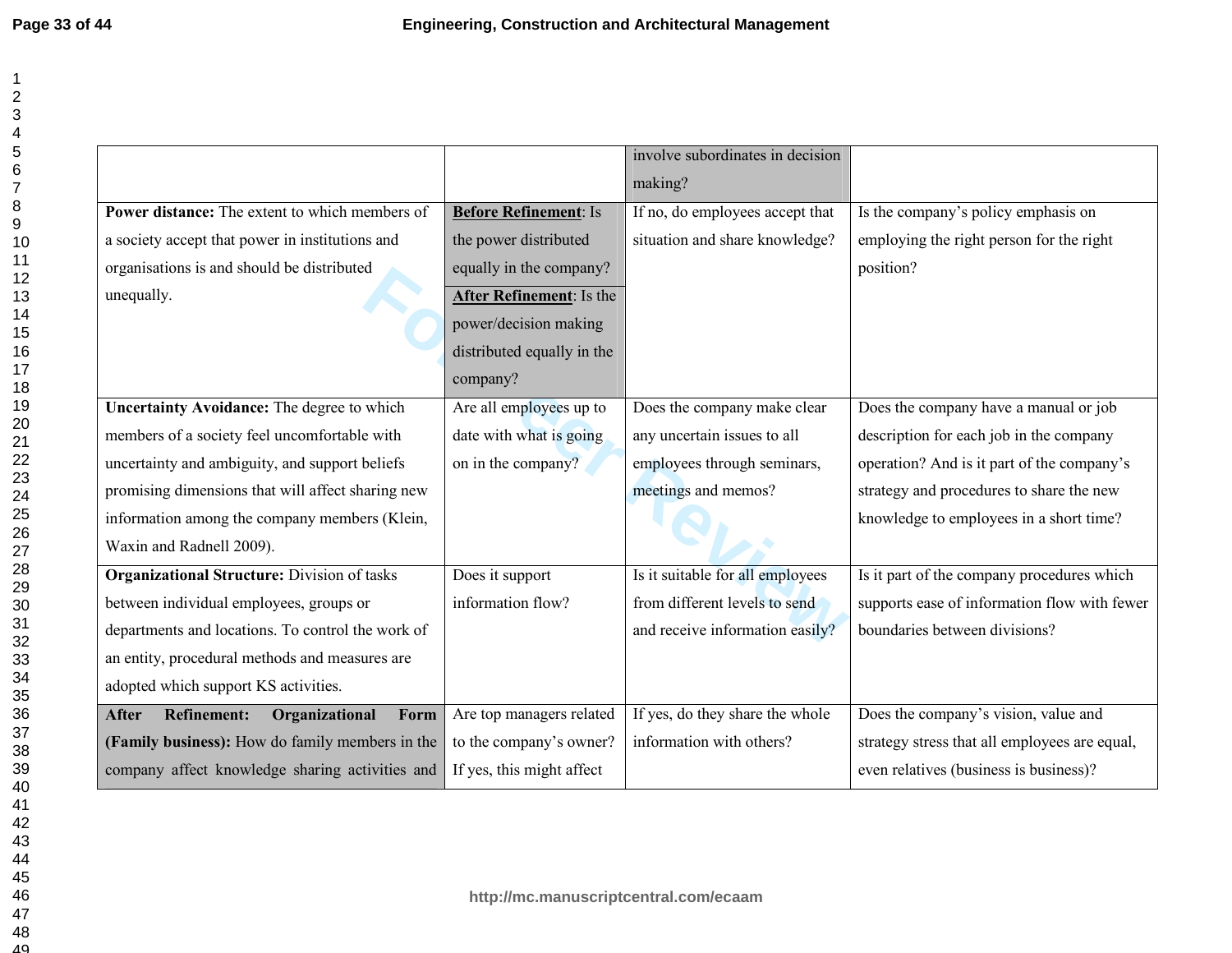<u> 1989 - Andrea Santa Andrea Santa Andrea Santa Andrea Santa Andrea Santa Andrea Santa Andrea Santa Andrea San</u>

| how do employees react with them in terms of       | KS, top managers might       |                                    |                                                |
|----------------------------------------------------|------------------------------|------------------------------------|------------------------------------------------|
| knowledge exchange?                                | give wrong information       |                                    |                                                |
|                                                    | to the owner to keep         |                                    |                                                |
|                                                    | his/her position.            |                                    |                                                |
| <b>Communication Variables:</b>                    |                              |                                    |                                                |
| Autonomy: The extent to which an individual or     | <b>Before Refinement: Do</b> | If yes, is it for all employees of | Is it part of the company's strategy and       |
| group of individuals has the freedom,              | employees prefer to          | any level?                         | processes provide independence for             |
| independence and discretion to determine what      | manage themselves?           |                                    | individuals and groups to share knowledge?     |
| actions are required and how best to execute them, | <b>After Refinement: Do</b>  | If yes, is it for all employees at | Is it part of the company's strategy and       |
| and how this kind of freedom affect KS activities  | employees prefer to          | any level or just for certain      | processes to give autonomous personal          |
| within the company (Migdadi 2009).                 | manage themselves and        | positions?                         | responsibilities through participated decision |
|                                                    | take responsibilities?       |                                    | making to increase knowledge sharing?          |
|                                                    |                              | Is it at individual or group       |                                                |
|                                                    |                              | level?                             |                                                |
| <b>Before Refinement: Relationships between</b>    | Are employees doing          | Does the company do outside        | Is it part of the company's strategy to build  |
| employees (outside the company): The social        | social activities outside    | activities for employees to        | strong relationships between employees to      |
| activities which employees do outside the company  | the company?                 | strengthen the communication       | share knowledge?                               |
| to strengthen the connection between them to       |                              | between staff?                     |                                                |
| increase KS and the company role support these     |                              |                                    |                                                |
| activities.                                        |                              |                                    |                                                |
| <b>Communication technology:</b> The amount of     | Does the company             | Is it up to date? Are there        | Does the company have an annual budget for     |
|                                                    |                              |                                    |                                                |
| communication technology the company provides      | provide all employees        | training sessions for the new      | up grading communication technology?           |

49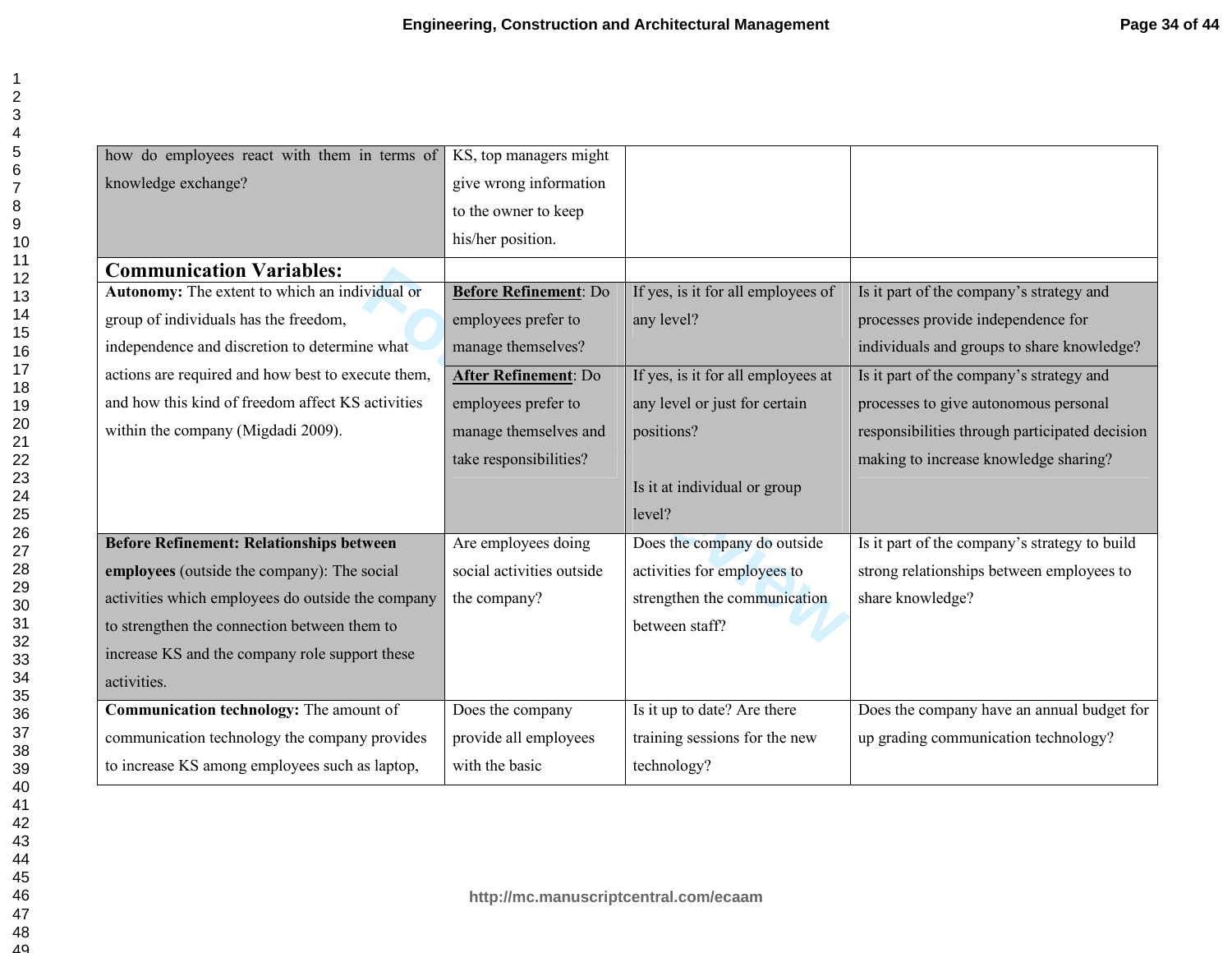| phone, fax, PC and internet.                       | technology for KS?      |                                    |                                                |
|----------------------------------------------------|-------------------------|------------------------------------|------------------------------------------------|
| Social networking: The interaction between         | Is it accessible to all | Is there social networking         | Do the company's management keep up            |
|                                                    |                         |                                    |                                                |
| groups of people who share a common interest;      | employees for           | between outside locations and      | dating social network systems in the           |
| using social contacts to network. Using internet   | knowledge exchange?     | company's headquarter office?      | company to raise KS activities among           |
| network groups to network and communicate          |                         |                                    | employees?                                     |
| between each other for faster and easier to access |                         |                                    |                                                |
| information exchange.                              |                         |                                    |                                                |
| Gender differences: Focuses on the degree the      | Are both genders equal  | If not, does the company           | Does the company's policy/regulation stress    |
| society reinforces, or does not reinforce, the     | in the work place in    | encourage sharing knowledge        | equal rights for both male and female staff to |
| traditional masculine work role model of male      | terms of KS?            | between male and female            | increase knowledge sharing?                    |
| achievement, control, and power which affects      |                         | members through training           |                                                |
| female members in sharing knowledge.               |                         | sessions in how to work with       |                                                |
|                                                    |                         | different genders?                 |                                                |
| Collective achievements: Focuses on the degree     | Do employees work as    | <b>Before Refinement: Does the</b> | <b>Before Refinement:</b> Is it part of the    |
| the society reinforces collective achievements and | team or individually?   | company emphasise teams            | company's values, mission, procedures and      |
| interpersonal relationships.                       |                         | working together through           | strategy to make sure all employees in the     |
|                                                    |                         | working at the same task to        | company work together as one team through      |
|                                                    |                         | exchange information?              | continual meetings/memos?                      |
|                                                    |                         | After Refinement: Does the         | After Refinement: Is it part of the            |
|                                                    |                         | company emphasise team work        | company's values, mission, procedures and      |
|                                                    |                         | through seminars/meetings to       | strategy to make sure all employees or teams   |
|                                                    |                         | exchange information or            | in the company work together as one team       |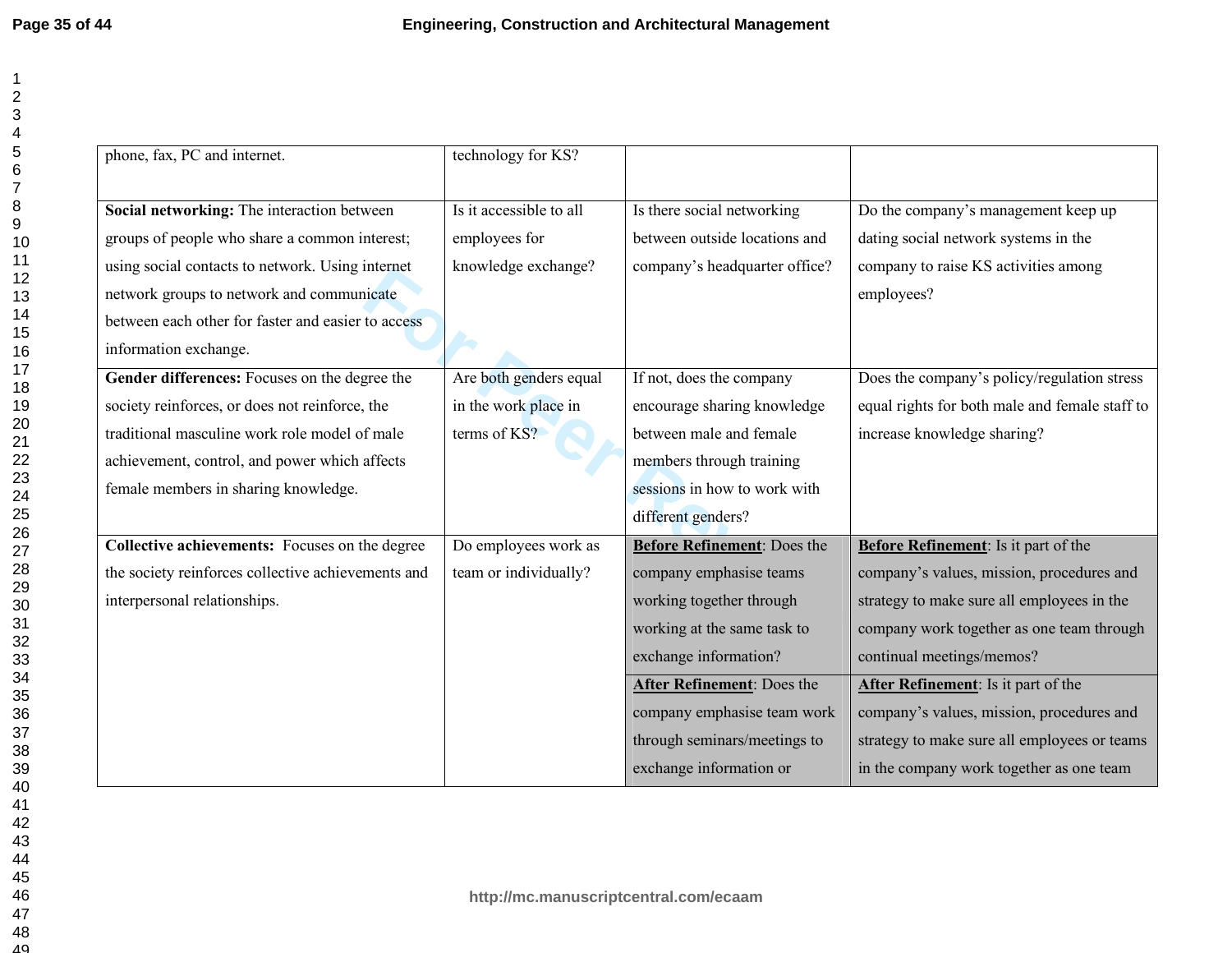|                                                               |                           | experience?                      | through strengthening the communication       |
|---------------------------------------------------------------|---------------------------|----------------------------------|-----------------------------------------------|
|                                                               |                           |                                  | channels between teams and training           |
|                                                               |                           |                                  | sessions to increase knowledge sharing?       |
| <b>Trust Variables:</b>                                       |                           |                                  |                                               |
| Mutual trust between employees                                | Are there trust issues    | Does the company set up          | Do the company's policies create a trusting   |
|                                                               | between employees         | seminars/meetings to solve trust | environment to make sure knowledge            |
|                                                               | affecting KS?             | issues to increase KS?           | sharing is perceived fair and willingly       |
|                                                               |                           |                                  | recognized among employees?                   |
|                                                               |                           | Is it at an individual or group  |                                               |
|                                                               |                           | level?                           |                                               |
| <b>After Refinement: Relationships between</b>                | Are employees doing       | Does the company do outside      | Is it part of the company's strategy to build |
| employees (outside the company): The social                   | social activities outside | activities for employees to      | strong relationships between employees to     |
| activities which employees do outside the company             | the company?              | strengthen the communication     | share knowledge?                              |
| to strengthen the connection between them to                  |                           | between staff?                   |                                               |
| increase KS and the company role support these                |                           |                                  |                                               |
| activities.                                                   |                           |                                  |                                               |
| <b>Refinement:</b><br>Organizational<br>Form<br><b>Before</b> | Are top managers related  | If yes, do they share the whole  | Does the company's vision, value and          |
| (Family business): How do family members in the               | to the company's owner?   | information with others?         | strategy stress that all employees are equal, |
| company affect knowledge sharing activities and               | If yes, this might affect |                                  | even relatives (business is business)?        |
| how do employees react with them in terms of                  | KS, top managers might    |                                  |                                               |
| knowledge exchange?                                           | give wrong information    |                                  |                                               |
|                                                               | to the owner to keep      |                                  |                                               |
|                                                               | his/her position.         |                                  |                                               |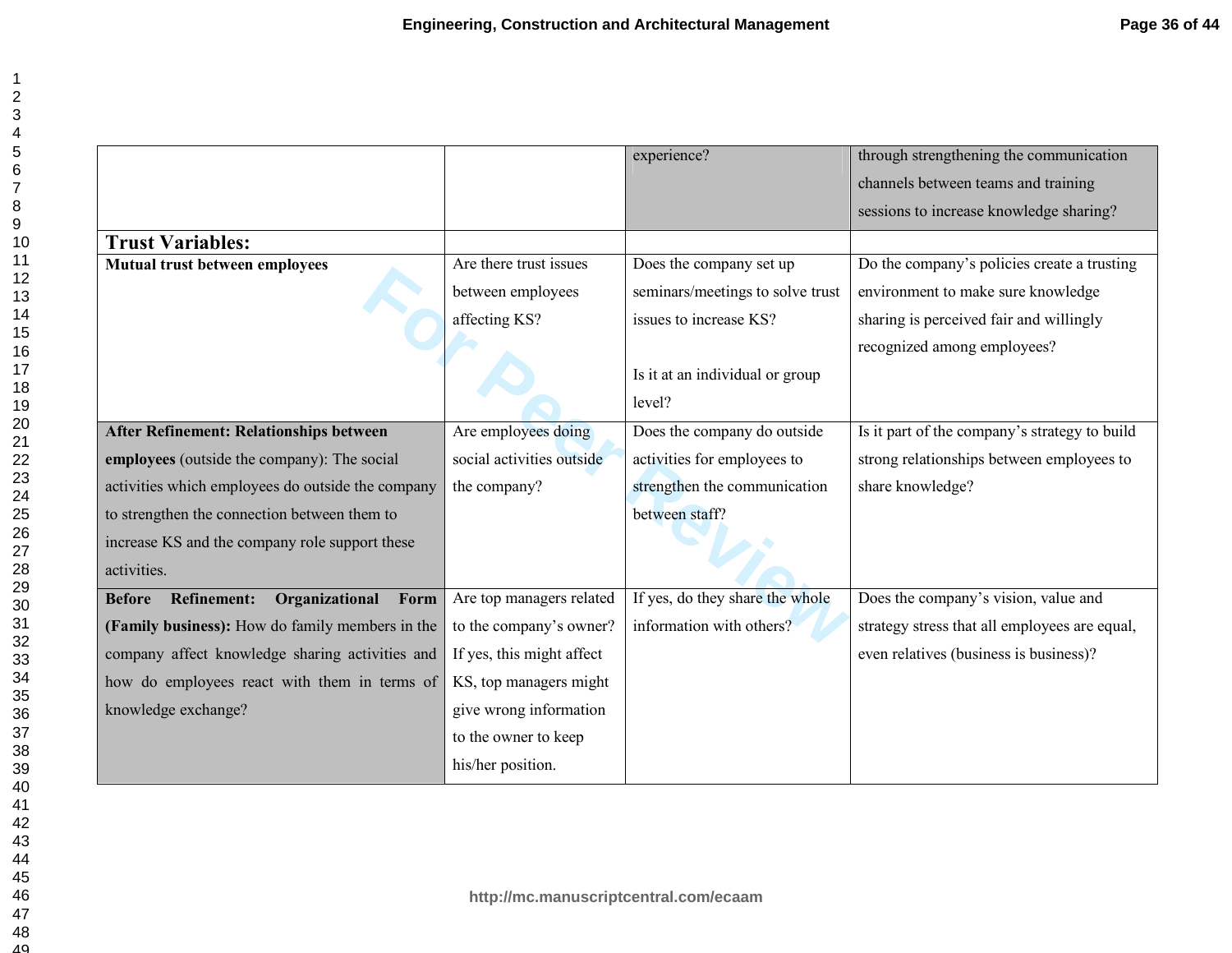$\mathbf 1$  $\overline{2}$  $\overline{\mathbf{4}}$  $\overline{7}$ 

- 
- 

**http://mc.manuscriptcentral.com/ecaam**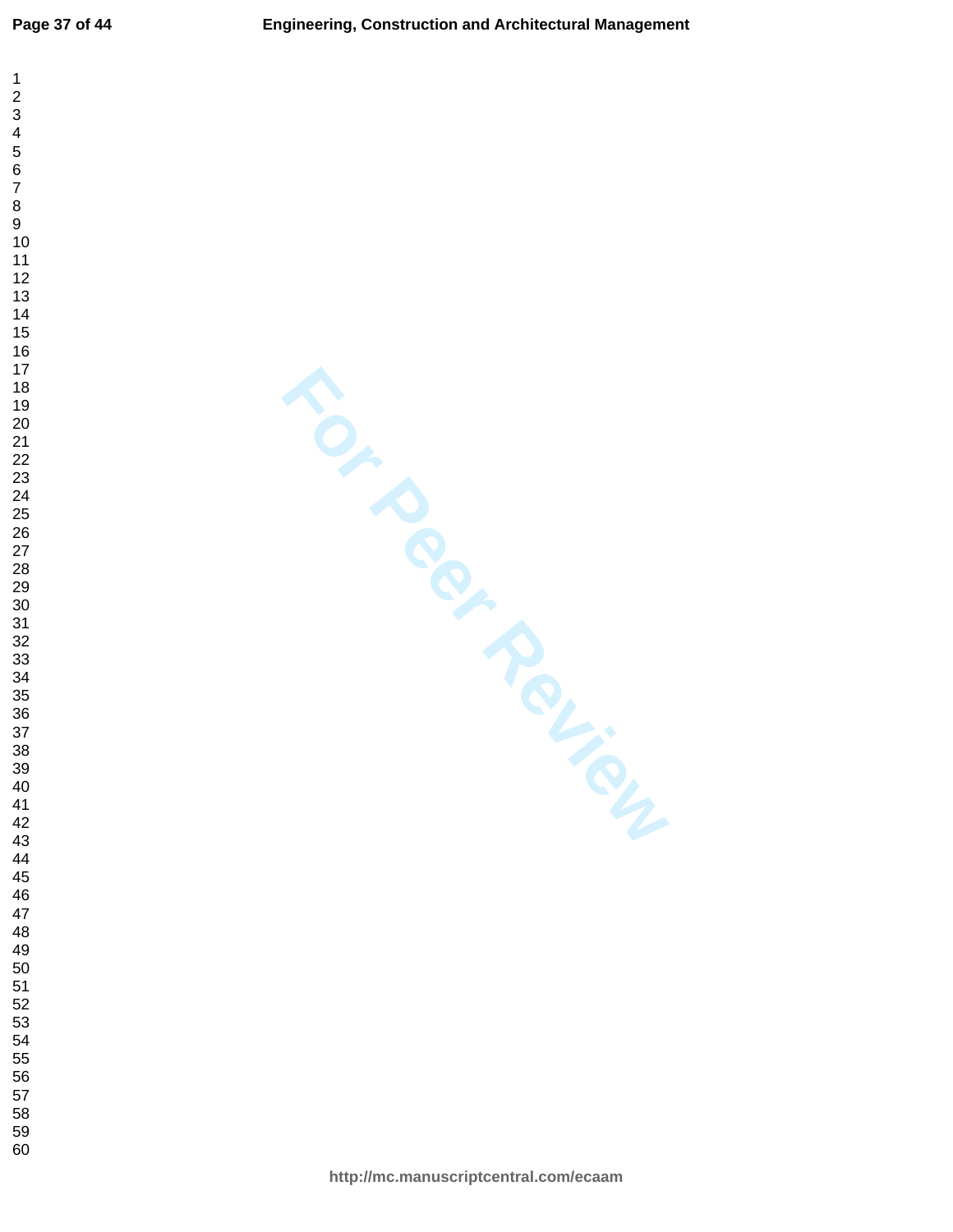**Group 1: Management Variables** 

Management commitment

Power distance

Leadership behavior

Motivation

Organizational structure

Organizational form

Uncertainty avoidance

**Group 2: Communication Variables**

Relationship between employees

Gender differences

Communication technology

Social networking

Collective achievements

**Group 3: Trust Variables** 

Mutual trust

Autonomy

Figure 1: Groups/factors after semi-structured interviews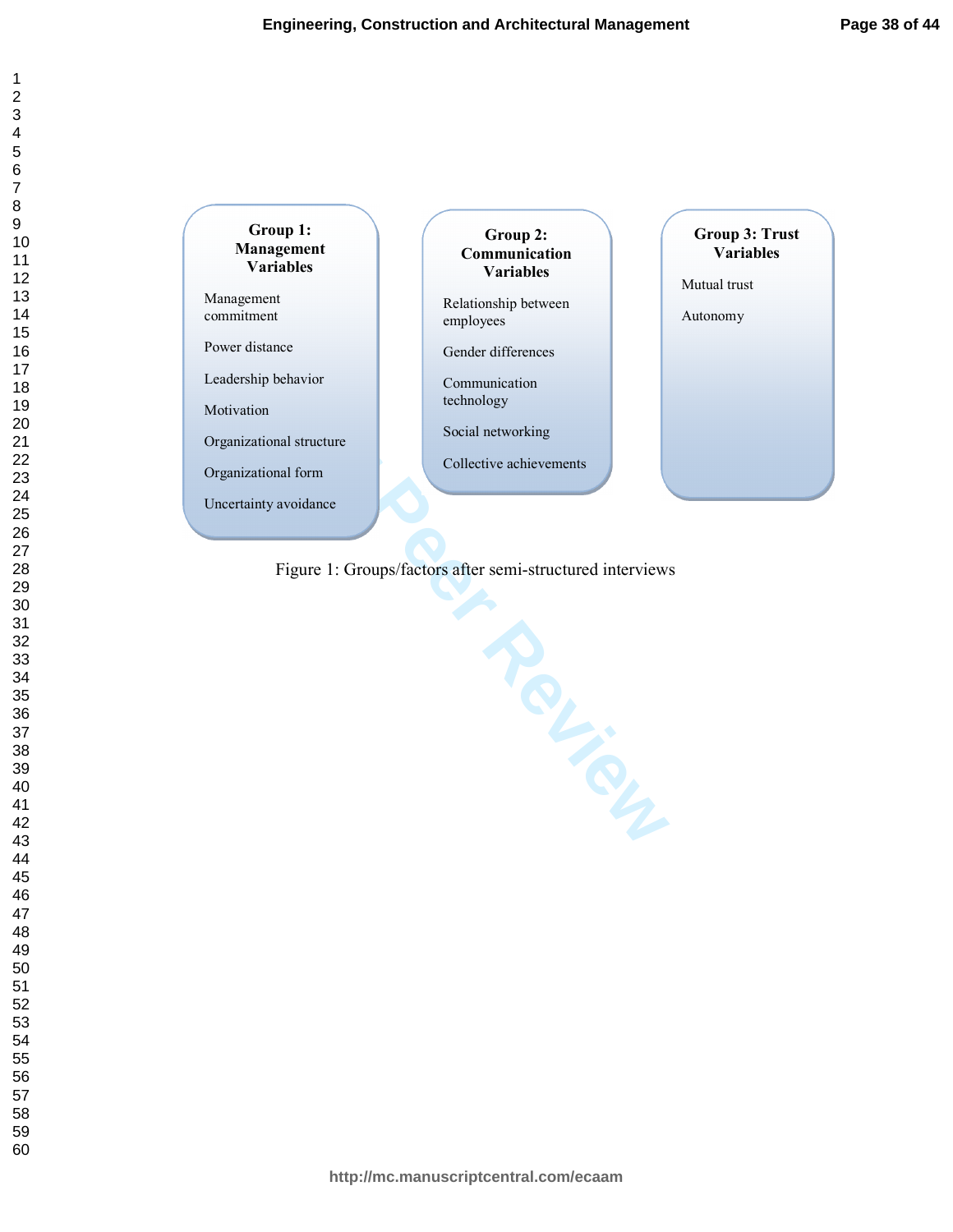60

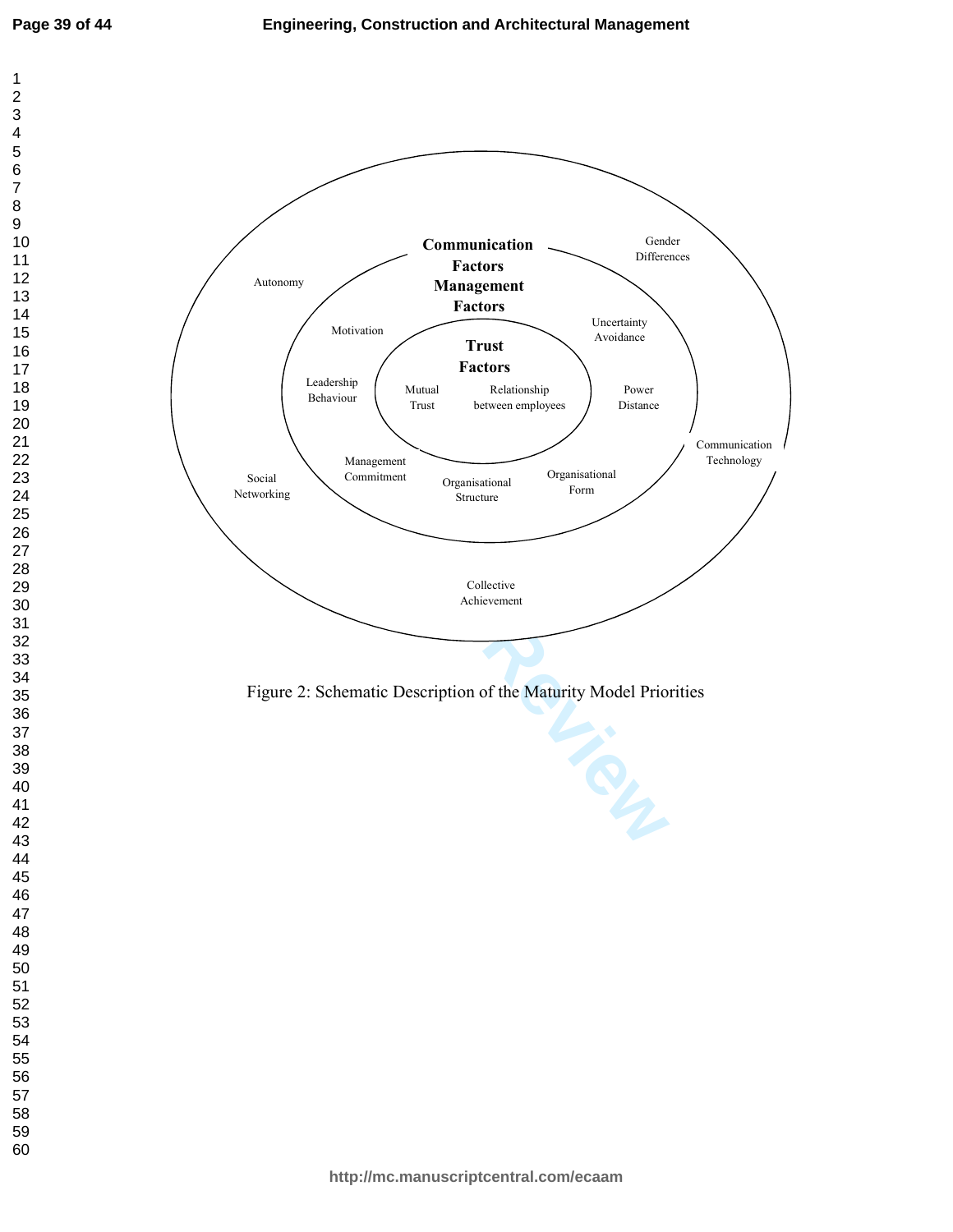Dr. Derek Thomson Deputy Editor, Engineering, Construction and Architectural Management

Dear Dr. Thomson:

First of all we would like to thank you and the reviewers for some very valuable comments. Based on the comments we have revised the paper. In addition, please see our responses below for the different comments from the reviewers.

| <b>Reviewers Comments to Author</b>                                                                                                                                                                                                                                                                                                                                                                                                                                                                                                                                                                                                                                                                                                      | <b>Authors Response to Reviewers</b><br><b>Comments</b>                                                                                                                |
|------------------------------------------------------------------------------------------------------------------------------------------------------------------------------------------------------------------------------------------------------------------------------------------------------------------------------------------------------------------------------------------------------------------------------------------------------------------------------------------------------------------------------------------------------------------------------------------------------------------------------------------------------------------------------------------------------------------------------------------|------------------------------------------------------------------------------------------------------------------------------------------------------------------------|
| Reviewer 1 Comments                                                                                                                                                                                                                                                                                                                                                                                                                                                                                                                                                                                                                                                                                                                      |                                                                                                                                                                        |
| <b>Additional Questions:</b><br>$1. Originally: 1. O$<br>contain new and significant information<br>adequate to justify publication?:<br>Knowledge sharing is a topic that has a<br>potential to convey significant information<br>and justify publishing. However, the<br>manuscript should be thoroughly revised<br>upon below's comments in order to realize<br>that potential.                                                                                                                                                                                                                                                                                                                                                       | We have revised number of sections of the<br>paper.                                                                                                                    |
| $2$ . Relationship to<br>Literature: $\langle b \rangle$ Does the paper<br>demonstrate an adequate understanding of<br>the relevant literature in the field and cite<br>an appropriate range of literature sources?<br>Is any significant work ignored?: No.<br>Literature section lacks the identification of<br>other knowledge sharing models, that<br>would lead to presentation and justification<br>of the conceptual framework adopted.<br>Additionally, literature section should be<br>providing a more critical analysis of the<br>most relevant literature on the topic,<br>comparing several streams of literature,<br>identifying gaps in the literature and finally<br>presenting the research question to be<br>explored. | We have added more discussion in the<br>literature review section.                                                                                                     |
| $5-3$ . Methodology: $<$ /b>Is the paper's<br>argument built on an appropriate base of<br>theory, concepts or other ideas? Has the<br>research or equivalent intellectual work on                                                                                                                                                                                                                                                                                                                                                                                                                                                                                                                                                        | We have moved the methodology section<br>after the literature review section. We have<br>also added discussion on the published<br>literature to support our research. |

123456789

 $\mathbf{1}$  $\overline{2}$ 3  $\overline{\mathbf{4}}$ 5 6  $\overline{7}$ 8 9

10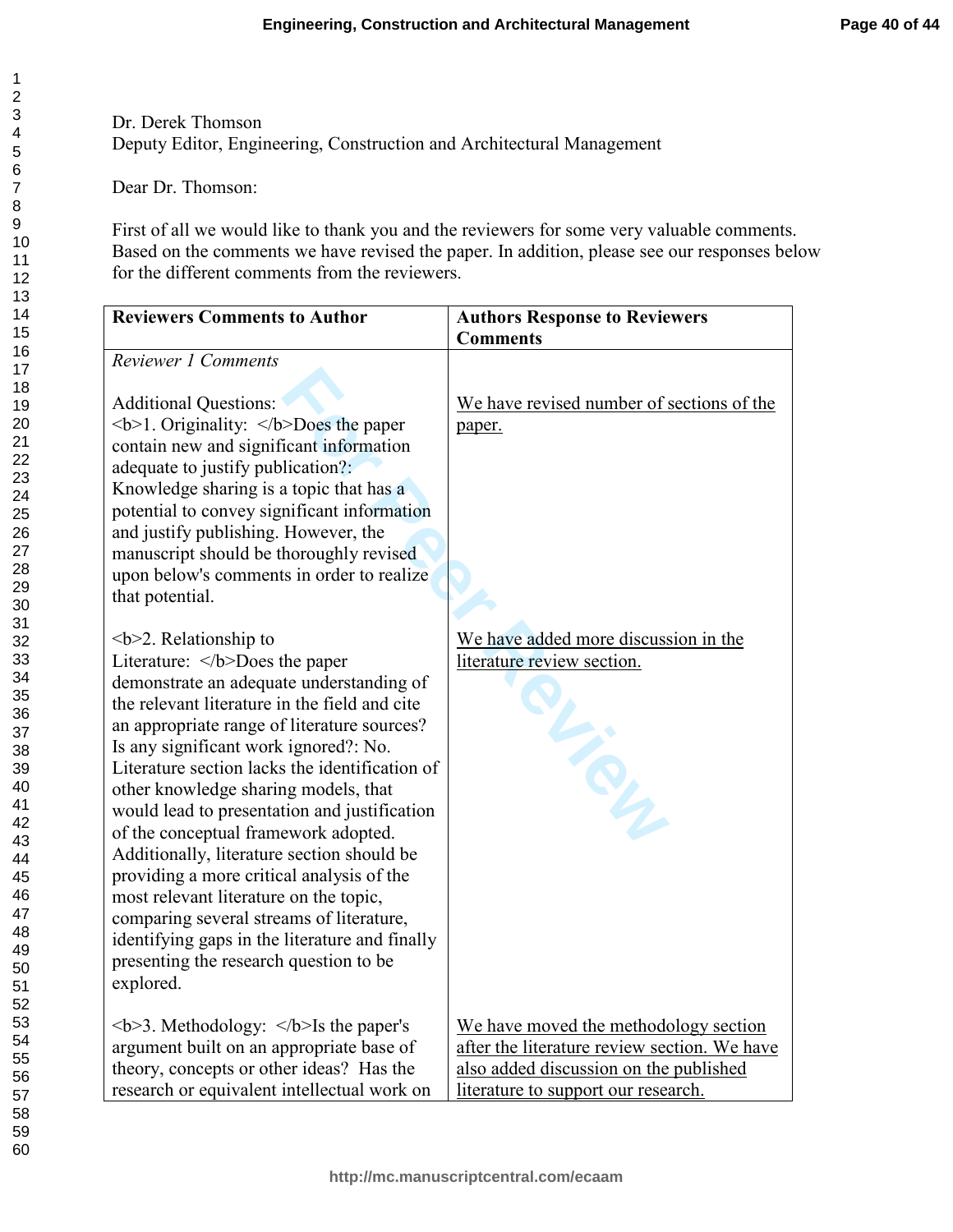For Performance and Superinted and Superinted and Superinted Performance and the section that ties all the section of the together the aper?: No. Section that ties all the section stand discussion of discussion.<br>
In an dis which the paper is based been well designed? Are the methods employed appropriate?: No. Even the structure of the paper should be reorganized - methodology section can not be presented prior to the literature review. Methodology section is unsupported, in terms that no references have been cited in odrer to offer the theoretical basis for the methods applied and provide understanding of their appropriateness.  $$ clearly and analysed appropriately? Do the conclusions adequately tie together the other elements of the paper?: No. Section should be called Results and discussion rather than Summary and discussion. Furthermore, this section is not adequately tied with other parts of the paper because the research question(s) was not clearly stated in the beginning, so the results couldn't have been discussed in relation to that question. Finally, the results were not related to either relevant results of previous studies, in order to compare them and argue significance. <b>5. Implications for research, practice and/or society:  $\langle b \rangle$ Does the paper identify clearly any implications for research, practice and/or society? Does the paper bridge the gap between theory and practice? How can the research be used in practice (economic and commercial impact), in teaching, to influence public policy, in research (contributing to the body of knowledge)? What is the impact upon society (influencing public attitudes, affecting quality of life)? Are these implications consistent with the findings and conclusions of the paper?: Starting from a poorly reasoned theoretical background as well as not clearly stated need for this investigation, in the end this paper does not clearly indicate what would We have renamed the section. We have also added more discussion in the results section that ties all the sections together. We have added discussion on implications in the 'Results and Discussion' section.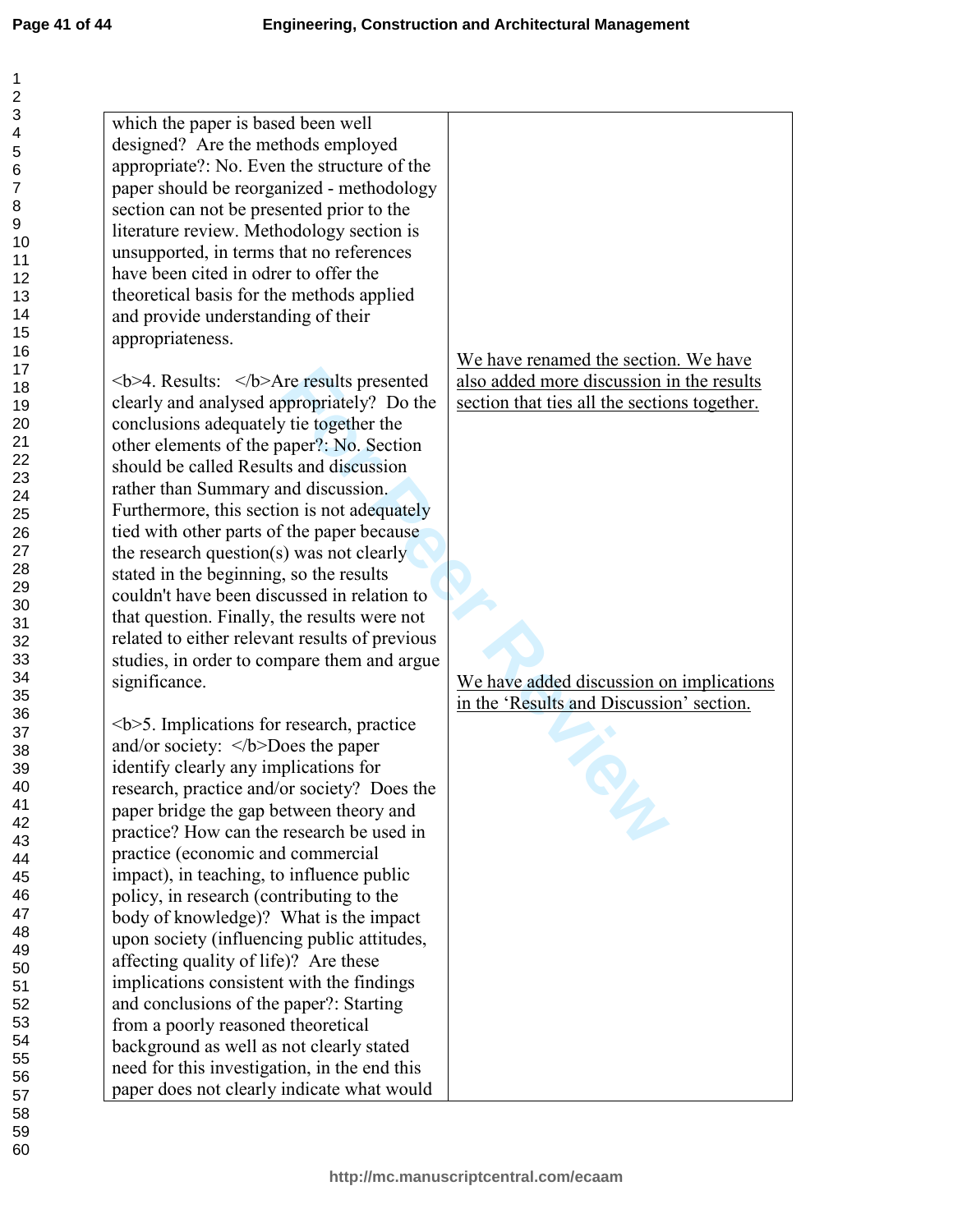| be the implications for science, practice<br>and/or society. What would be the benefits<br>of using this very model? Does it really<br>work? Shouldn't the limitations, primarily<br>in terms of the need for trial period,<br>mentioned together with implications?                                                                                                                                                                                                                                                                          |                                                                                                                                                         |
|-----------------------------------------------------------------------------------------------------------------------------------------------------------------------------------------------------------------------------------------------------------------------------------------------------------------------------------------------------------------------------------------------------------------------------------------------------------------------------------------------------------------------------------------------|---------------------------------------------------------------------------------------------------------------------------------------------------------|
| $\leq b \geq 6$ . Quality of<br>Communication: $\langle b \rangle$ Does the paper<br>clearly express its case, measured against<br>the technical language of the fields and the<br>expected knowledge of the journal's<br>readership? Has attention been paid to the<br>clarity of expression and readability, such<br>as sentence structure, jargon use, acronyms,<br>etc.: No. Quality of communication could<br>be significantly improved through more<br>logical structuring of paper's sections.<br>Additionally, authors should be more | We have made changes in all the sections<br>of the paper to bring more logical structure<br>to it. The references and citations have all<br>been fixed. |
| careful not to mislead the readers - terms<br>which are not considered in the analysis<br>should be removed from the key words.<br>Finally, not all references cited in the text<br>are listed in the reference list. The<br>reference list should be organized<br>alphabetically and updated (there are only 3                                                                                                                                                                                                                               |                                                                                                                                                         |
| references published after 2010).<br><b>Reviewer 2 Comments</b>                                                                                                                                                                                                                                                                                                                                                                                                                                                                               |                                                                                                                                                         |
| - In the literature review, need to have a<br>brief section on maturity models<br>- The authors need to justify the selection<br>of the method, ie why survey and<br>interview.                                                                                                                                                                                                                                                                                                                                                               | We have added discussion on maturity<br>models in literature review section.                                                                            |
| - The authors also need to explain why the<br>proposed model adopted three levels                                                                                                                                                                                                                                                                                                                                                                                                                                                             |                                                                                                                                                         |
| - The authors tend to write a very long<br>paragraphs, eg in the literature review<br>section, which make difficult to follow.                                                                                                                                                                                                                                                                                                                                                                                                                | We have made multiple changes in the size<br>of the sections.                                                                                           |
| - The description of the models in Table 2<br>is not really clear. For example, on                                                                                                                                                                                                                                                                                                                                                                                                                                                            |                                                                                                                                                         |

 $\mathbf{1}$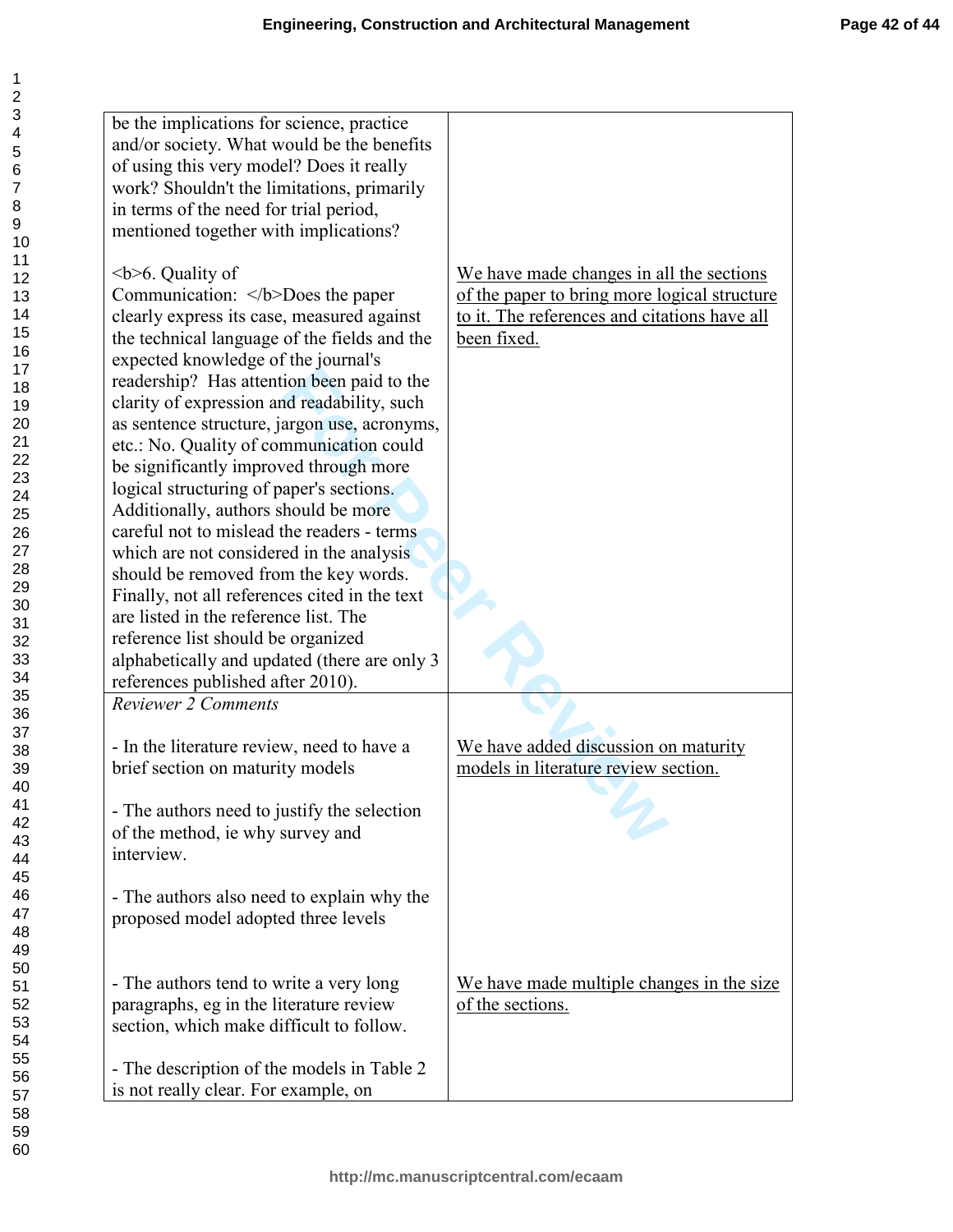'motivation' for level 1, is defined by a question 'Is there a reward for KS'. What then 'no reward for KS' means? - The interaction between Figure 3 and Table 2 needs to be elaborate. How the priority affect the maturity. For example, if a company is measured on level 2 for all management variables and communication variables, but only level 1 in trust, should it be considered still in level 1 or level 2? Additional Questions: **. Originality:**  $<$ **/b** $>$ **Does the paper** contain new and significant information adequate to justify publication?: Somewhat, in the context of Arab management system <b>2. Relationship to Literature:  $\langle b \rangle$ Does the paper demonstrate an adequate understanding of the relevant literature in the field and cite an appropriate range of literature sources? Is any significant work ignored?: The literature focus on the cultural factors. There is no literature on maturity models  $\langle b \rangle$ 3. Methodology:  $\langle b \rangle$  is the paper's argument built on an appropriate base of theory, concepts or other ideas? Has the research or equivalent intellectual work on which the paper is based been well designed? Are the methods employed appropriate?: The authors need to justify the selection of the method, ie why survey and interview. The authors also need to explain why the proposed model adopted three levels. **4. Results:**  $\langle b \rangle$ **Are results presented** clearly and analysed appropriately? Do the We have added discussion on maturity models in literature review section.